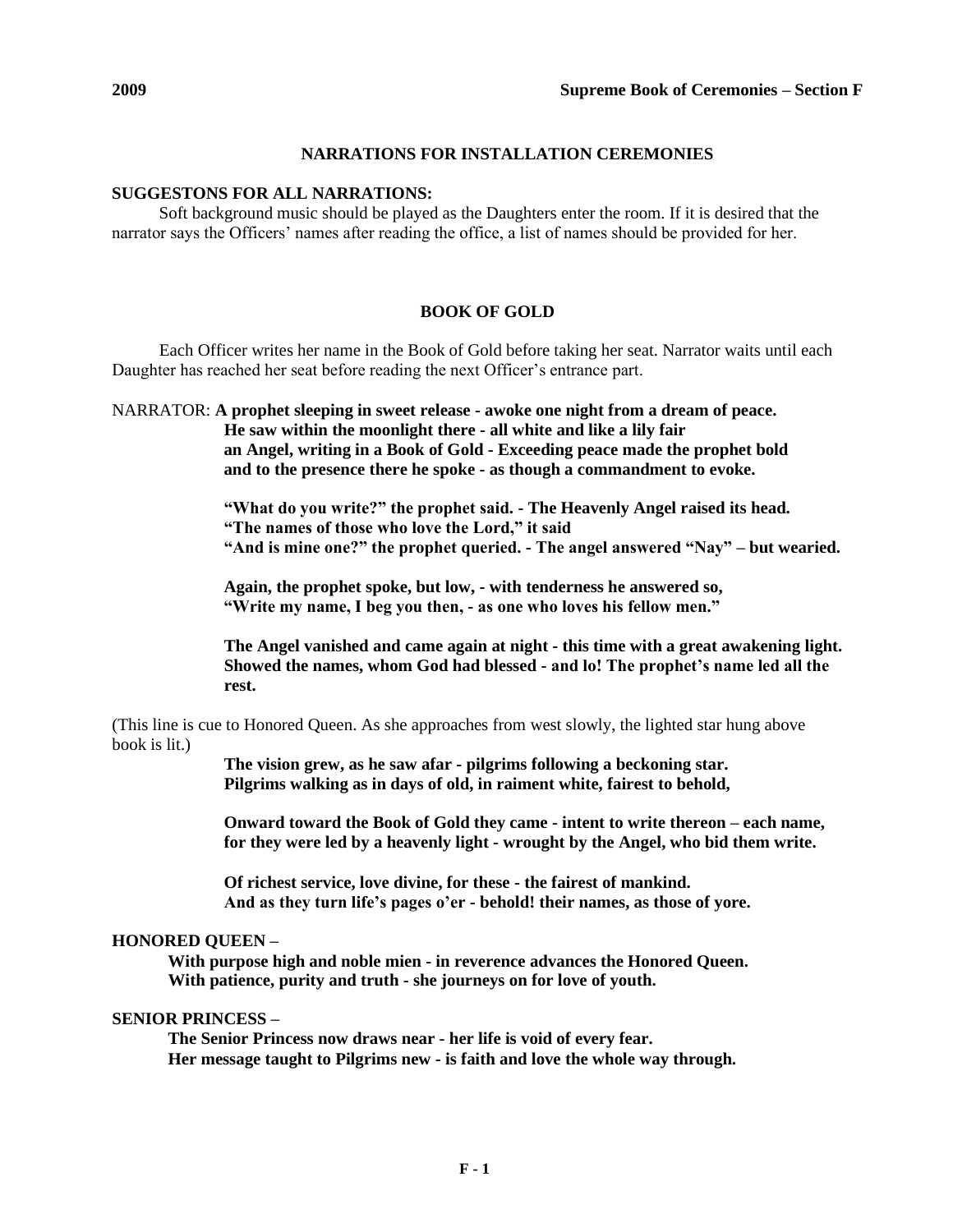## **JUNIOR PRINCESS –**

**And now the Junior Princess comes - teaching, faith that never fails. Her steadfast faith dispenses light - her path is clear, her way is bright.**

# **GUIDE –**

**The Guide does surely point the way - to Pilgrims seeking light of day. With wisdom rare, and noble deed - to peace and happiness she'll lead.**

## **MARSHAL –**

**So shall the Marshal, with the Guide - lead Pilgrims safely by her side, that faltering footsteps on journey's way - shall stronger be from day to day.**

#### **JUNIOR AND SENIOR CUSTODIANS –**

**Custodians know just what is best - in humble love each task is blessed, With prayer and incense burning bright - they cherish truth, like doves so white.**

## **INNER AND OUTER GUARDS –**

**To guard their hearts, alert to win - lest outward sins press ever in, to mar the peace or cause disgrace - within the walls of this Holy place.**

# **RECORDER –**

**On spotless page, she does record - the names of those who love the Lord. With truth and honor's golden pen - she loves and cheers her fellowmen.**

# **TREASURER –**

**She treasures deeds, with golden hands - in that house above, not made with hands. Where the years will not destroy or dim - the acts of kindness placed within.**

#### **CHAPLAIN –**

**By pledge at Altar freely given - a prayer she offers up to heaven. In trust and faith, on bended knee - that Pilgrims all, steadfast will be.**

#### **MUSICIAN –**

**Then through infinity of time - sweet carols from her lips sublime. Cheer all who hear her Psalm so dear, at every meeting in the year.**

#### **LIBRARIAN –**

**Wisdom and knowledge her pen doth write - in the open book, a page most bright. Informing us of deeds most rare - there's always truth and wisdom there.**

#### **FIRST MESSENGER –**

**As messengers of truth come they - to guide the Pilgrims on their way. They tell of joy and peace and cheer - of happiness and trust sincere.**

## **SECOND MESSENGER –**

**When sorrow comes to weigh us down - and life seems just a thorny crown. They tell us of steadfast faith and love - of God and blessing from above.**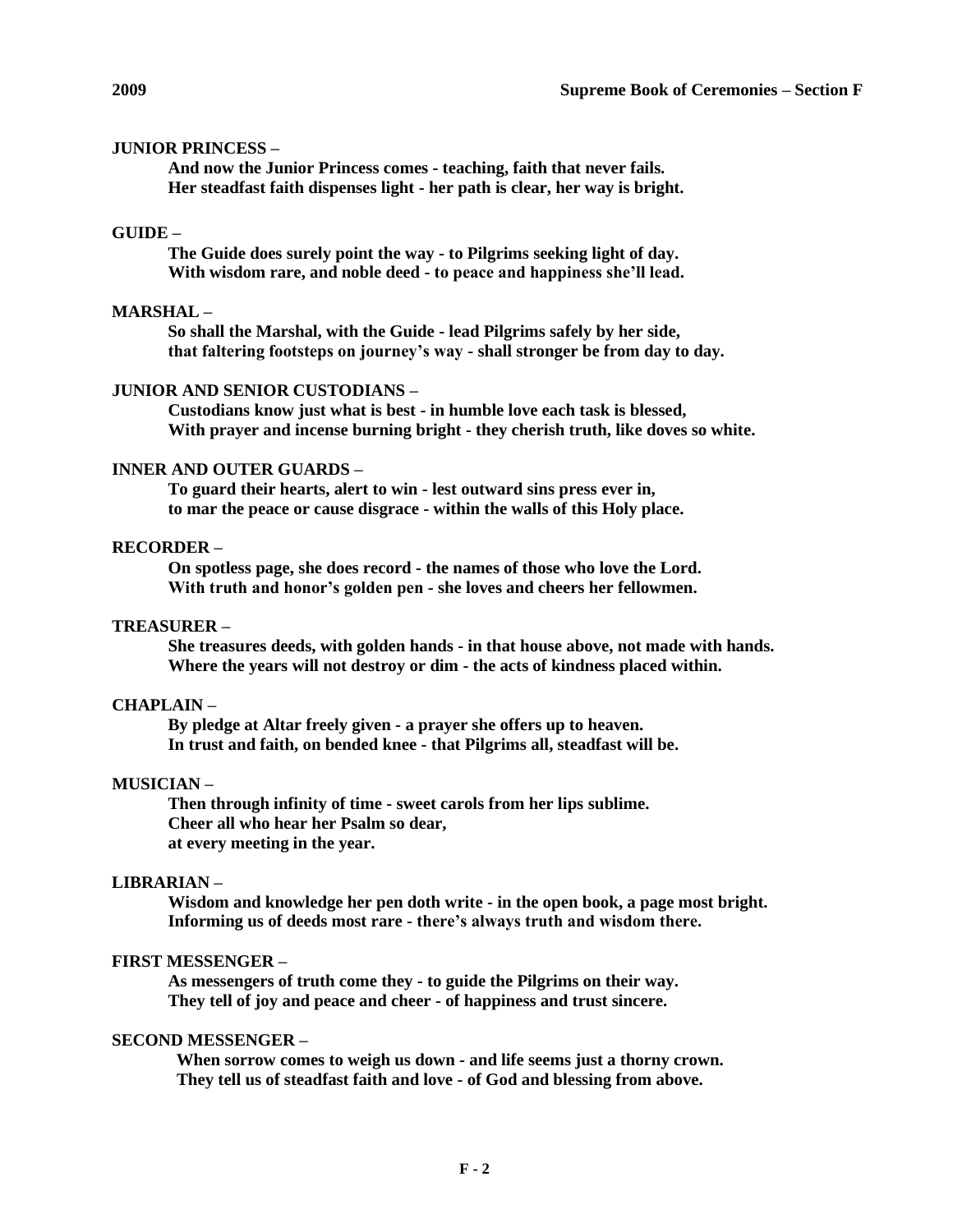## **THIRD MESSENGER –**

**"Who makes the sun to shine by day - the moon to walk in the silvery way. Who caused the stars and earth to be - and calmed the waters of the sea"?**

#### **FOURTH MESSENGER –**

**"Tis He who knows every thought - of things to be and love that we have brought. For He will lead you by your hand - Oh! You "The fairest in the land."**

# **FIFTH MESSENGER –**

**A message written in words so true - on all these spotless pages through. Inscribed in signs and passes there - a lesson learned of virtue rare.**

**Thus the prophet read in the Book of Gold - and to the Angel spoke as in days of old, "Whose names are there?" the Angel raised its head - "The names of those who love the Lord," it said.**

**The prophet pondered the pages o'er - then the Angel spoke to him once more, "They, too are blessed then - for they do love their fellowmen."**

**Close not the book, 'tis better so - that all may write, and all may know, Each day to learn of love and cheer - and passing sweetness all the year.**

**For when again, the Angel reads - let names there written, of worthy deeds. Of kindness rare and love divine - with God on high your lives entwine.**

#### **BOOK OF MUSIC**

#### **SUGGESTIONS:**

Theme: Music and Harmony; Colors: Purple and Gold; Emblem: Musical Instruments or Books with Musical note on cover.

#### NARRATOR:

**The song of spring blends in summer, the sun replaces clouds of grey, all nature now begins to waken as God creates another day. Melody birds begin their singing, their golden notes send forth such cheer, all the world is calm and reverent for they, too, feel His presence near.**

## **CHOIR –**

**Soft melodies blend into harmony rare, for sweet music, young voices together belong. Their heavenly golden notes filling the air, and none quite so fair as our Daughters of song.**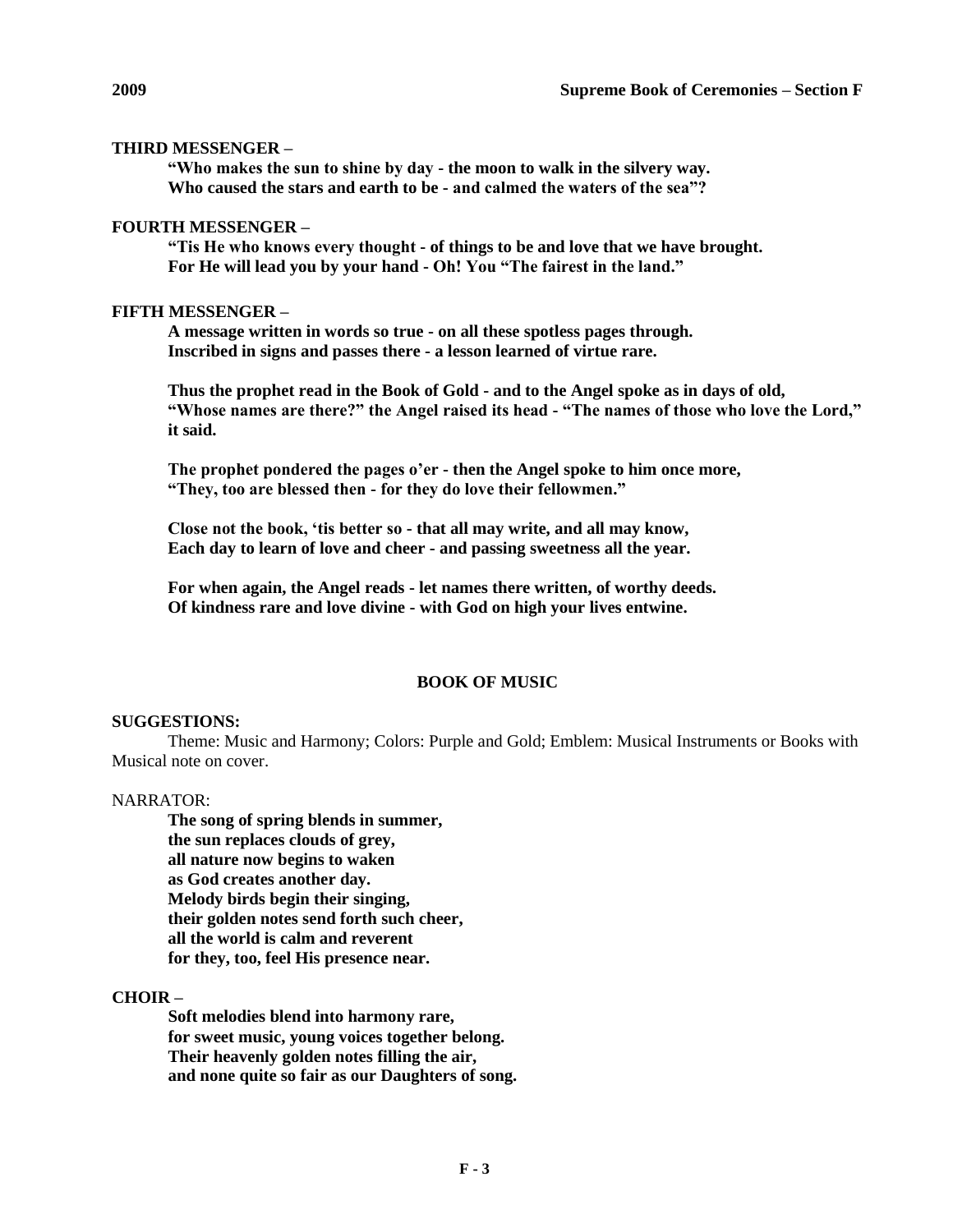## **INNER AND OUTER GUARDS –**

**Guarding the entrance to our Bethel, these golden notes add to our song. By making sure all those who enter have the will to do no wrong.**

# **JUNIOR AND SENIOR CUSTODIANS –**

**The first notes in our bar of music, Custodians of our Urn and Dove. Who carefully watch over our possessions, receive their blessings from God above.**

## **RECORDER –**

**As music echoes from her pen - on pages white she does record. All our good deeds and acts of love - and names of those who love the Lord.**

# **TREASURER –**

**The gold she brings for us to share - in joyful act or noble deed. Denotes such wealth of happiness - that work like ours can butsucceed.**

## **MUSICIAN –**

**Sweet harmony her notes give forth - like heavenly music from above. She teaches us to trust in Him - with melodies of faith and love.**

## **LIBRARIAN –**

**She seeks for truth in all she does - and adds a note of wisdom there. Her thirst for knowledge seems to tune - with all she brings for us to share.**

## **CHAPLAIN –**

**The golden halo round her head - sparkles with notes of music rare. Before the Altar with head bowed low - she'll teach us how to trust in prayer.**

#### **MESSENGERS –**

**They add their notes of hope and faith - for harmony throughout the land, that truth and honesty sincere - will rule the world as God had planned.**

**They teach us that to trust in Him - who guides us through each busy day, will make our lives a melody and - help us in our work and play.**

## **GUIDE AND MARSHAL –**

**No melody could be complete - without these notes to lead the way. Our Guide and Marshal lend a hand - to Pilgrims seeking light of day.**

# **JUNIOR AND SENIOR PRINCESS –**

**And now the melody grows bright as - come our Princesses into view, They add their notes of truth and love - and patience in all the things we do.**

**Each Princess offers words of cheer - and seeks to help us on our way, to comfort or to lend a hand and guide us - in our work each day.**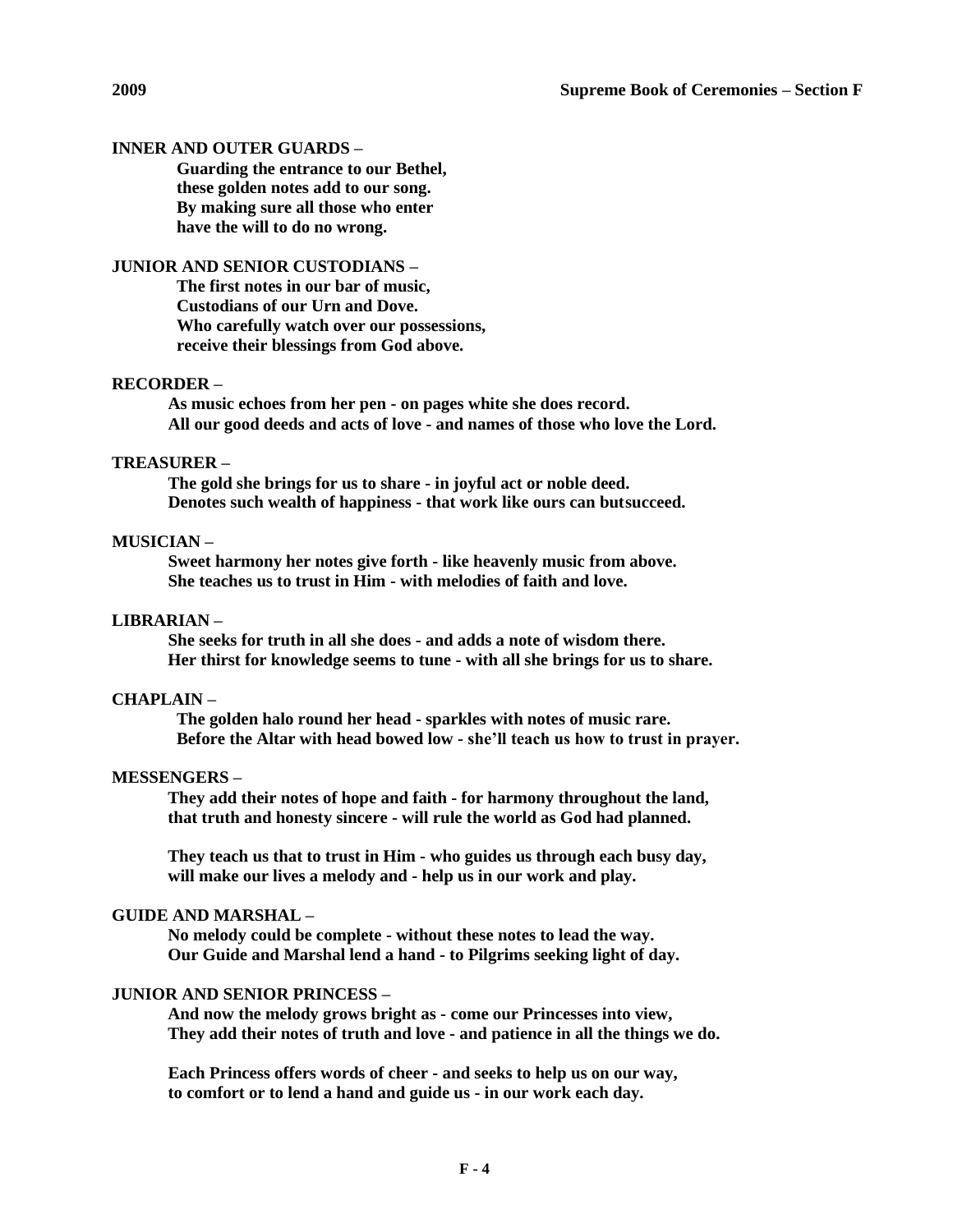# **HONORED QUEEN –**

**Like a song without a tune - would be a Bethel without a Queen! On yonder threshold now she stands - her robe of royal, lustrous sheen. Her smile reflects such radiance - she walks with such a regal air. No song could match her graciousness - she is the fairest of the fair.**

**The song we bring is now complete - but to this we'll add a word. As we hum this melody - 'twill be the sweetest ever heard. And God will smile down on each one - as reverently these Daughters stand. Behold! these are the Daughters of Job - "The Fairest in all the Land".**

# **BOOK OF SILVER**

#### **SUGGESTIONS:**

Theme: Stars are the windows of heaven; Colors: blue and silver; Emblem: star-carry stars or books covered with silver paper.

## **NARRATOR:**

**When shades of night begin descending - and darkness hides the light of day. Sun and Moon, together blending - helping by stars to light the way.**

**And the glow from God's bright candles - filters down upon the land. Gentle stardust, gently falling - as though dropped from God's own hand. Each star a window in the Heaven - with tiny Angels peeping through. Like Angels, too, our Bethel Daughters - come forth 'mid stars of heavenly blue.**

Choir enters singing "Stars are the Windows of Heaven." (Optional)

# **INNER AND OUTER GUARDS –**

**Guarding entrance to our Bethel - stars like these will ever shine. Making sure all those who enter - have respect for things divine.**

#### **JUNIOR AND SENIOR CUSTODIANS –**

**Two shiny stars within our Bethel - custodians of our Urn and Dove. Watching over our possessions - and watched, in turn, by God above.**

## **RECORDER –**

**On pages, spotless as her robe - she keeps our records bright. Like stardust falling from her pen - each word, as she does write.**

# **TREASURER –**

**She keeps our coffers filled with silver - as lustrous as a star. The silvery mist that lights her path - is shining from afar.**

# **CHAPLAIN –**

**The starlight round her head does shine - as though a halo rested there. On bended knee, with head bowed low - she leads us all in prayer.**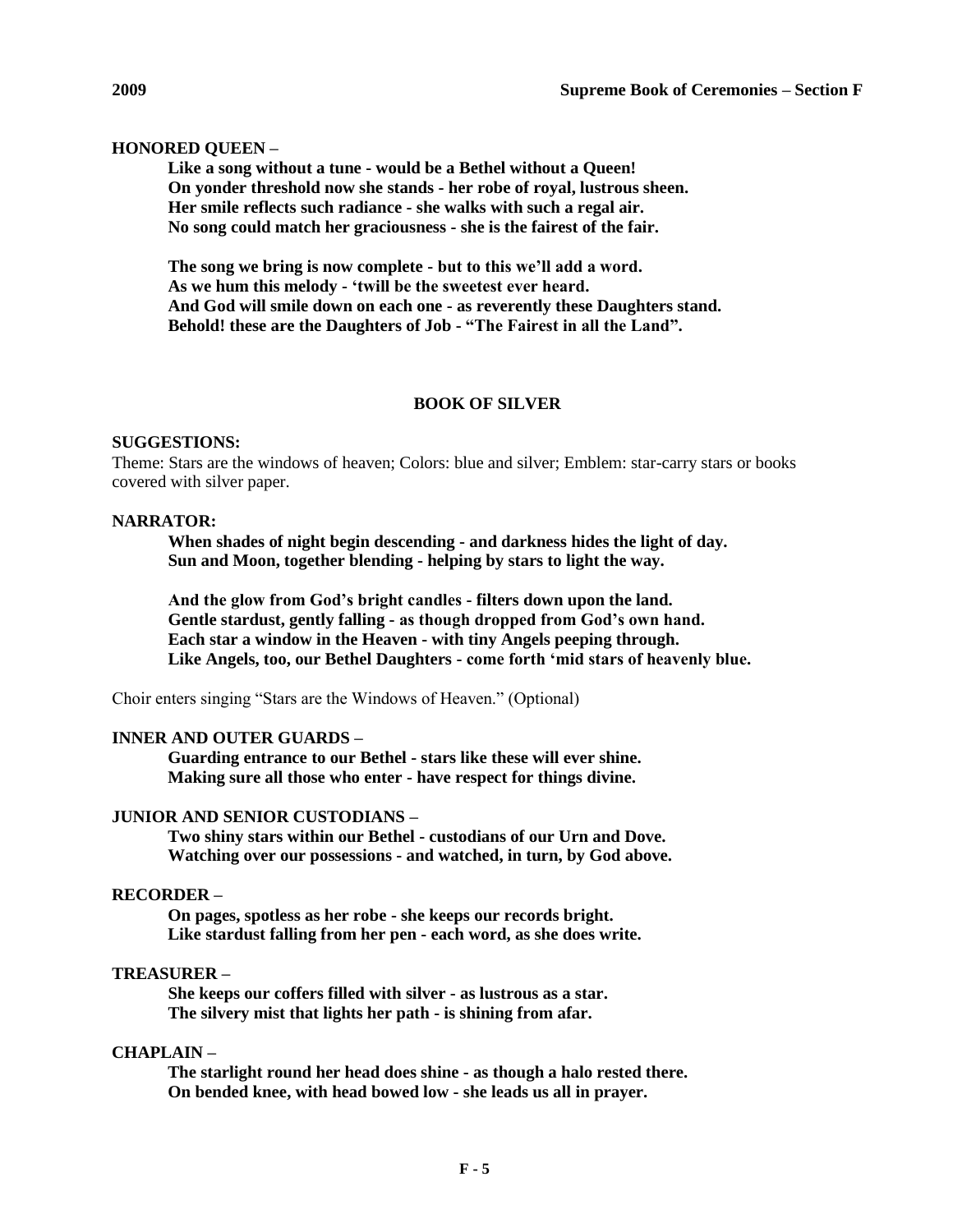# **MUSICIAN –**

**Sweet harmony her notes give forth - like heavenly music from above. She shows the way to happiness - with songs of faith and love.**

## **LIBRARIAN –**

**Her starry eyes and gracious smile - denote such wisdom there. That all the knowledge she does glean - she brings for us to share.**

## **MESSENGERS –**

**They bring a tale of joy and faith - and love for fellowman. Of happiness and truth sincere - since first the world began. They teach us how to trust in Him - who makes the stars to shine. 'Tis He who knows our every need - and guides your life and mine.**

# **GUIDE AND MARSHAL –**

**Pilgrims seeking knowledge - of our purpose and our creed, will find our Guide and Marshal - waiting there to take the lead.**

# **JUNIOR AND SENIOR PRINCESS –**

**The starlight grows more brilliant - as comes these Daughters fair. They stand for truth and love. Each Princess offers words of hope, a prayer, a helping hand. They'll teach you to believe in Him - and how the earth He planned.**

# **HONORED QUEEN –**

**No star could shine so brightly - than our gracious Honored Queen. Her crown, a golden halo - and her robe of lustrous sheen. The star once guided shepherds - as the Christmas story goes. So our new Queen will guide her Bethel through - its pleasures and its woes.**

**Behold! your Bethel Daughters - like so many shining stars. Their lovely beauty vying - with that of Jupiter and Mars. Surely God is watching o'er them - as in reverence they stand. For He knows that He has made them: - "The Fairest in the Land.**

# **A CROWN OF GLORY**

#### **NARRATOR:**

**A crown was placed upon His head - not made of jewels, but thorns instead. A crown which stands for purity - reverence, and sincerity. A crown of glory on His head - symbolic of the blood He shed.**

**He gave His life that I might wear - a crown of glory in my hair. He'll come for me from realms above - and bring with Him His sacred love. He'll deem me with an honor rare - a crown of glory I will wear.**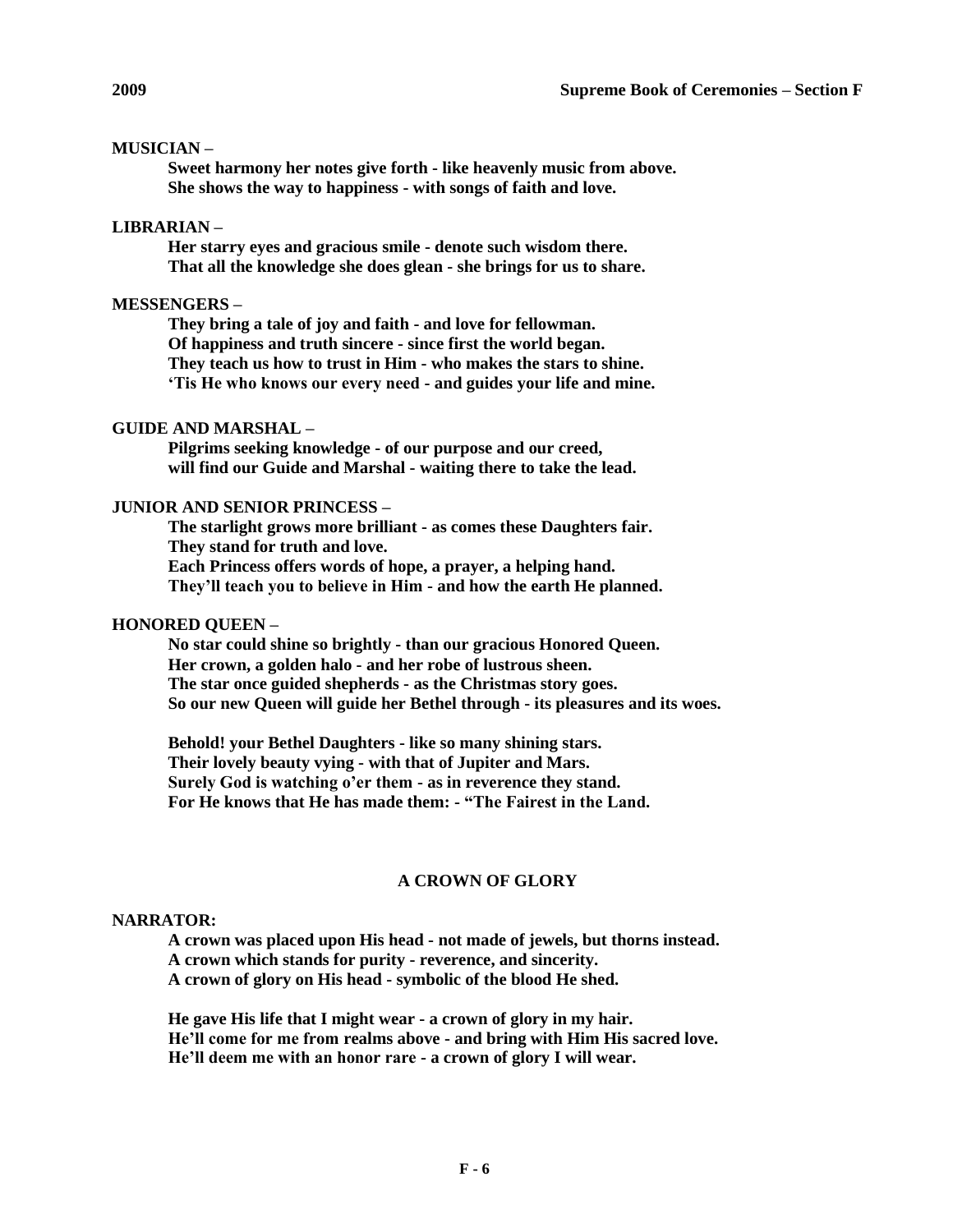# **CHOIR –**

**These Daughters know the pleasure in praising God in song. They share with us this treasure as toils of life go on.**

# **INNER AND OUTER GUARDS –**

**Aware of all who enter in - and at our gates they stand. They guard against all outward sin - these fairest in the land.**

### **JUNIOR AND SENIOR CUSTODIANS –**

**These Daughters guard our Urn and Dove - they'll ever watchful be. They know the joy that's found in love - to life they hold the key.**

# **MESSENGERS –**

**These Daughters bring us news of Job - they tell us of his life. They tell us of his faith in God - temptations, and his strife. They bear a true reminder to be faithful unto God. For we will be rewarded for all the trials we havetrod.**

## **LIBRARIAN –**

**She shares with us her knowledge - and brings truth into view. We learn from the Holy Bible - its lessons are ever true.**

# **MUSICIAN –**

**Her music blends in harmony - and casts a lustrous glow. Essential is her melody - as all these Daughters know.**

# **RECORDER –**

**She keeps an accurate record - of all our Bethel affairs, and lists the names of all Daughters - whose friendship cannot compare.**

# **TREASURER –**

**This Daughter guards our precious coins - a lesson she does hold. She teaches it's far better to be rich in love - than in gold.**

#### **CHAPLAIN –**

**Our Chaplain folds her hands in prayer - and in reverence speaks to God. She asks Him for His love and care - as on through life we trod.**

## **MARSHAL –**

**Our Marshal aids the Pilgrims fair - who seek to find our aim. She leads them to our teaching ways - that they may know the same.**

# **GUIDE –**

**She leads us on our pilgrimage - which symbolizes life. She guides us from all evil ways - especially hate and strife.**

# **JUNIOR AND SENIOR PRINCESS –**

**These Daughters teach us faith in God - they practice truth and love. They seek not worldly pleasure - but strength from God above.**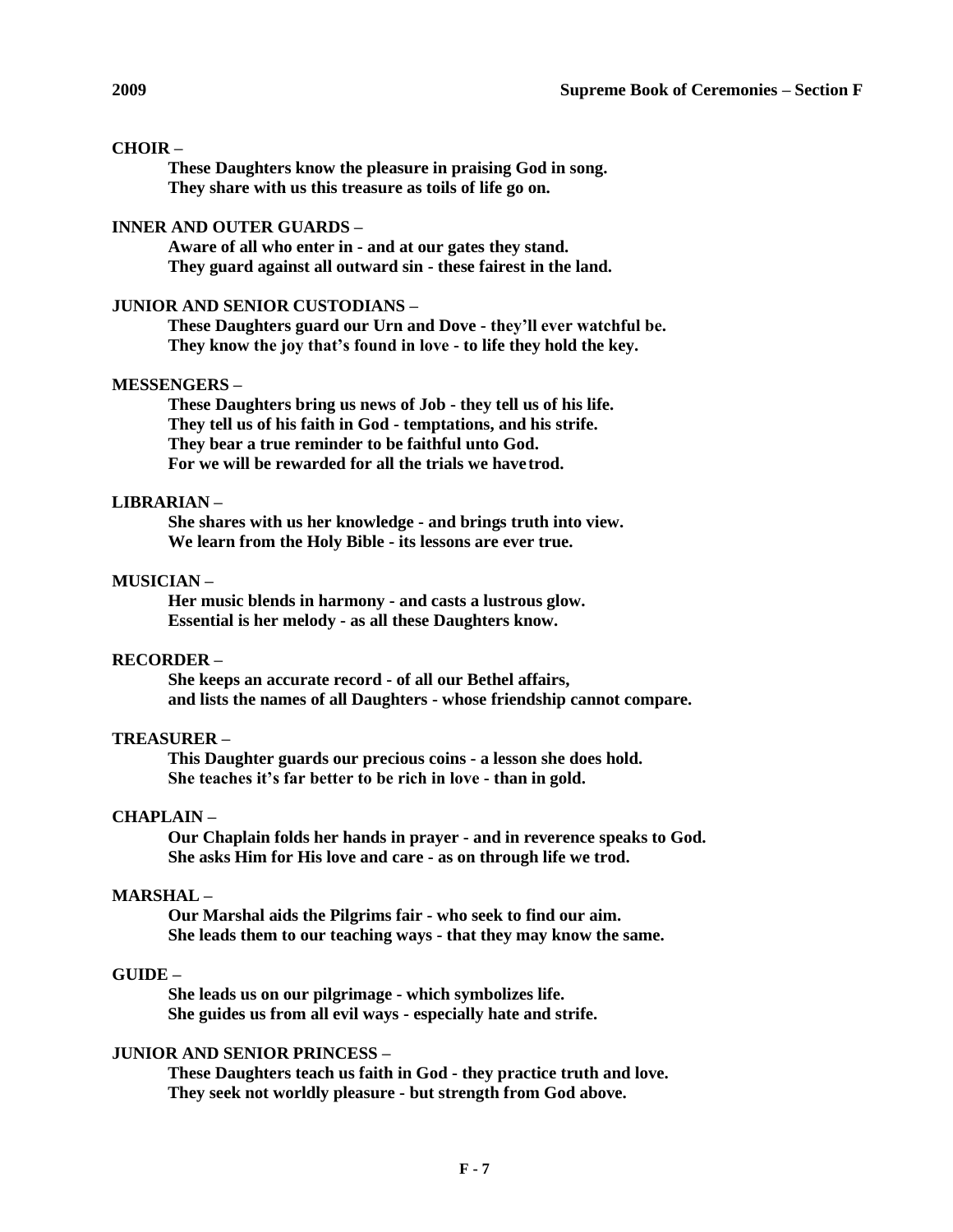## **HONORED QUEEN –**

**And now our Honored Queen appears - in raiment royal. The crown portrays untarnished love - the cape her service loyal. A good example she must set - for she will lead the way. Her fate she places in God's hand - so she will never stray.**

# **THE CEREMONY OF FLOWERS**

#### **SUGGESTIONS:**

This ceremony depicts the symbolic meaning of the flowers. Each Officer carries a 7-inch Horn of Plenty, painted gold and filled with flowers chosen by the Honored Queen. In the East is placed a large Horn of Plenty containing wire mesh to hold flowers. Each Officer carries in a single flower or a fern as per ceremony. As their names are read the Daughters march to the East and place it in the large Horn of Plenty.

#### NARRATOR:

**There are many flowers, and rare, in God's garden. Nourished with tender care, in God's garden. Faith is there in radiant hue - hope and kindness bloom there, too. Flowers of friendship ever true, in God's garden. Sown in human hearts, the seeds - drenched with dew of goodly deeds. Yielding bloom to meet our needs, in God's garden. Flowers of love and duty bloom, in God's garden.**

#### **CHOIR –** (Enter two at a time.)

**Come then, enter now Job's Daughters - walking as you would walk in God's garden. Touched with the light that comes from above - bearing a symbol of the dear Lord's love, The Horn of Plenty which for abundance does stand - Abundance of life's riches, given by his hand.**

(Choir goes two at a time to place the ferns in the large Horn of Plenty at the front.)

**You are young as the morning of one of God's days - yet a gift you are giving in so many ways. A gift of sweet music, melodic and bright - of grace and sincerity, shared here tonight. Time rushes on and so very soon - you'll be living the hours of God's afternoon. You'll walk many paths, from some friends you will part - but the memory of this hour will stay in your heart.**

**INNER AND OUTER GUARDS** – (Carry the hyacinth, the symbol of faith.)

**Inner Guard, with love and grace, - guard ever faithfully this sacred place. Outer Guard, your tasks begin - to close our gate against evil and sin.**

# **JUNIOR AND SENIOR CUSTODIANS** – (Carry purple lilacs, the symbol of thoughtfulness.) **Junior Custodian seek peace and thoughtfulness and love - ever mindful it is you who guard the Dove.**

**Senior Custodian keep the incense burning bright - guiding the day, silvering the night.**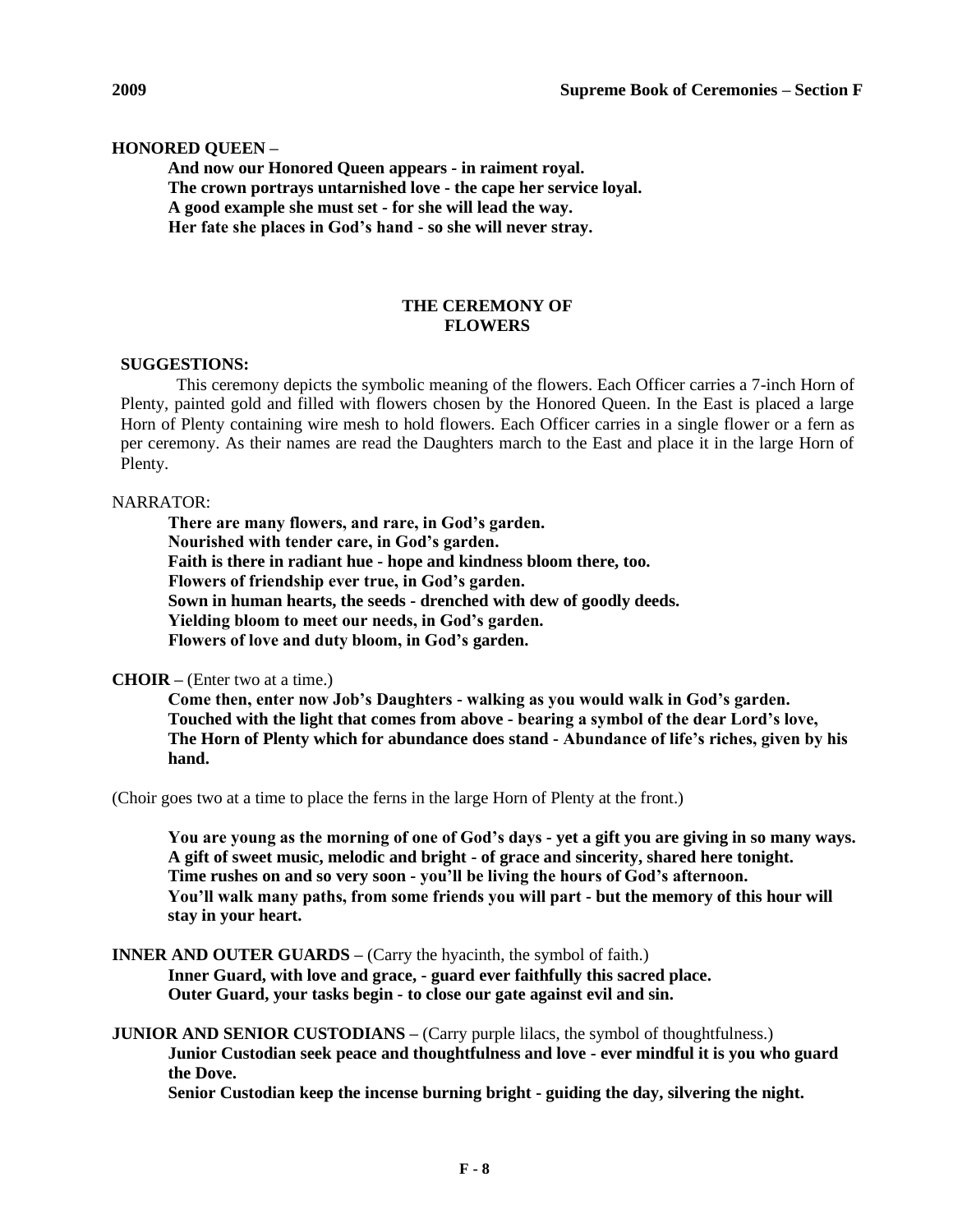**MESSENGERS – (**Carry gladioli, the symbol of generosity and abundance.) **First Messenger tell the Pilgrims how Job - restless and torn with every breath. Wearily, yearningly - longed for death.**

**Second Messenger tell the Pilgrims how one said to Job "If pure and upright thou wouldst be - surely God would take heed of thee".**

**Third Messenger, Tell the Pilgrims how one said unto Job, "Behold the fear of the Lord is wise - and understanding is evil to despise".**

**Fourth Messenger tell the Pilgrims how the Lord spoke to Job and ended his strife - restoring faith, riches and peace into his life.**

**Fifth Messenger tell the Pilgrims how throughout the land, none were so fair - as Job's Daughters, so did all declare.**

**TREASURER AND RECORDER –** (Carry peonies, symbol of love.) **Treasurer, not only earthly wealth - but noble treasurers too, are given for safe keeping trustfully to you.**

> **Recorder dip your pen in friendship - write of every act and deed. Let your records tell of faith and love - according to our creed.**

```
MUSICIAN, LIBRARIAN AND CHAPLAIN – (Carry lilies symbolizing purity.)
Musician, just as flowers which are blooming - brightens our days, 
our Bethel is brightened - when sweet music plays.
```
**Librarian, knowledge is the flower in your care God's divine teachings - help us to share.**

**Chaplain help us wrench free from corruption's control Remind us - "Tis God who restores the soul."**

**GUIDE AND MARSHAL –** (Carry the yellow rose, the symbol of friendship.) **Marshal, you have a wonderful part - to guard our flag with all your heart. Guard it with truth and love sublime - and keep it unsullied to the end of time.**

**Guide lead the Pilgrims to the beautiful, the good - guide them there in loving sisterhood. Nor slacken for a moment your heart's endeavor - but extend to them friendship and love forever.**

**JUNIOR AND SENIOR PRINCESS** – (Carry orchids, the symbol of nobility, love and beauty.) **As Junior Princess, remember that nobility - love and beauty are not words alone. They are the flowers - from the seeds we have sown. In church, in school and home - we must help them grow. And brighten the paths - on which others must go.**

**As Senior Princess, remember that - life is splendid if well fulfilled, if never the word of God is stilled -if each flower blooms as He has willed, if with his teaching, the heart is thrilled - then life is splendid and well fulfilled.**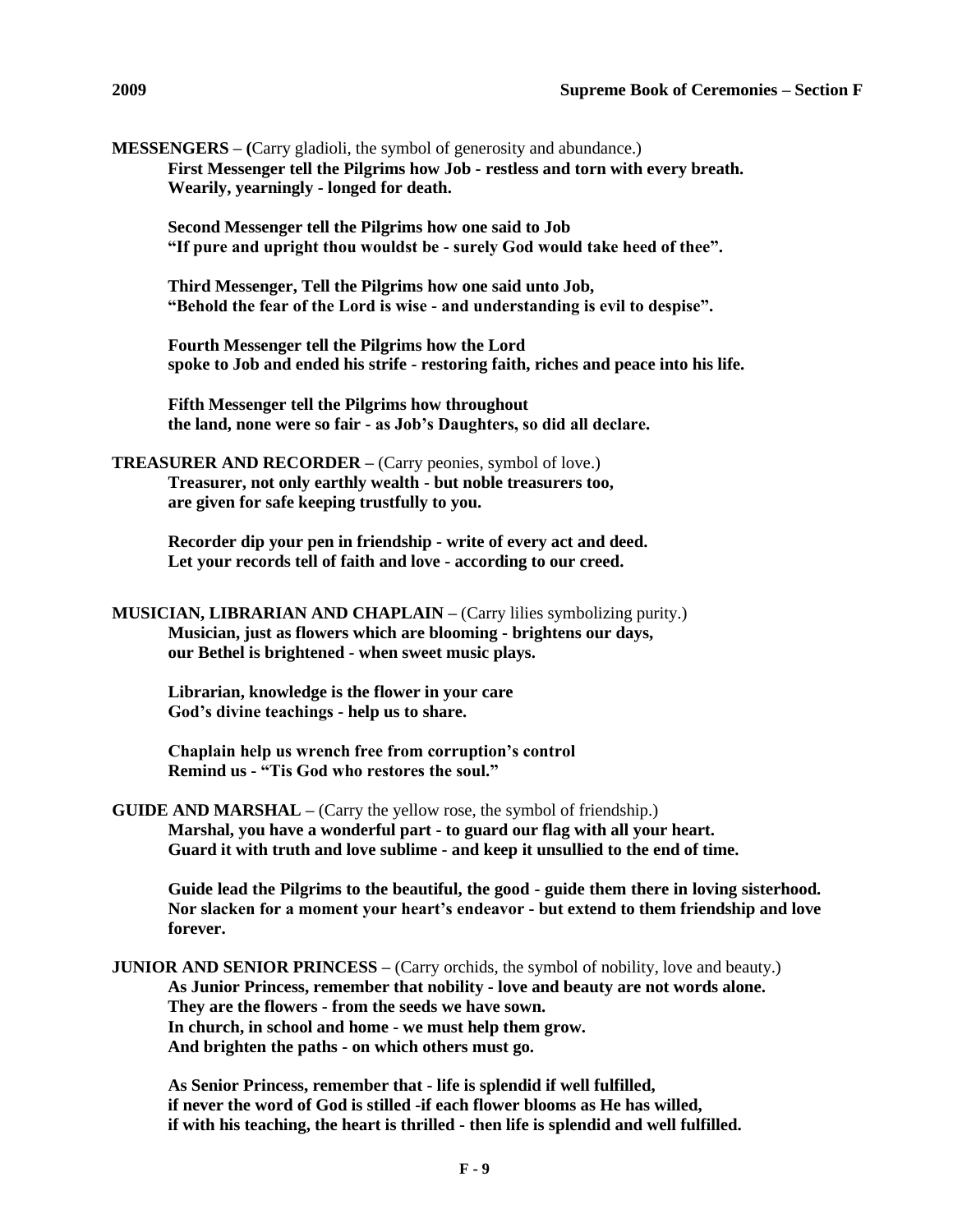**HONORED QUEEN –** (Carry the Lily of the Valley, the symbol of purity.) **Life gathers a bouquet of special flowers - laughter is the sunshine, tears are the showers - which make them grow. Help them to be a part of remembrance - until eternity.**

> **This hour for you, a precious one - earned by your efforts and work well done. Parents and loved ones proudly share - this hour when a crown you start to wear. New tasks have begun, ideals understood - ennobling your young Christian girlhood.**

**If when years hence all this will seem - like some shadowy half remembered dream. Your heart will recall your own chosen theme, "THE CEREMONY OF THE FLOWERS"**

# **FRIENDSHIP CIRCLE OF FAITH**

### **SUGGESTIONS:**

Officers and Choir each carry a Cross. Sit in circle.

#### NARRATOR:

**We read within the Holy Book that God created man; He made the sun, the moon and stars according to His plan. He gave the melody to the birds, the honey to the bees. With grass He covered o'er the earth, put fruit upon the trees.**

**To man He gave the virtue faith, to trust in Him on High; For He knows youth must try its wings, before it learns tofly. Symbolic of that faith, - the Cross, where Christ was crucified, reminds us that to have such faith, strengthens the soul inside.**

**Around that Cross, a friendship ring, denotes our faith in God; His friendship too, we all would seek as on through life we trod. A friendship circle bound with love of prayer, of song, and smile, of faith to trust in all our friends will make our lives worthwhile.**

#### **CHOIR –**

**Their songs of friendliness - and faith ring out for all to hear. Their youthful voices, rich - and true make known that He is near.**

# **INNER AND OUTER GUARDS –**

**No one shall pass our guarded door - nor seek to enter here. Unless these Daughters fair, - make sure, they're worthy and sincere.**

# **JUNIOR AND SENIOR CUSTODIANS –**

**Our properties are ever watched by Daughters such as these. They work in perfect harmony - their aim is but to please.**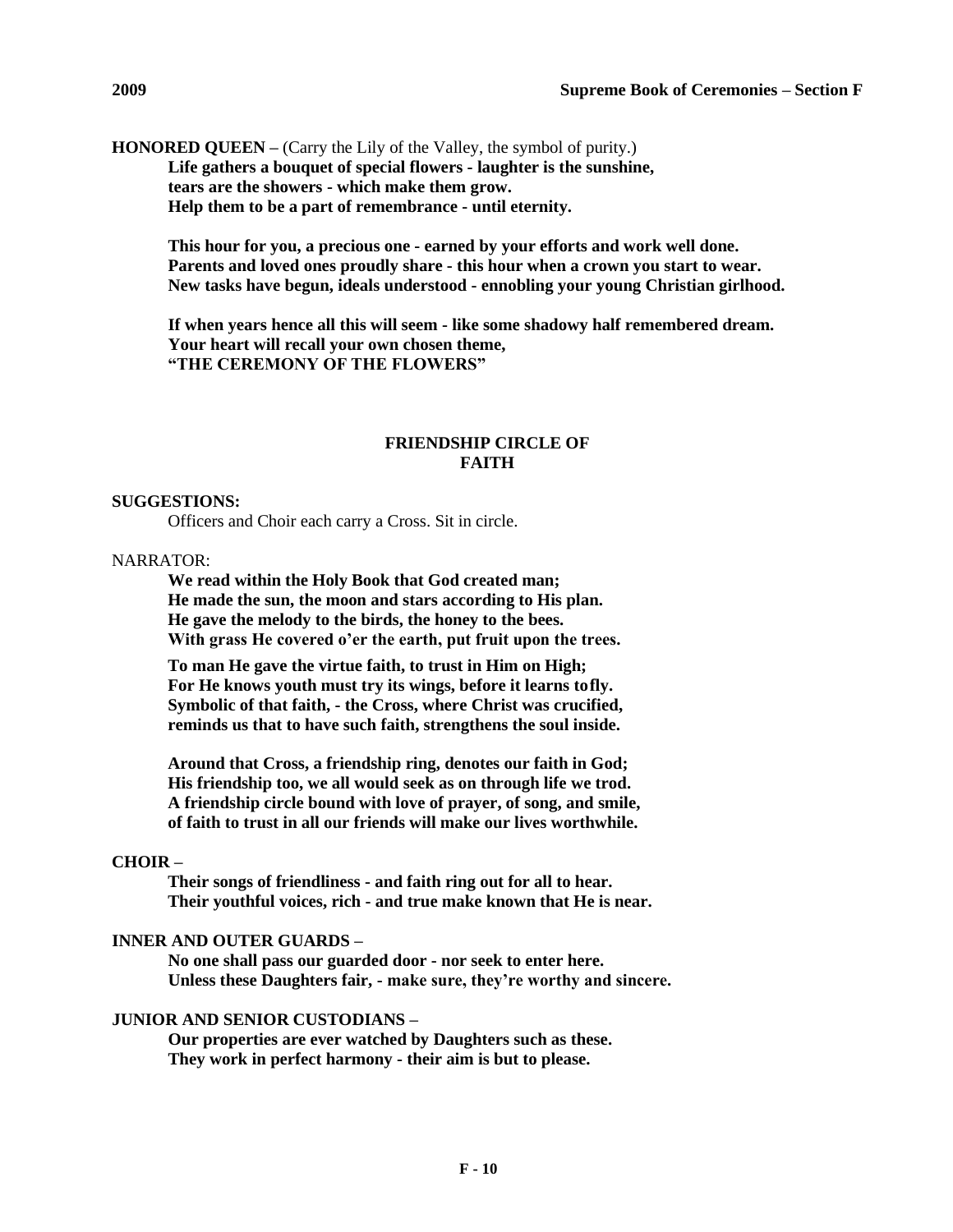# **LIBRARIAN –**

**Our thirst for knowledge in the arts, is truly virtue rare. This Daughter answers all our needs - her wisdom beyond compare.**

# **MUSICIAN –**

**Without music for us to share - the day would seem long. We need her joyous melodies - in harmony and song.**

# **RECORDER –**

**On pages spotless, she does write - our every act and deed. Her records tell of faith and love - for friendship is our creed.**

# **TREASURER –**

**In terms of gold we count our wealth - but gold cannot compare, with youth and beauty of one we trust - this precious Daughter fair.**

# **CHAPLAIN –**

**And who shall teach us how to pray - to put our trust in Him? Our Chaplain kneels with head bowed low - as Altar lights we dim.**

# **MESSENGERS –**

**Our Messengers, so fair of face - bring tales of joy and woe. They teach us to have faith in friends - and trust in those we know. They practice honesty and truth - and try to set the pace. So all of us who follow them - will cherish this Holy Place.**

# **MARSHAL –**

**As Pilgrims seek to know the truth - and meaning of our creed, Our Marshal fair is there to aid - she's there to take the lead.**

## **GUIDE –**

**In everything we do and say - in fun or service planned, Our Daughter Guide is always here - to lend a helping hand.**

#### **JUNIOR AND SENIOR PRINCESS –**

**As is the Book of Job we read - there were three Daughters fair. Come now two Princesses in view - their beauty to compare. We know when God created man - He planned a beauteous face, for here we see His work of art - in loveliness and grace.**

## **HONORED QUEEN –**

**And now, the fairest of the three - on yonder threshold stands. She's learned the lessons of His love - heeds well all His commands. For she is truly fair of face - and walks with regal air. We know that God created her - the fairest of the fair.**

**Before you now these Daughters stand - in youthfulness and grace, They are the fairest in the land - and none can take their place.**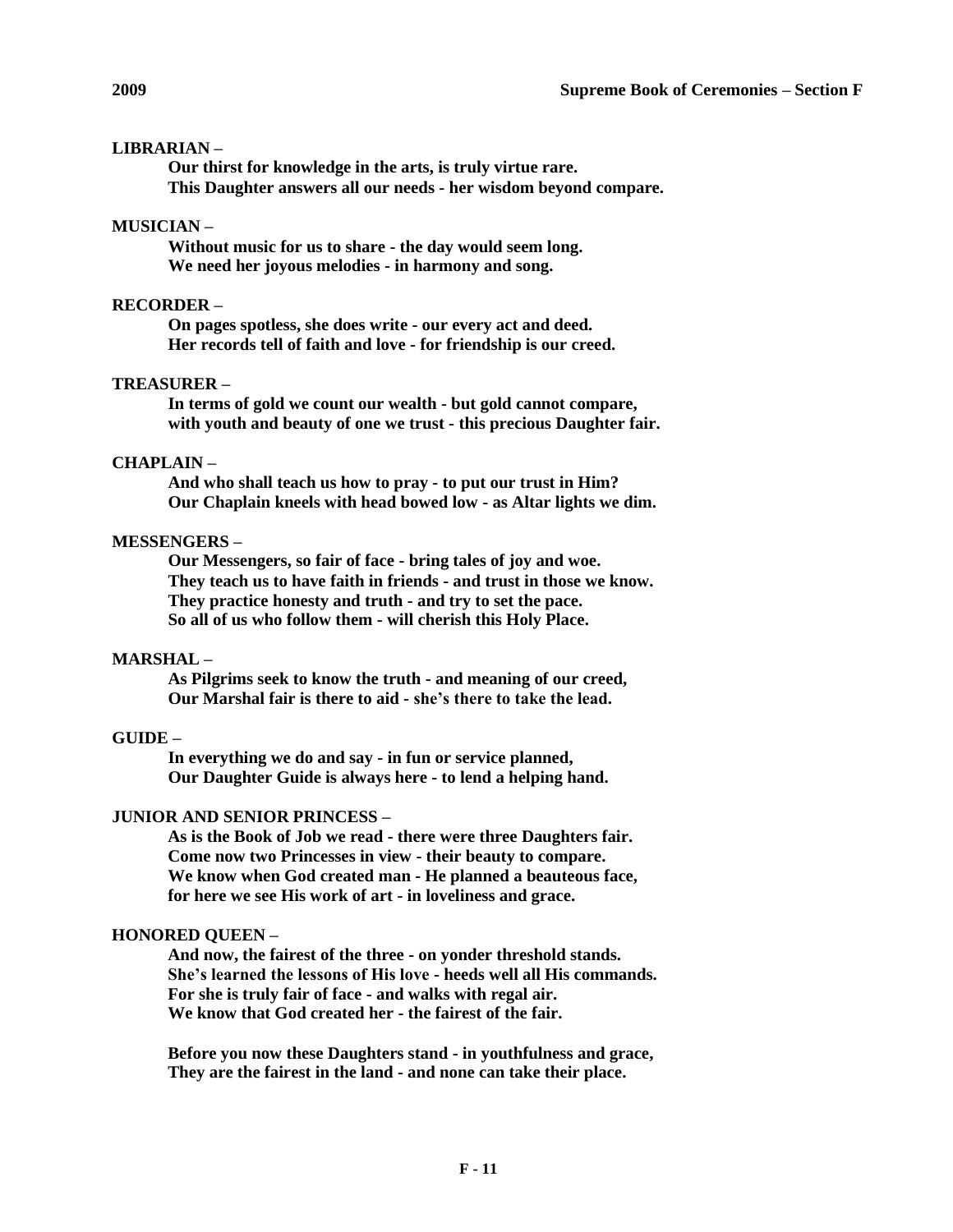**To you my Daughters, have such faith - that when your work is through, you'll know that you have learned to live - as He would want you to.**

**Always turn to Him for help - don't ever turn away. For He alone can give you strength - as you go on your way.**

#### **KEYS TO HAPPINESS**

# **SUGGESTION:**

Officers and Choir carry gold keys.

### NARRATOR:

**If we would seek our rich reward - of steadfast faith and virtue rare We must, by deed, have earned the right - to be know as Job's Daughters fair. We all must practice truth and faith - and love for fellowman. For these are lessons from His book - according to God's plan. And from these lessons we will learn - that love's the master key that opens the door to happiness - seek love, and happy be.**

## **INNER AND OUTER GUARDS –**

**Guarding carefully our Bethel doors - against all outward sin. We find both of our Guards alert - knowing all who enter in.**

## **JUNIOR AND SENIOR CUSTODIANS –**

**Custodians of our Urn and Dove - these Daughters hold the key. We know both Daughters - will ever watchful be.**

## **LIBRARIAN –**

**The key to knowledge she does hold - she searches everywhere. Our Librarian now draws near - with treasurers for us to share.**

#### **MUSICIAN –**

**A happy song must be in key - no discord will we hear. As the Musician plays in harmony - her notes both sweet and clear.**

#### **RECORDER –**

**On pages spotless as her robe - she enters our good deeds. As the Recorder writes each name - with her's to take the lead.**

# **TREASURER –**

**She holds the key to all our wealth - and guards it with her love. For the Treasurer, has learned - that HE is watching from above.**

#### **CHAPLAIN –**

**In reverence now, she bows her head - and teaches us to pray. For the Chaplain guided by His word - will know just what to say.**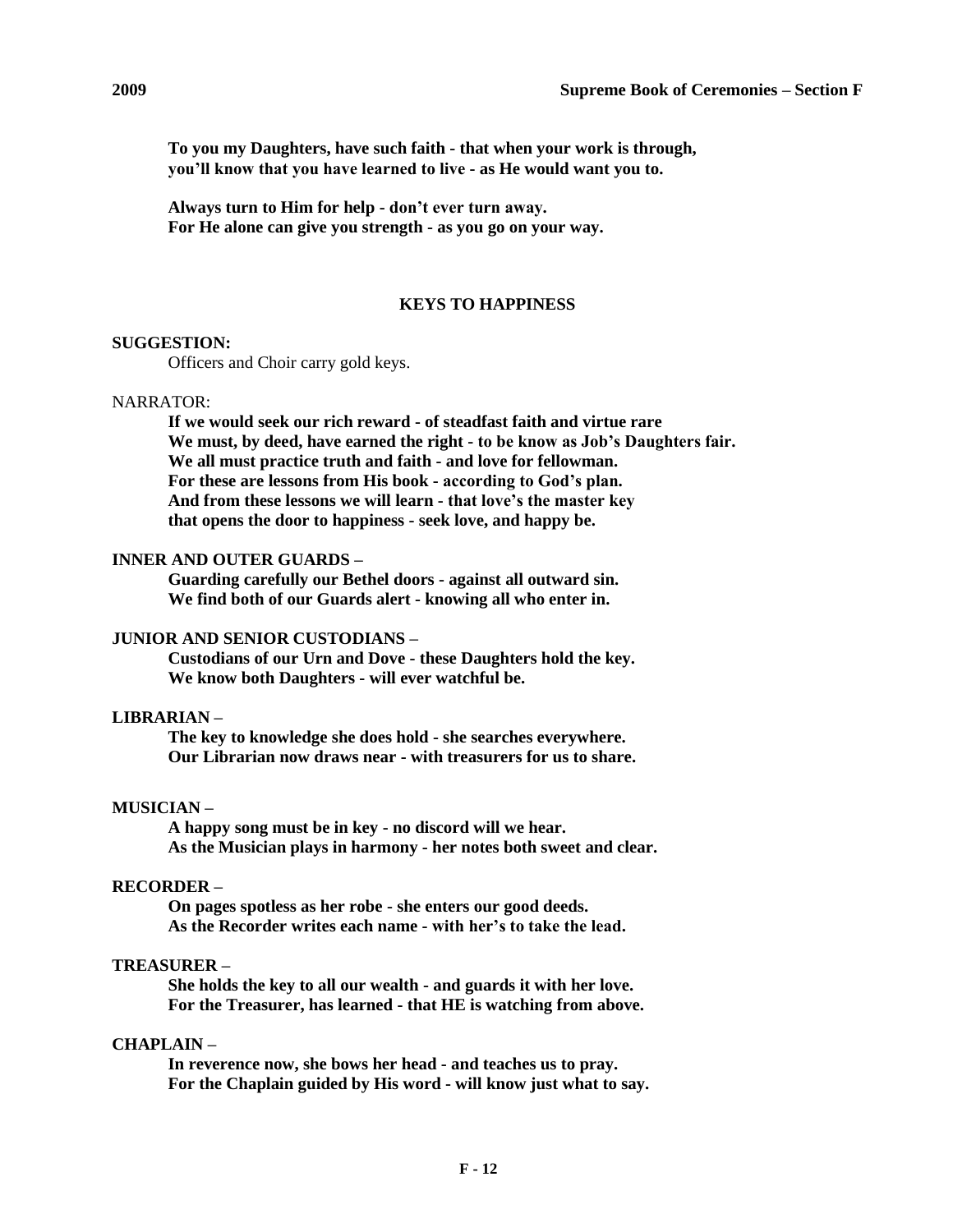# **MESSENGERS –**

**Five messengers of truth come to tell of Job's full life. As the first one tells of all Job's pleasures - and the second tells of his strife. From the third we hear of his temptations - from the fourth his final peace. While the fifth tells that trust and faith - will bring Job sweet release.**

# **GUIDE AND MARSHAL –**

**For Pilgrims who would know our creed - and seek the light of day, Our Marshal prepares the room - and our Guide will lead the way.**

# **JUNIOR AND SENIOR PRINCESS –**

**The Princesses fair, who now advance - in truth and purity, Unlock the door to happiness - with their own golden key. The Junior Princess will tell of honor bright - and how to trust Him, While the Senior Princess teaches graciousness - and how His love to win.**

# **HONORD QUEEN –**

**And bringing now, the Master Key - the fairest of the three, Our Honored Queen now comes in view - in quiet dignity. For she has learned her lesson well - that love is everywhere And our Honored Queen will most surely be - the Fairest of the Fair.**

**Before you now these Daughters stand - with keys of happiness. Their footsteps will not falter - for they have youthfulness. With hope that never faileth - reaching for the best, and truth forever spoken - their faith will stand the test.**

# **LIGHT OF THE WORLD**

# NARRATOR:

**"In the beginning, God created the heaven and the earth. And the earth was without form, and void; and darkness was upon the face of the deep. And the Spirit of God moved upon the face of the waters. And God said, 'Let there be light'; and there was light. And God saw the light, that it was good."**

**So let these Daughters enter here - to spread their light of faith and cheer. To teach us peace of mind and soul - in their love of Him that makes them whole. To fit themselves better for the fight - striving ever upward to God, The Light.**

# **CHOIR –**

**Our Choir sings melodies - dear to our ears,**

**of the light of our forefather - down through the years.**

**Of His teachings since the world began - of brotherly love for our fellowman.** 

**Bringing harmony into your life and mine - in our songs of thanks to Him**

# **INNER GUARD –**

**The Inner Guard challenges all who enter here – admitting only those who are worthy and sincere.**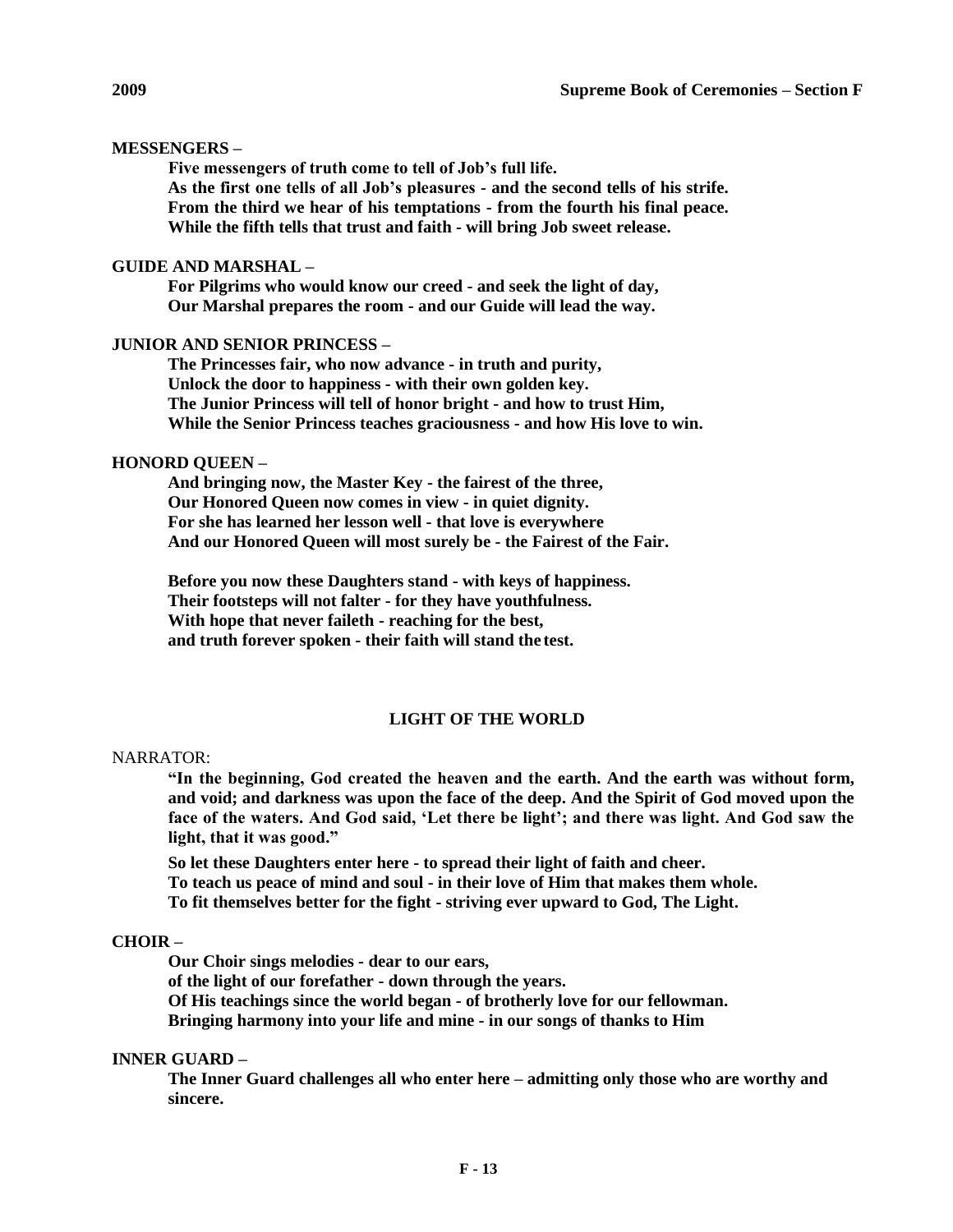**Her light of alertness guards our portals from sin - so that pure hearts and minds may proceed within.**

## **OUTER GUARD –**

**Our Outer Guard tends the door of our room - from intruders to our meeting place. Her light of awareness for our sacred place - insures our gatherings from disgrace.**

# **SENIOR CUSTODIAN –**

**Our Urn of Incense for faith and hope - inspiring us with noble tasks to cope. Our Senior Custodian guards its honored place - this light of courage which we all embrace.**

#### **JUNIOR CUSTODIAN –**

**There stands this emblem of Peace, our Dove - tended with the Junior Custodian's love. Our light of purity and truth, so glorious - sending its message, every victorious.**

#### **MUSICIAN –**

**The Musician's deft, nimble fingers make - the harmony for our souls to awake. By the light of our music so clear - in hymns to Him we love, so dear.**

## **LIBRARIAN –**

**Our Librarian whom we all acknowledge - spreads her light of wisdom and knowledge. Instructing in her gracious way - how to live better, day by day.**

# **RECORDER –**

**Here's our Recorder with her scroll - entering our deeds, calling the roll. Receiving the dues and taking delight - in her labor of love, seeking His light.**

#### **CHAPLAIN –**

**Enter the Chaplain who leads us to pray - for His guidance night and day. She prays for the light of love within - and prays to guard our steps from sin. Prays that we might worthy be - to live with him eternally.**

# **TREASURER –**

**Tending to our wealth with honest light - our Treasurer guards it with all her might, performing her duties with proper pride - knowing God watches by her side.**

#### **MESSENGERS –**

**Our Messengers relate Job's life - his adversities, sickness and strife. When we're tired, discouraged and blue - they teach how God loves us true. When trials overtake, and temptations assail - how His light of truth will never fail.**

## **MARSHAL –**

**Our Bethel is prepared with care - by our Marshal who enter there. She assists the Guide, so none may falter - on their journey to the light at our Altar.**

#### **GUIDE –**

**Our Guide leads Pilgrims by the hand - through the several epochs of our band. Advancing to His light, by faith and love - to God and His blessings, from above. From whom comes joy, peace and cheer - protection, forgiveness, promise sincere.**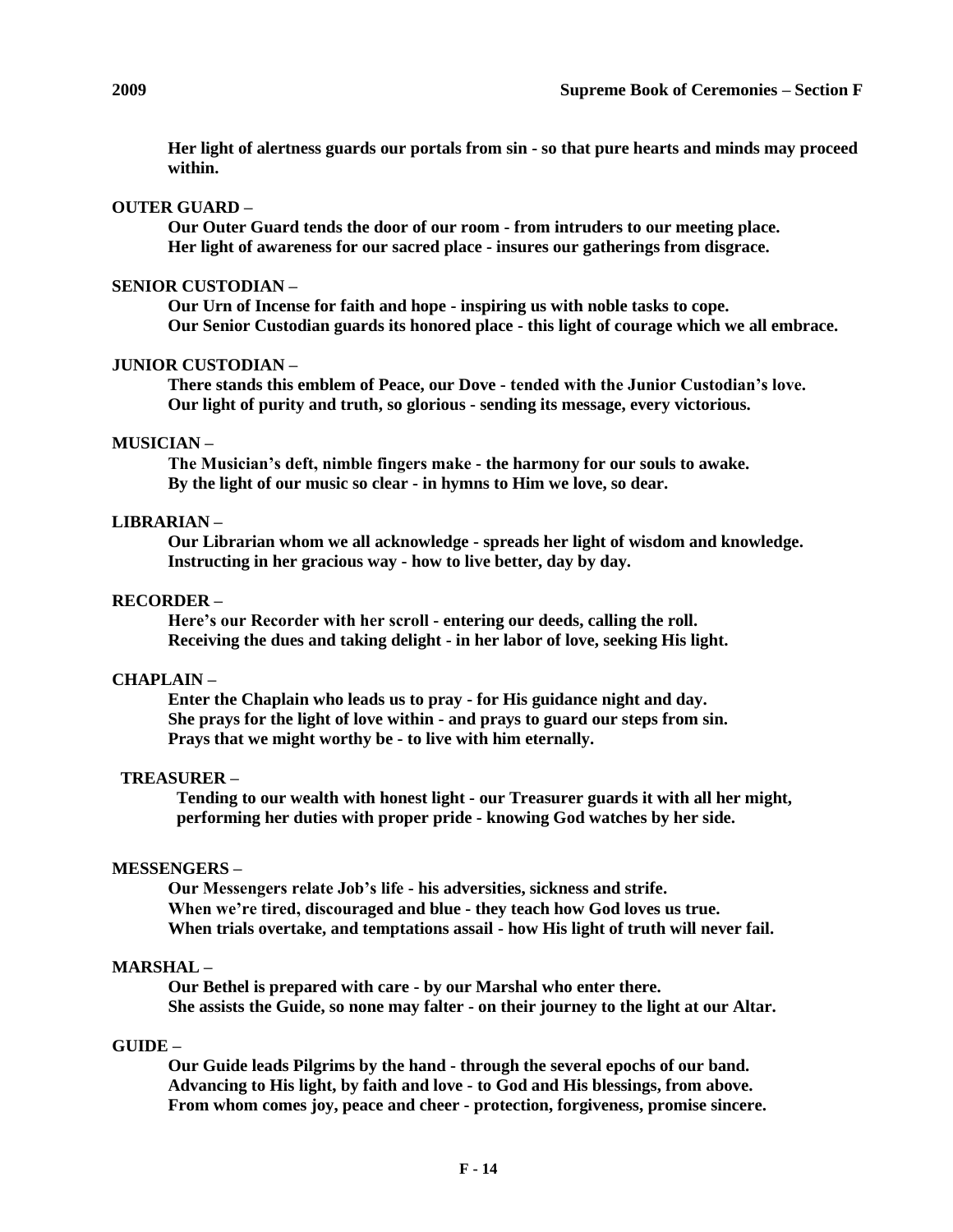# **JUNIOR PRINCESS –**

**The Book of Job tells of three Daughters fair - and of their beauty beyond compare. The youngest one here enters now - our Junior Princess relates how, the light of patience strengthens the soul - assisting us all to reach our goal.**

# **SENIOR PRINCESS –**

**Our Senior Princess with beauteous face - enters our Bethel with delicate grace. Her light of faith enduring adversities - will ultimately bring prosperity. So that when our life's race is run - by His grace, we will have won.**

# **HONORED QUEEN –**

**Now enter the fairest of the three - our Honored Queen in royal dignity. To strengthen our faith and hope again - that our lives may not be in vain.**

**Earnestly praying that each day - none of us, may go astray. To make our lives a shining light - a flame of purity burning bright.**

**That by loyalty, love and fidelity - by allegiance to God, our Nation and humanity. That by charity which is ever right - we serve the Lord, our might, out light.**

**Now, we trust you understand - the teachings of this glorious band. As they go forward hand in hand - working for God and His purpose grand. So here before you our Daughters stand - truly, "The Fairest in all the Land".**

# **OTHERS**

# NARRATOR:

**Lord, help us live from day to day - in such, a self-forgetful way. That even when we kneel and pray - our prayer shall be for others. Help us in all the work we do - to ever be sincere and true, and know that all we'd do for you - must need be done for others. When our work on earth is done - and our new work in heaven's begun, may we forget the crowns we've won - while thinking still ofothers.**

# **HONORED QUEEN –**

**Life will gather bouquets of special hours - laughter is the sunshine, tears are the showers which make them grow.**

**Helps them to be a part of remembrance until eternity.**

**This hour for you is such a one, of well-earned efforts that your loved ones proudly share. This hour, when your work is just begun, new tasks to face. Ideals further understood, furthering your young womanhood.**

# **SENIOR PRINCESS –**

**You will remember that life is splendid, well fulfilled - always the work of God is stilled. Each hour you've lived as He has willed - then in your heart His teachings fulfilled.**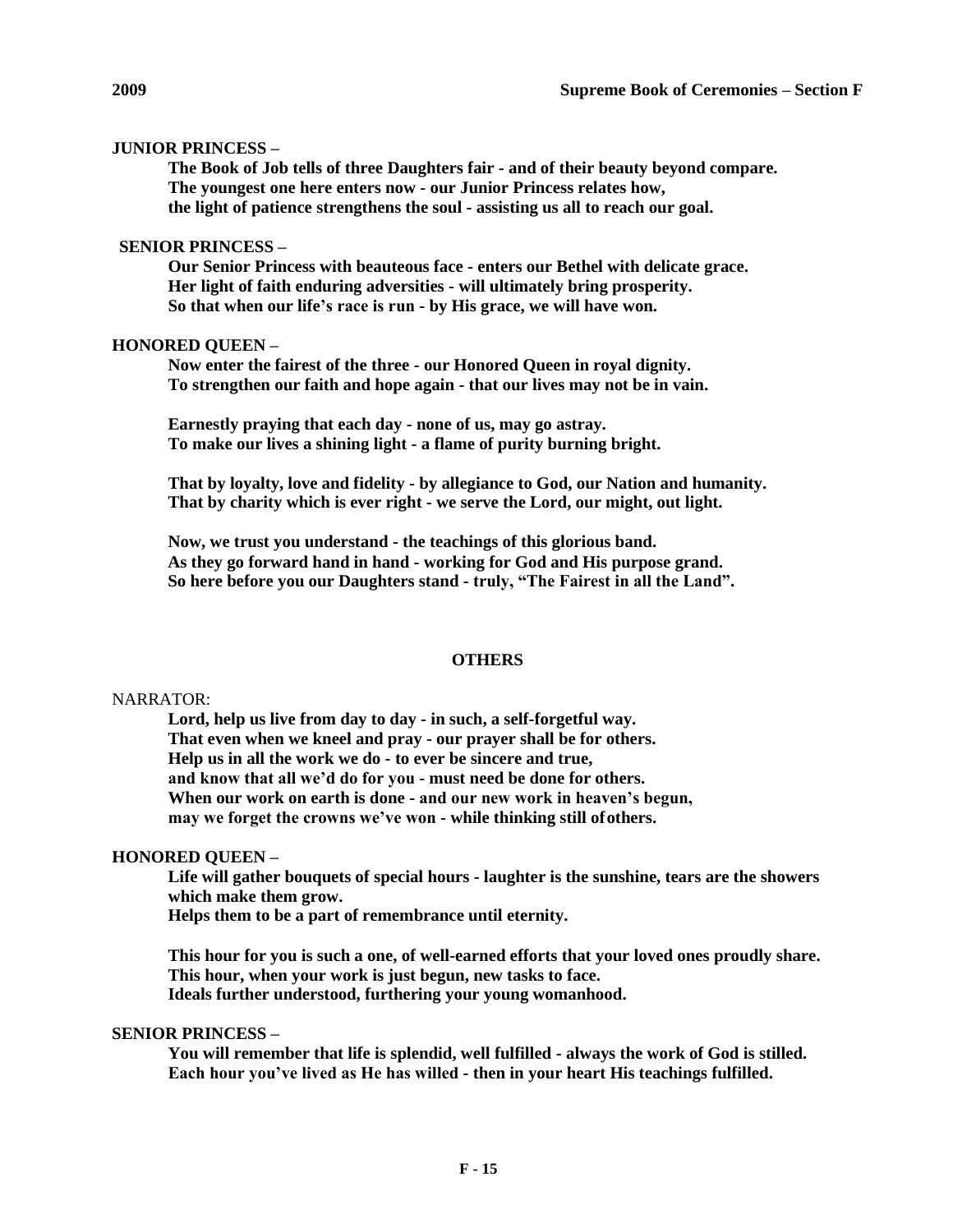# **JUNIOR PRINCESS –**

**You will remember that faith, love - purity and peace are not words alone. But they are in the light which eternally - shines in church, in school, and home. You will keep aglow, lighting the paths of which others go.**

#### **GUIDE –**

**You as Guide will lead the Pilgrims to the beautiful, to the good - guiding them in living sisterhood.**

#### **MARSHAL –**

**As Marshal you have a wonderful part - that of guarding the flag with all your heart.**

# **CHAPLAIN –**

**In reverence she bows her head and teaches us to pray. For guided by His word, she'll know just what to say.**

# **FIRST MESSENGER –**

**You will tell the Pilgrims how Job, restless and torn with every breath - wearily, yearningly longed for death.**

# **SECOND MESSENGER –**

**You tell when sorrow weighs us down - and life seems such a thorny crown, if in God we have steadfast faith and love - we will receive His blessings from above.**

## **THIRD MESSENGER –**

**You tell the Pilgrims, how one said to Job - "Behold, the fear of the Lord is wise and understanding."**

#### **FOURTH MESSENGER –**

**He who knows your every thought - of things to be and things that are not. You tell that He will lead us by the hand - the Daughters, "The Fairest in the Land."**

#### **FIFTH MESSENGER –**

**You tell that trust and faith - will help us in our work and play. He knows our every need - and will guide our lives always.**

# **LIBRARIAN –**

**Your thirst for knowledge is in tune - with all you bring for us to share. There's always truth and wisdom there - telling us deeds most rare.**

# **RECORDER –**

**You keep our records on pages - spotless as your robe. You enter our good deeds - with yours to take the lead.**

#### **TREASURER –**

**You, as Treasurer, are given for safe keeping - all our earthly and noble treasurers.**

#### **MUSICIAN –**

**We need your joyous melodies in harmony and song - you teach us to trust and love as we sing to others.**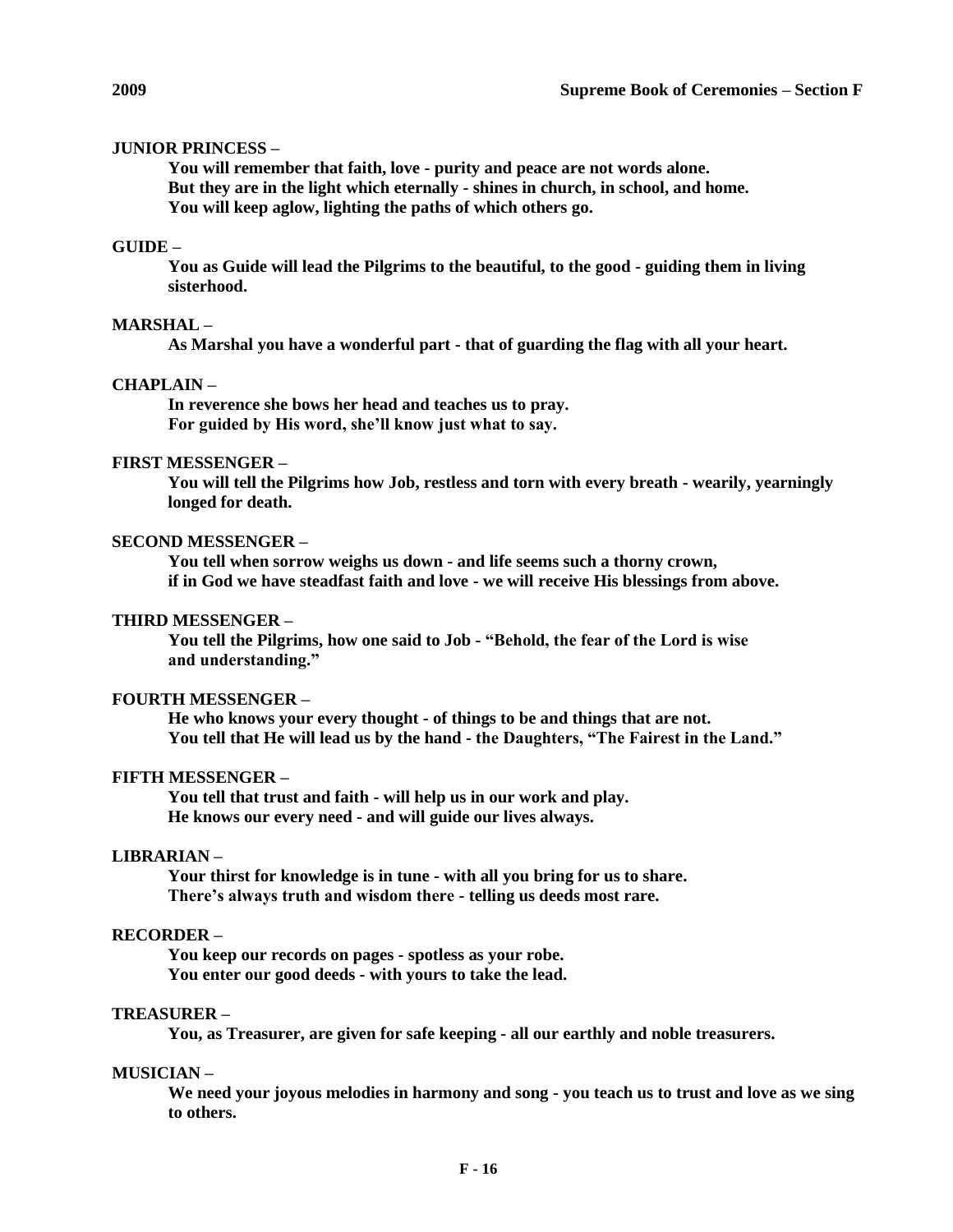## **SENIOR CUSTODIAN –**

**Custodian of the Urn is she, keeping the incense burning bright – Watched in turn, by God above.**

## **JUNIOR CUSTODIAN -**

**Custodian of the Dove is she, watching and guarding it carefully, One who seeks peace, purity and love.**

## **OUTER GUARD –**

**As Outer Guard, your task is to carefully guard our Bethel doors against all outward sin. Knowing all who enter in.**

# **INNER GUARD –**

**You as Inner Guard will guard ever faithfully - this sacred place with love and grace.**

# **THE PRAYING HANDS**

## NARRATOR:

**In the days of yore in faraway lands - people convened with God with praying hands. They asked forgiveness for their sins - For the strength to live they asked of Him. For guidance too, and when problems arose - with praying hands they'd strike a pose. It mattered not what race or creed - He answered each and every need. Tonight, this Bethel has chosen this theme - to show their trust in the Architect Supreme. For He created all things from the beginning of time - and to those praying hands given a** 

**world sublime.**

#### **CHOIR**

**In ancient days, when evening was night, the shepherds knelt down, raised their eyes to the sky. And offered up their thanks with praying hands for guiding their flocks across the lands. They then would lie down in the moon's silvery sheen - and, as they slept, of angels they'd dream. Floating gently above in their robes gleaming white - a vision there in the light of the moon, lightened the shepherds' hearts and dispelled all gloom. The Bethel Choir emulates that dream tonight.**

# **INNER AND OUTER GUARDS –**

**Guarding carefully our Bethel doors against all outward sin - They make sure they know all who enter in.**

# **JUNIOR AND SENIOR CUSTODIANS –**

**Custodians of our Urn and Dove - they're guided from above. They'll watch over our emblems with all their love.**

## **LIBRARIAN –**

**In her search for knowledge everywhere - she finds treasurers for us to share.**

#### **MUSICIAN –**

**For happy songs for all to hear - she plays the piano with notes so clear.**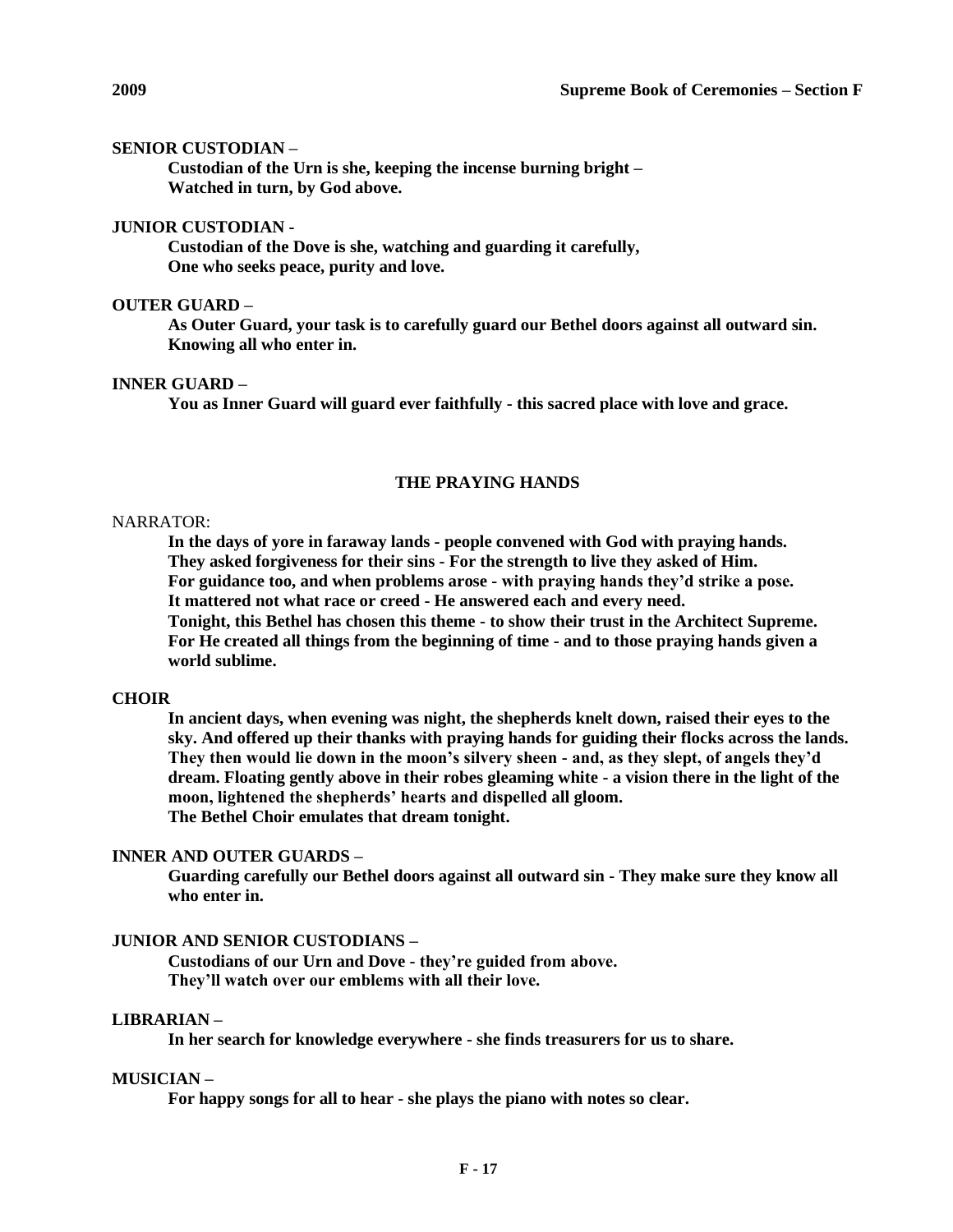# **RECORDER –**

**On spotless pages in her book - she enters all our deeds. She keeps a record bright and clear - for anyone to read.**

# **TREASURER –**

**A record of our wealth she keeps - and guards it with her love. For she, too, has learned - that He is watching from above.**

# **CHAPLAIN –**

**In reverence she will bow her head - and lead us when we pray. For she is guided by His word - and will know just what to say.**

# **MESSENGERS –**

**The Messengers bring a tale of joy and faith and love for fellow man. Of happiness and truth sincere since first the world began. The first tells of Job's pleasures, and the second of his strife. From the third we hear of his temptations, from the fourth his final peace. While the fifth tells that trust and faith will bring us sweet release.**

# **MARSHAL –**

**Marshal, you have a wonderful part - guard our flag with all your heart. Guard it with truth and love sublime - keep it unsullied to the end of time.**

# **GUIDE –**

**As Guide you will point the way - to Pilgrims seeking the light of day. Don't slacken for a moment your heart's endeavor - to embrace the beautiful and the good forever.**

# **JUNIOR PRINCESS –**

**Junior Princess teaches "Faith that never faileth" her steadfast faith dispenses light - her path is clear, and her way is bright.**

# **SENIOR PRINCESS –**

**Senior Princess draws near, without thought of fear. Her message taught to Pilgrims new - is faith and love the whole way through.**

# **HONORED QUEEN –**

**As all have entered this Holy Place, she approaches with queenly grace. With praying hands, she asks of Him to see her through - to give her strength and guidance, too. As parents and loved ones proudly share - this hour when a crown she'll start to wear.**

**And thus, with hearts that are light - our Bethel begins this ceremony tonight. With praying hands as we pause and kneel - to give thanks to Him for this world of ours. The day, the nights, the birds and the flowers - our heritage, the Masonic Fraternity, without which we could not have this opportunity.**

**As this term ebbs in flight - forget not the theme used here tonight.** 

**Those praying hands, those praying hands.**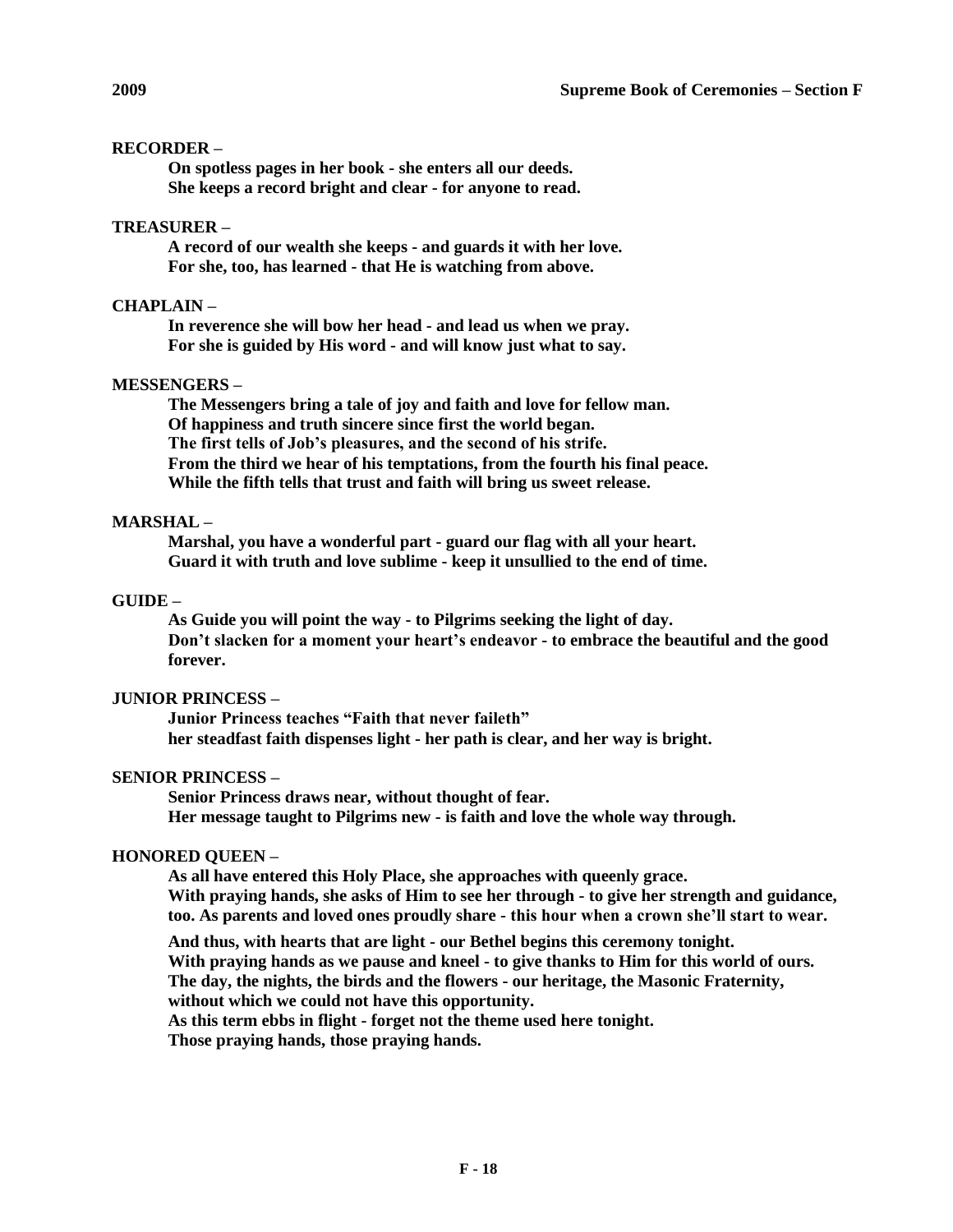# **ROSE FESTIVAL**

# **SUGGESTION:**

Daughters be seated in Cross formation.

# **NARRATOR:**

**Scattered over the earth for all to see - and revel in their beauty rare, are roses of very shade and hue - whose haunting perfume fills the air. To those who are weary and bowed with sorrow - the bud of the rose brings hope of tomorrow. Today it is clothed in a coat of soft green - tomorrow its beauty and grandeur is seen.**

**Remember then, when you're filled with woes - God sends a message of hope in the bud of a rose. The scent of the blossoms scattered far and wide - is the breath of God asking that we in Him abide.**

**Courage we learn from the rose bright red - courage to follow the way He has led. Strive to be steadfast as Job proved to be - you will be richly rewarded for fidelity.**

**Purity is symbolized in the rose of pure white - our robes reflect its glory and its light. This is a virtue we are all proud of possessing - with it we are assured of God's richest blessing.**

**As these Daughters begin a new term tonight - they promise to be patient, faithful and dispense light.**

**They approach the East with the gift of a flower - true members of God's own fragrant bower.**

# **HONORED QUEEN –**

**Most honored of these is the Queen so fair - pledging unselfish service and loving care. As the rose she carries sprang from the sod - the wisdom of her reign will be the teachings of God.**

# **SENIOR PRINCESS –**

**The Senior Princess now places her flower - her emblem, the Urn of Incense, symbolizes prayer. Her message taught to the Pilgrims here - is that faith and kindness will banish fear.**

# **JUNIOR PRINCESS –**

**The Junior Princess, whose emblem is the Dove - teaches us to be steadfast and seek strength from above.**

**Remain faithful to God in our every thought - count well the blessing each day has brought.**

# **GUIDE –**

**The new Pilgrims enter as the buds folded tight - they will be cherished, loved and taught to do right.**

**Our Guide will direct their footsteps with care - that they may find peace and happiness there.**

# **MARSHAL –**

**Helping the Guide to show Pilgrims the way - our Marshal lives uprightly day by day. She will also guard our National Banner - and display it in a reverent manner.**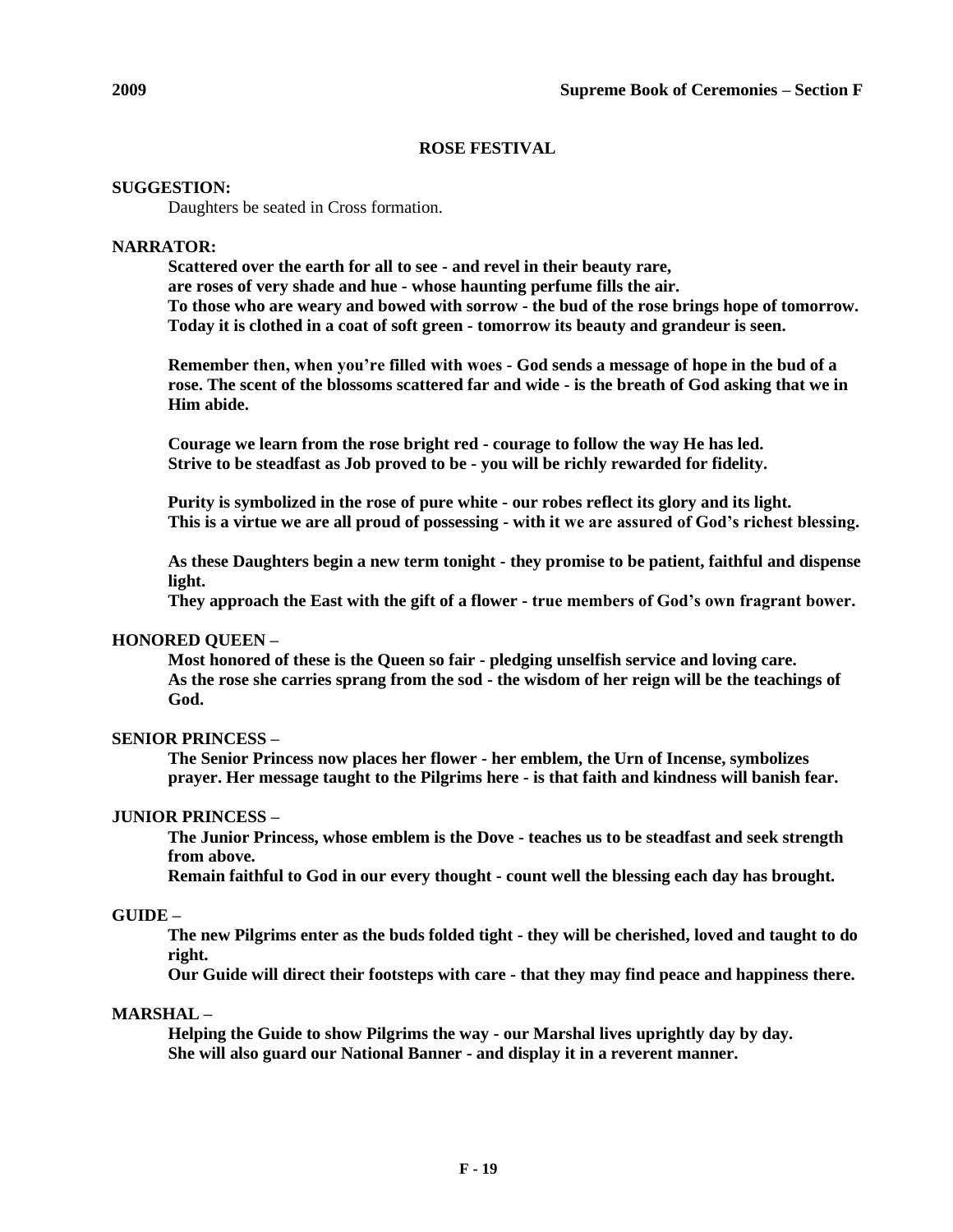## **FIRST MESSENGER –**

**The First Messenger tells of Job's pleasures - his fertile land, and flocks of great measure. His daughters were known far and wide as most fair - his sons gathered each evening to pray with him there.**

## **SECOND MESSENGER –**

**The Messenger of truth now appears - she relates the story for the Pilgrims to hear. This Messenger tells of unfaltering trust - when trials seem hardest, believe God is just.**

#### **THIRD MESSENGER –**

**"Shall only good be received from God's hand?" - was Job's pious reply to the ruin of his land. Through suffering and misfortune, he remained faithful - believing his loss of fortune and children was God's will.**

## **FOURTH MESSENGER –**

**The triumph of Job when it seemed all was lost - the reward for his faith being worth all it cost. Is the lesson unfolded by this message sincere - this faith brought Job happiness, joy, peace and cheer.**

# **FIFTH MESSENGER –**

**The end of the story from ages ago - reminds us of spring roses starting to grow. The beautiful blossoms that will follow the rest - is the reward that is better because of the test.**

# **LIBRARIAN –**

**A tightly closed book is like the bud of a rose - until it is open what is inside no one knows. Our Librarian will open and read it with care - and report to us what is written there.**

#### **MUSICIAN –**

**Harmony is a gift the Musician brings - softly playing while the Choir sings. May her music echo through their life - to cheer them on and lessen strife.**

#### **CHAPLAIN –**

**As at the Altar our Chaplain kneels to pray - may your thoughts be guided Heavenward each day.**

**Reverently she asks on bended knees - that Pilgrims all will steadfast be.**

# **RECORDER –**

**The Recorder approaches with the blossom of beauty - asking the ability to faithfully do her duty. Plainly written for all to see - acts of joy, love and kindness she'll record honestly.**

# **TREASURER –**

**As petal on petal each rose is made - so penny by penny our expenses are paid. The Treasurer carefully dispenses our money on order - keeping her books in balance with the Recorder.**

# **JUNIOR AND SENIOR CUSTODIANS –**

**The Custodians have task of love - caring for the Urn of Incense and Dove. Their purity, truth and reverence of prayer - are things each and every Daughter should share.**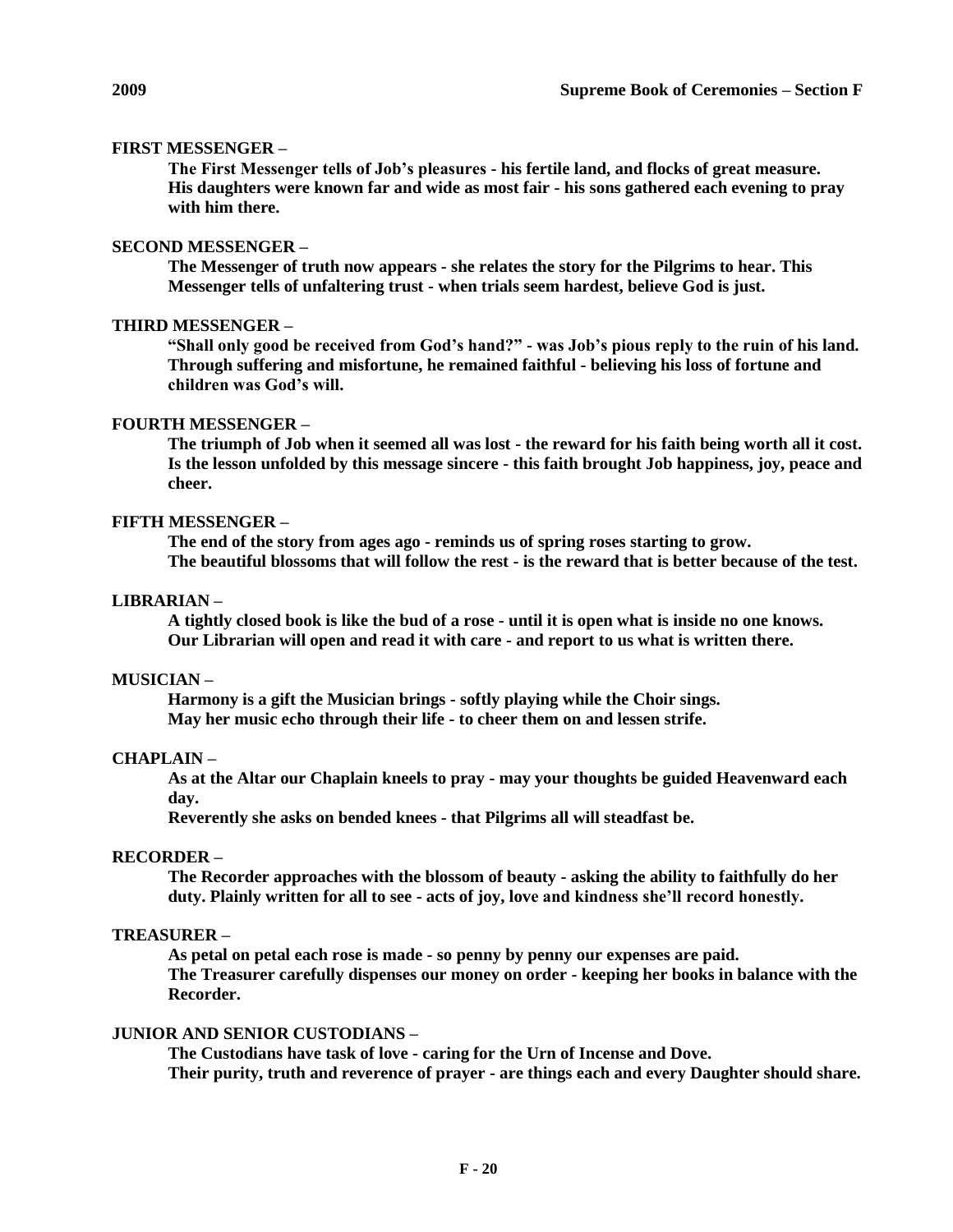# **INNER AND OUTER GUARDS –**

**Guard every heart as you do the door - remind the Daughters o'er and o'er. Allow peace and love to enter in - be watchful to keep out sin.**

**The last fragrant blossom has been carefully placed - forming a cherished Cross for all to see. As the roses look upward for freshening dew - they will look upward for guidance too.**

**These Daughters of Job, "Fairest in all the Land" - are our promises of a future He has planned. Faith, kindness and love that in them repose - will spread through the land like the scent of a rose.**

# **THE STORY OF CHRISTMAS**

### **SUGGESTIONS:**

Christmas light may be placed in a star formation and turned on by each officer.

### **NARRATOR:**

**The story of Christmas is very old - and it's told anew each year. It kindles again the flame of hope - that each one holds so dear. The hope that the spirit of Christmas - will dwell in every heart. And that our own acts of kindness - may help to do their part. Tell us once more the story - of the birth of Christ, our King. As new Officers of the Bethel - their love and gifts do bring.**

**"And she brought forth her first born Son - wrapped in swaddling clothes and laid Him in a manger;" - "And there were in the same country shepherds abiding in the field - keeping watch over their flocks by night," And in the sky there was a great Star - shining for all to see. Proclaiming the birth of the Christ child - who was born our Savior to be.**

# **HONORED QUEEN –**

**Slowly approaches the Honored Queen bearing forth her light - like that star up in the heavens, she reigns on high tonight. At the top of the star her light she places - symbolic of the high office she graces.**

# **JUNIOR AND SENIOR PRINCESS –**

**And now the two Princesses approach - like the beams of that bright Star. They add their grace and beauty - to call Pilgrims from afar. They place their light on either side of the light of the Honored Queen, to show to all, their positions, their love, and their esteem.**

## **GUIDE AND MARSHAL –**

**As the Guide and Marshal now bring forth their light, they recall, How the star did journey through the night - and rest o'er manger stall The last two points of the star now receive their lights. Our star is gaining brilliance - as it did that wondrous night, And now the story continues… An Angel of the Lord appears saying,**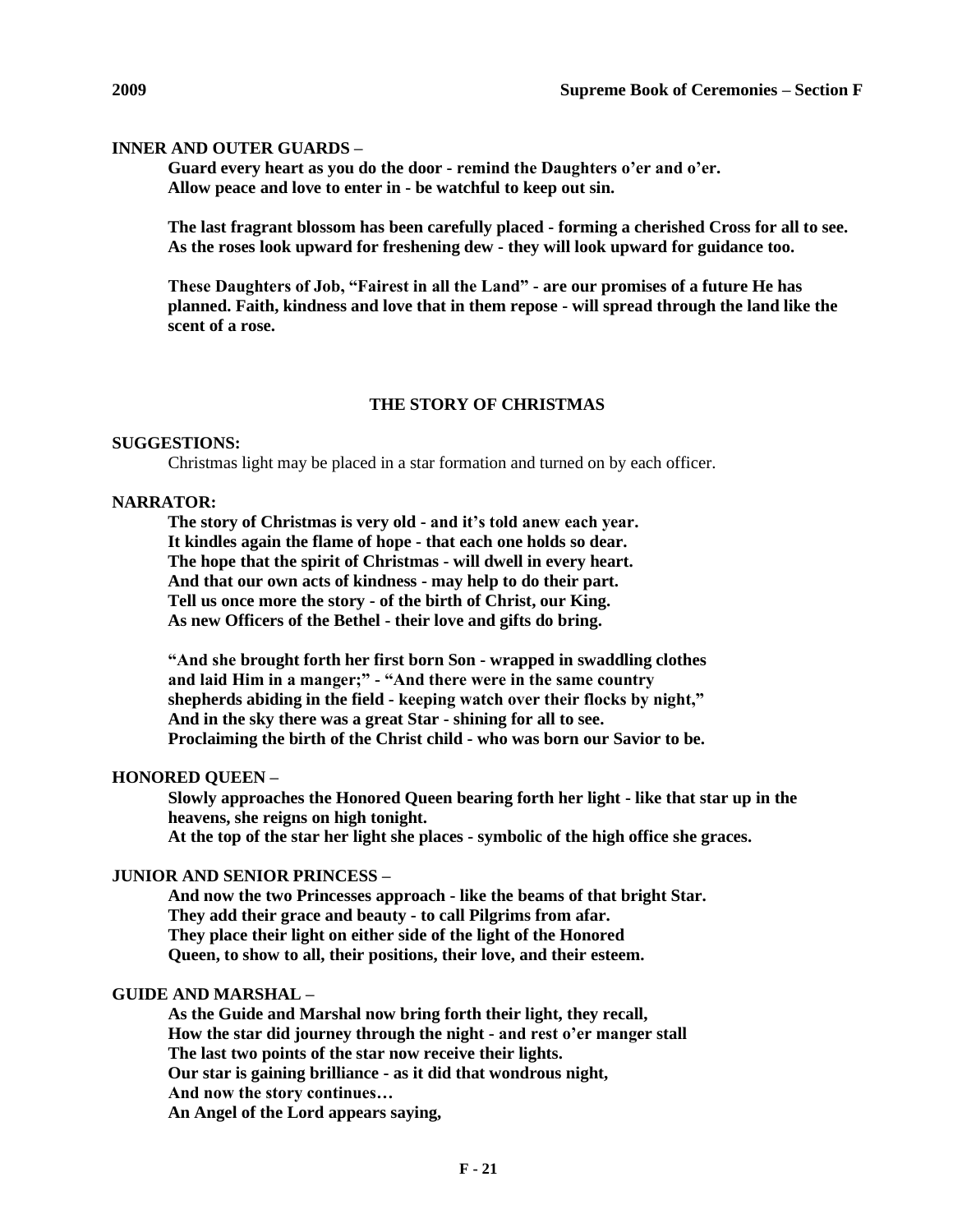**"Fear not, for I bring you good tidings of great joy, for unto you is born this day, in the city of David a Savior, which is Christ the Lord,"**

# **CHAPLAIN –**

**The Chaplain now comes forward - like the Angel who appeared, asking for God's blessing - to rest on all those here. "And suddenly there was with the Angel a multitude of heavenly hosts, praising God and saying, "Glory to God in the highest, and on earth, peace, good will to men."**

## **MUSICIAN –**

**The Musician places there her light - her duty one of pleasure. She praises God with music - and to the Bethel adds her treasure. "And it came to pass, even as the Angels were gone away from them to heaven, the shepherds said one to another, 'Let us go even now to Bethlehem to see this thing which has come to pass - which the Lord has made known to us.'"**

### **MESSENGERS –**

**Five Messengers approach the East - like the Shepherds they do journey. To learn of God's own goodness, - His love, and of His mercy. Each one has a story - for the Pilgrims to unfold. To tell all, God's story - as they themselves were told.**

**"And when the Three Wise Men came into the house, they saw the young child with Mary, His Mother, and fell down and worshipped Him, and presented unto Him their treasurers - gold and frankincense and myrrh."**

# **LIBRARIAN, RECORDER AND TREASURER –**

**Just as the Wise Men brought their gifts - these too bring treasures rare. The Bethel records they do keep - for all to read and share The Librarian gives us literature - the Recorder, the minutes keeps. The Treasurer balances our books - our debt to them is deep.**

#### **JUNIOR AND SENIOR CUSTODIANS –**

**The Junior and Senior Custodians come as heralds for the King. Love of endless service - is the gift they bring.**

# **INNER AND OUTER GUARDS –**

**And now the Inner and Outer Guards - each night their watch do keep. To protect the Bethel from harm - as God's Angels protect His sheep.**

**"And when they had seen Him, they made known abroad the saying which was told them concerning this Child, and all those that heard it, wondered at these things which were told them by the shepherds."**

**See now our star shines brightly - may its light help point the way, to a world of peace and goodness - this is our earnest prayer today.**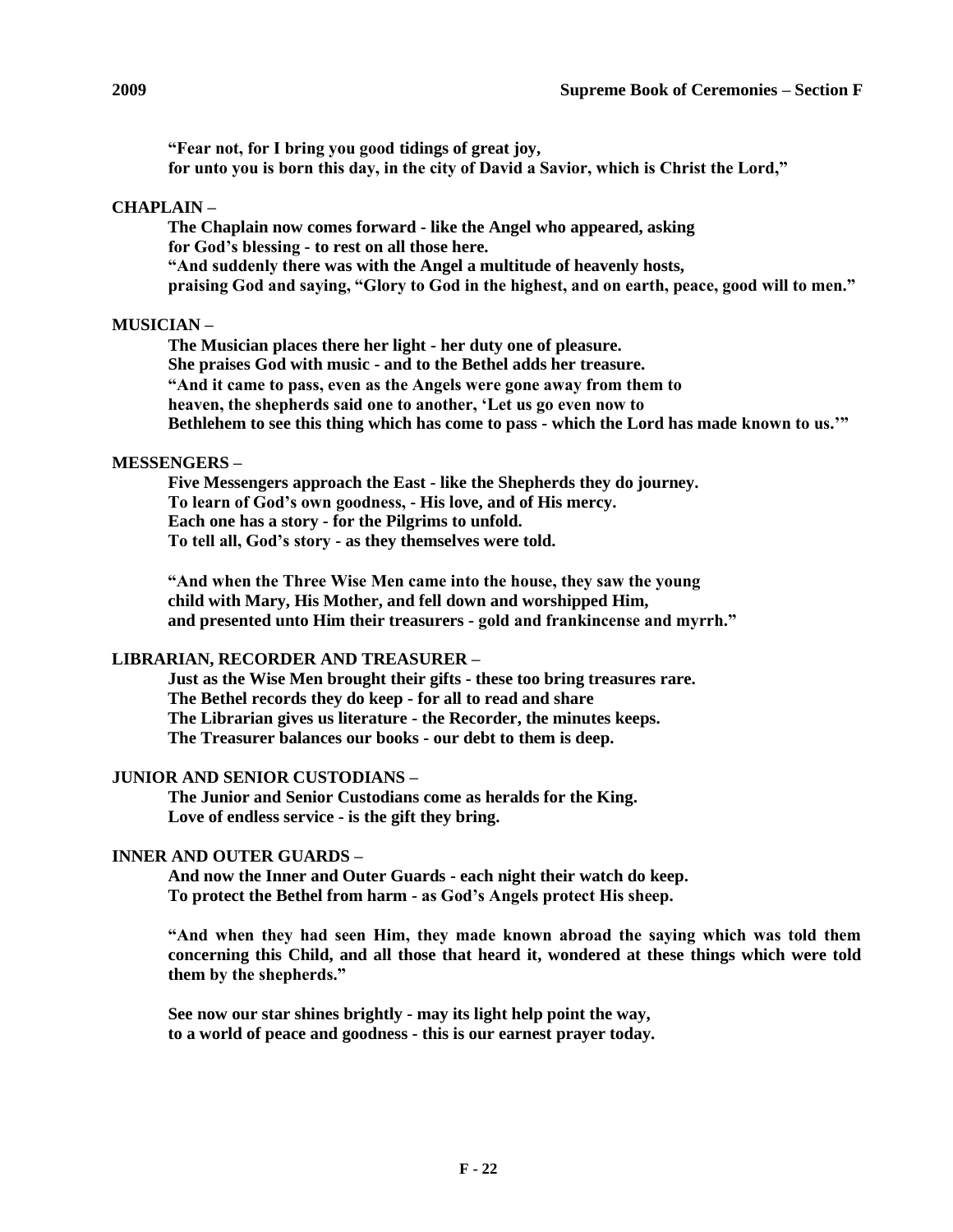# **THE TWENTY-THIRD PSALM**

## **SUGGESTIONS:**

Large Cross or Open Bible in East. Officers carry open book or Cross.

### NARRATOR:

**"The Lord is my Shepherd; I shall not want. He maketh me to lie down in green pastures; He leadeth me beside still waters. He restoreth my soul; He leadeth me in the paths of righteousness for His name's sake. Yea, though I walk through the shadow of death, I will fear no evil for Thou art with me; Thy rod and thy staff they comfort me. Thou preparest a table before me in the presence of mine enemies; Thou annointest my head with oil; my cup runneth over. Surely goodness and mercy shall follow me all the days of my life; and I will dwell in the house of the Lord forever."**

**Come then, enter now, Job's Daughters - walking as you would walk by still waters, Touched with the light that comes from above - bearing the symbols of the dear Lord's love. By His rod and His staff steadfast and true - in straight paths, eternally He will guide you.**

**You are young as the morning of one of God's days - yet the gift is being given you to always keep. A gift of remembrance, shining and bright - of friendship and faith, shared here tonight.**

**Time rushes on and very soon - you'll be living the hours of God's afternoon. You'll walk many paths from some friends you will part - but the memory of this hour will remain in your heart.**

**You will overcome evil for the Lord will be there - In the presence of enemies, your table to prepare**

**Gently life leads you toward God's twilight - remember then well what you learned here tonight.**

**Your cup runs over, no fears shall you haunt - The Lord is thy Shepherd, you shall not want. When your day is ended and ended the strife - You'll know goodness and mercy have followed your life.**

**When finally, old, and from life you must sever - you'll find morning again in the Lord's house forever.**

## **OUTER GUARD –**

**To close our gate against evil and sin - is the important task you will begin.**

#### **INNER GUARD –**

**With love and grace - guard ever faithfully this sacred place.**

#### **JUNIOR CUSTODIAN –**

**Seek peace, purity and love - ever mindful, it is you, who guards the Dove.**

## **SENIOR CUSTODIAN –**

**Keep the incense burning bright - gilding the day, silvering the night.**

#### **MUSICIAN –**

**As hours go winging, drawn by the days - their flight is brightened when music plays.**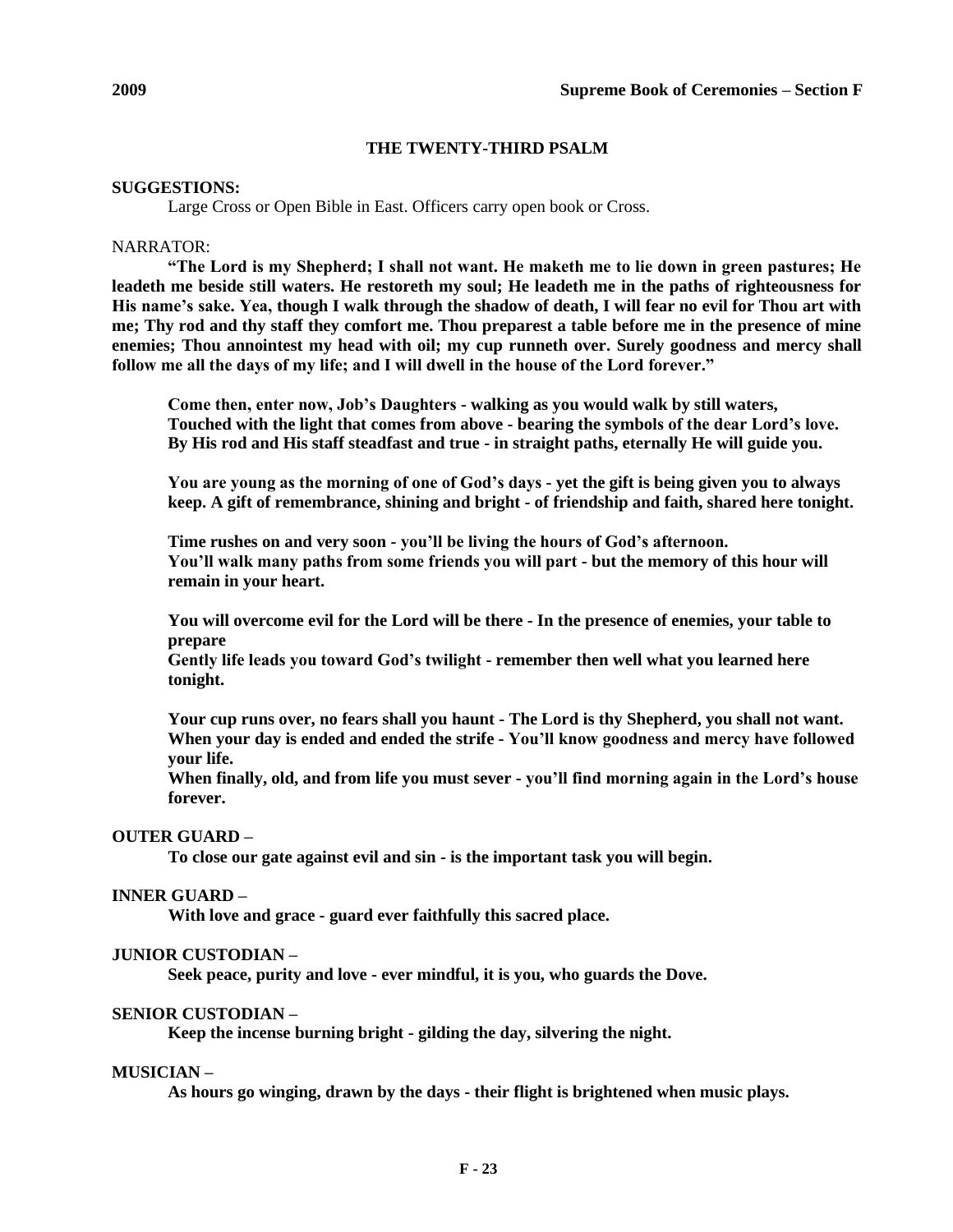# **LIBRARIAN –**

**Knowledge is the jewel in your care - God's divine teachings, help us to share.**

# **RECORDER –**

**Dip your pen in friendship - and in time can't resist. And write the names of Job's Daughters - in an everlasting list.**

# **CHAPLAIN –**

**Help us wrench free from evil's control - remind us 'tis God who restoreth the soul.**

# **TREASURER –**

**Not only earthly wealth but noble treasures too - are given for safe keeping, trustfully to you.**

# **MESSENGERS –**

**First Messenger tells the Pilgrims how Job - restless and torn, with every breath, wearily, yearningly, longed for death.**

**Second Messenger tells the Pilgrims how one said to Job "If pure and upright thou wouldst be - surely God would take heed of thee."**

**Third Messenger tells the Pilgrims how one said unto Job: "Behold, the fear of the Lord is wise - and understanding is evil to despise."**

**Fourth Messenger tells the Pilgrims how the Lord spoke unto Job and ended his strife - restoring faith, riches and peace into his life.**

**Fifth Messenger tells the Pilgrims how throughout the land, none were so fair as Job's Daughters - so all did declare.**

# **MARSHAL –**

**Marshal, you have a wonderful part - to guard our Flag with all your heart, Guard it with truth and love sublime - which will keep it unsullied to the end of time.**

# **GUIDE –**

**Guide lead the Pilgrims to the beautiful, to the good - guide them there in loving sisterhood Nor slacken for a moment your heart's endeavor - to embrace the beautiful and the good forever.**

# **JUNIOR PRINCESS –**

**Junior Princess remember that faith - love, purity and peace are not words alone they are in the lights which have eternally shone.**

**In church, in school and home, we must keep them aglow - to light up the paths on which others must go.**

# **SENIOR PRINCESS –**

**Senior Princess remember that life is splendid, if well fulfilled - if never the word of God is stilled. If each hour is lived as He has willed - if with His teachings, the heart is thrilled, then life is splendid and well fulfilled.**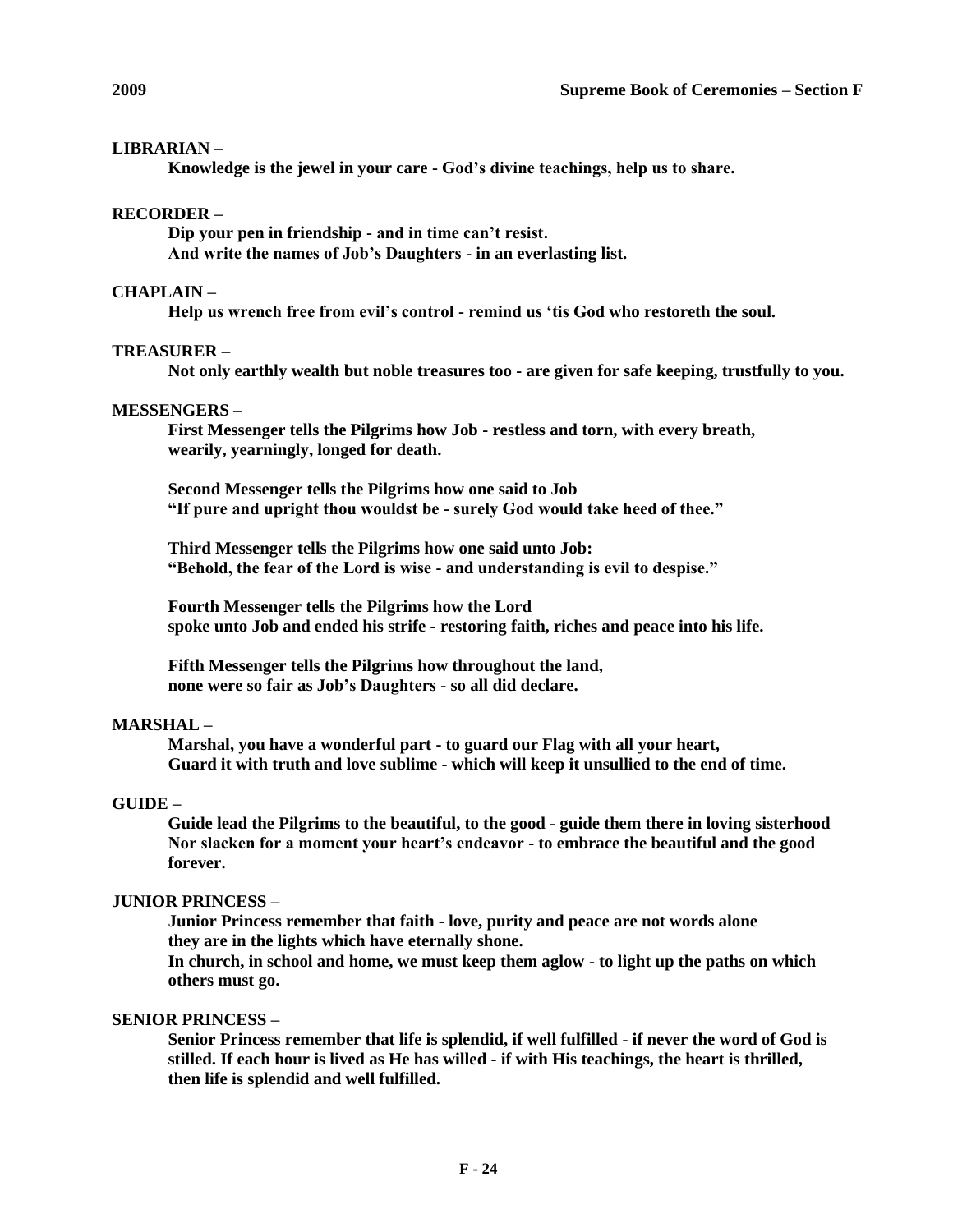# **HONORED QUEEN –**

**Life, gathers a bouquet of special hours - laughter is the sunshine, tears are the showers which make them grow…help them to be a part of remembrance until eternity.**

**This hour for you is such a one - earned by your efforts and work well done. Parents and loved ones proudly share - this hour when a crown you'll start to wear. New tasks have begun, ideals understood - ennobling young womanhood.**

**If when years hence all this will seem - like some shadowy half remembered dream, your heart will recall your own chosen theme - those Holy words, serene and calm, comforting all - the Twenty-Third Psalm.**

### **YOUTH, THE HEART OF THE WORLD**

#### NARRATOR:

**Long after parents and children have parted - youth shall carry on what you have started. To sit where parents have sat - and do what parents have done, will be the responsibility of you - every daughter, every son. They shall one day rule your nation - doing what they think is best.**

**They will take over your corporations - and they, too must pass the test. Youth must grow up to be fair and strong - if they are to rule your land. They need adults to help them along - so lend a helping hand.**

**Teach them the great virtue, faith - to trust in the Lord on high. For like everyone else, youth must try its wings - before it learns to fly. For early in youth their tasks begin - when they first learn to talk. They must close their minds against evil and sin - as on through life they walk.**

**For cities and churches will soon be theirs - to run however they please, and what good are policies if no one cares - so it's good that youth can carry our creeds. Give them hope that never fails - and teach them to reach for the best, with truth forever spoken - our youth will stand the test.**

**Kindness to fellow men - and faith though it may be furled, will be forever carried on by - "Youth, the Heart of the World".**

#### **CHOIR –**

**Entering first is our Bethel Choir, their voices ring loud and clear. With youthfulness and love resounding - they assure us that God is always near.**

## **INNER AND OUTER GUARDS –**

**To guard their hearts, alert to win - lest outward sins press ever in, to mar the peace or cause disgrace - within the walls of this Holy Place.**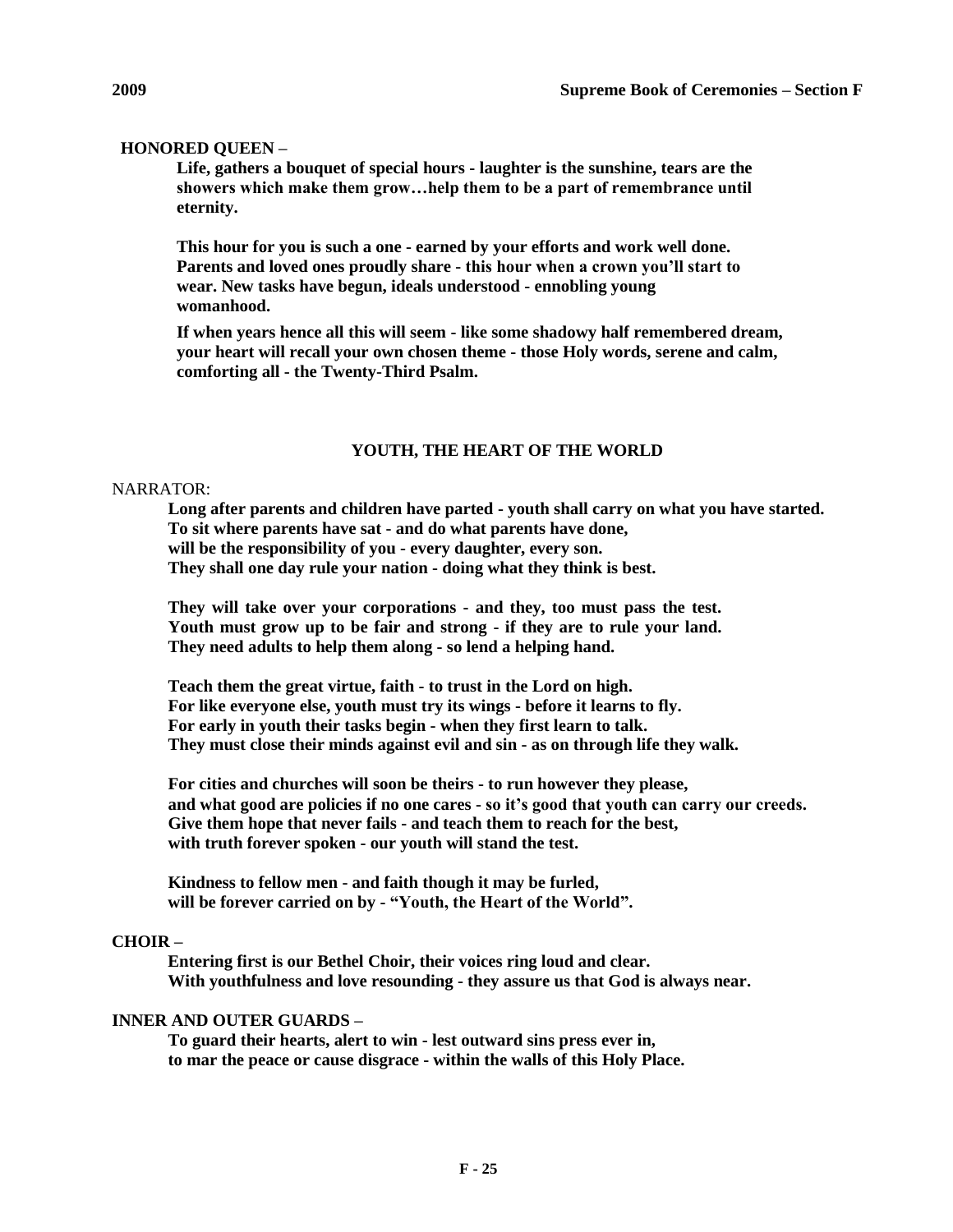## **JUNIOR AND SENIOR CUSTODIANS –**

**Custodians know just what is best in humble love each task is blessed, with prayer and incense burning bright they cherish truth, like the Dove so white.**

# **FIRST MESSENGER –**

**Our First Messenger tells that the story, of Job to all of our lives should apply. That if we have humility and faith like Job - our standards should always be high.**

#### **SECOND MESSENGER –**

**The Second Messenger relates the trials of Job - how he steadfast and faithfully stood. And warns us that even when troubles do come - we should take the bad with the good.**

## **THIRD MESSENGER –**

**The Third Messenger tells of the miseries of Job - and the friends who come to his aid. She tells us that pride must be dragged - in the dust, and prayers for assistance be made.**

#### **FOURTH MESSENGER –**

**The Fourth Messenger tells the humility of Job - and God said he passed every test. She teaches that if we have faith - we too will be happy and blessed.**

# **FIFTH MESSENGER –**

**The Fifth Messenger says that the story of Job - holds a lesson we can all understand. That we should be like the daughters of Job - who were the "Fairest in all of the Land".**

#### **MUSICIAN –**

**Without her music to share - the days would seem too long. We need her happy melodies - in harmony and song.**

#### **LIBRARIAN –**

**Our thirst for knowledge in the arts - is truly virtue rare. Our Librarian answers all our needs - her wisdom beyond compare.**

## **CHAPLAIN –**

**Who shall teach us how to pray - and put our trust in Him? Our Chaplain kneels and bows her head - as Altar lights we dim.**

# **RECORDER –**

**On spotless pages - our Recorder writes our every act and deed. Her records tell of faith and love - for happiness is our creed.**

## **TREASURER –**

**In terms of gold we count our wealth - but gold cannot compare, with youth and beauty of one we trust - our Bethel Treasurer fair.**

# **MARSHAL –**

**As Pilgrims seek to know the truth - and meaning of our creed. Our Marshal fair is there to aid - she's there to take the lead.**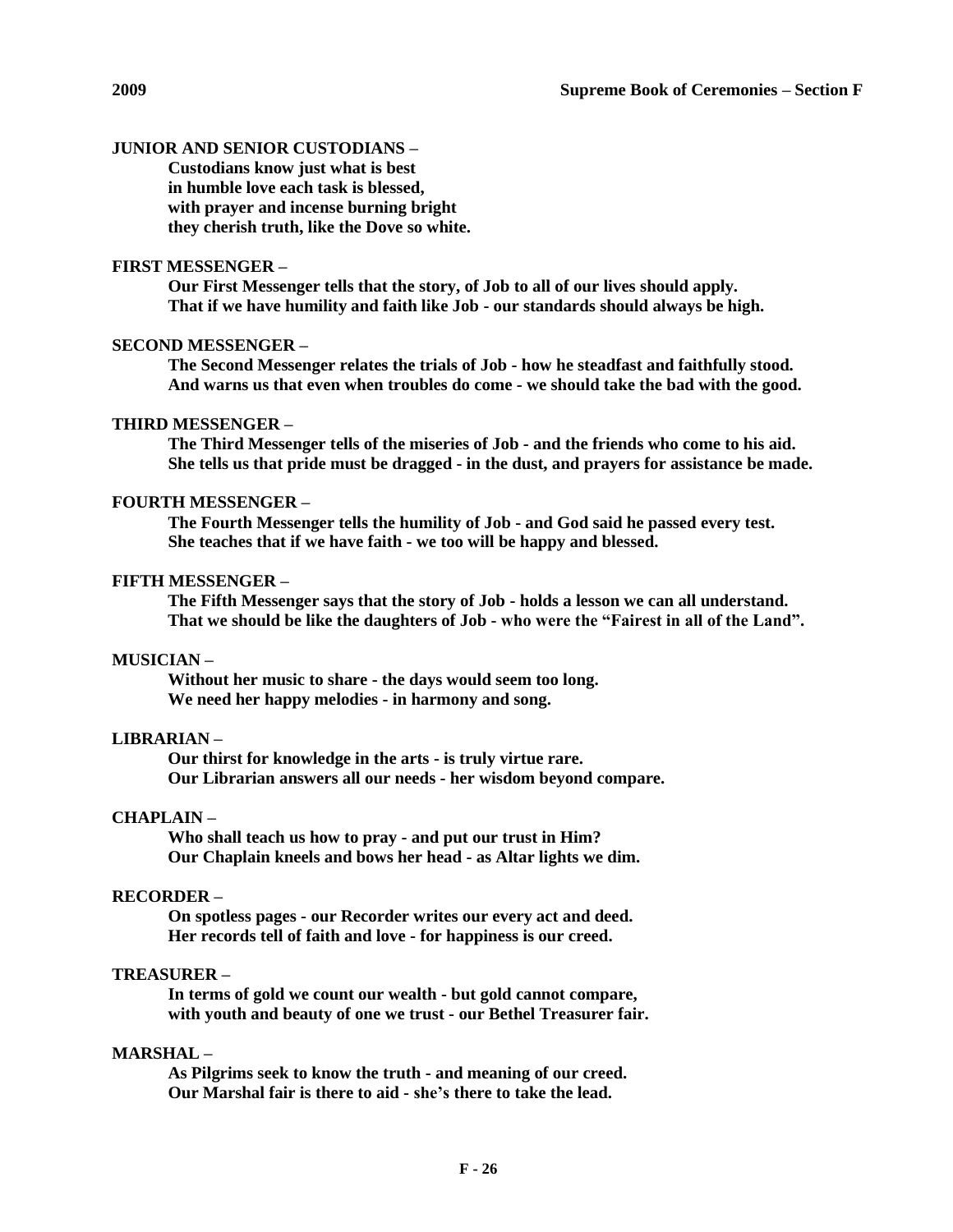# **GUIDE –**

**Our Guide will surely point the way - to Pilgrims seeking the light of day. With wisdom rare and noble deed - to peace and happiness she'll lead.**

# **JUNIOR AND SENIOR PRINCESS –**

**As in the Book of Job we read - there were three daughters fair. Come now, two Princesses in view - their beauty to compare. We know when God created man - he planned a beauteous face. Here we see His work of art - in loveliness and grace.**

# **HONORED QUEEN –**

**And now the fairest of the three - on yonder threshold stands. She's learned the lessons of His love, - heed well all His commands. For she is truly fair of face - and walks with regal air, we know that God created her - the fairest of the fair.**

(After all are standing by chairs, the narrator continues)

**Before you now these Daughters stand - in youthfulness and grace, they are the fairest in the land - and none can take their place. To you, my Daughters, have such faith - that when your work is through, you'll know that you have learned to live - as He would want you to. Always turn to Him for help - don't ever turn away. For He alone can give you strength - as you go on your way.**

# **PRECIOUS MOMENTS**

# NARRATOR:

**Hearts, minds and lives interlock as precious moments we share - reminding us always that we'll have sisters who care.**

**We weave memories and dreams into a protective cloth - resistant to hurt and, yes, even the moth. When winds blow bitterly cold as often they may - Our Job's Daughters' moments bring warmth to a dreary cold day.**

**As sisters, we work, play and cry – growing together as we learn, stretch and try.** 

**New challenges we face - as we plan and prepare,**

**And years from now wherever I go - you'll always be there.**

# **CHOIR –**

**Their songs of blessing abounding, Songs from their hearts - precious moments compounding. They enter our room - carrying symbols of love, Singing songs filled with messages - from our God above.**

# **INNER AND OUTER GUARDS –**

**They keep our Bethel moments pure - they watch and remind each Daughter demure.**

# **JUNIOR AND SENIOR CUSTODIANS –**

**They care for both the Dove and the Urn - the white and purple colors will forever in our memories burn.**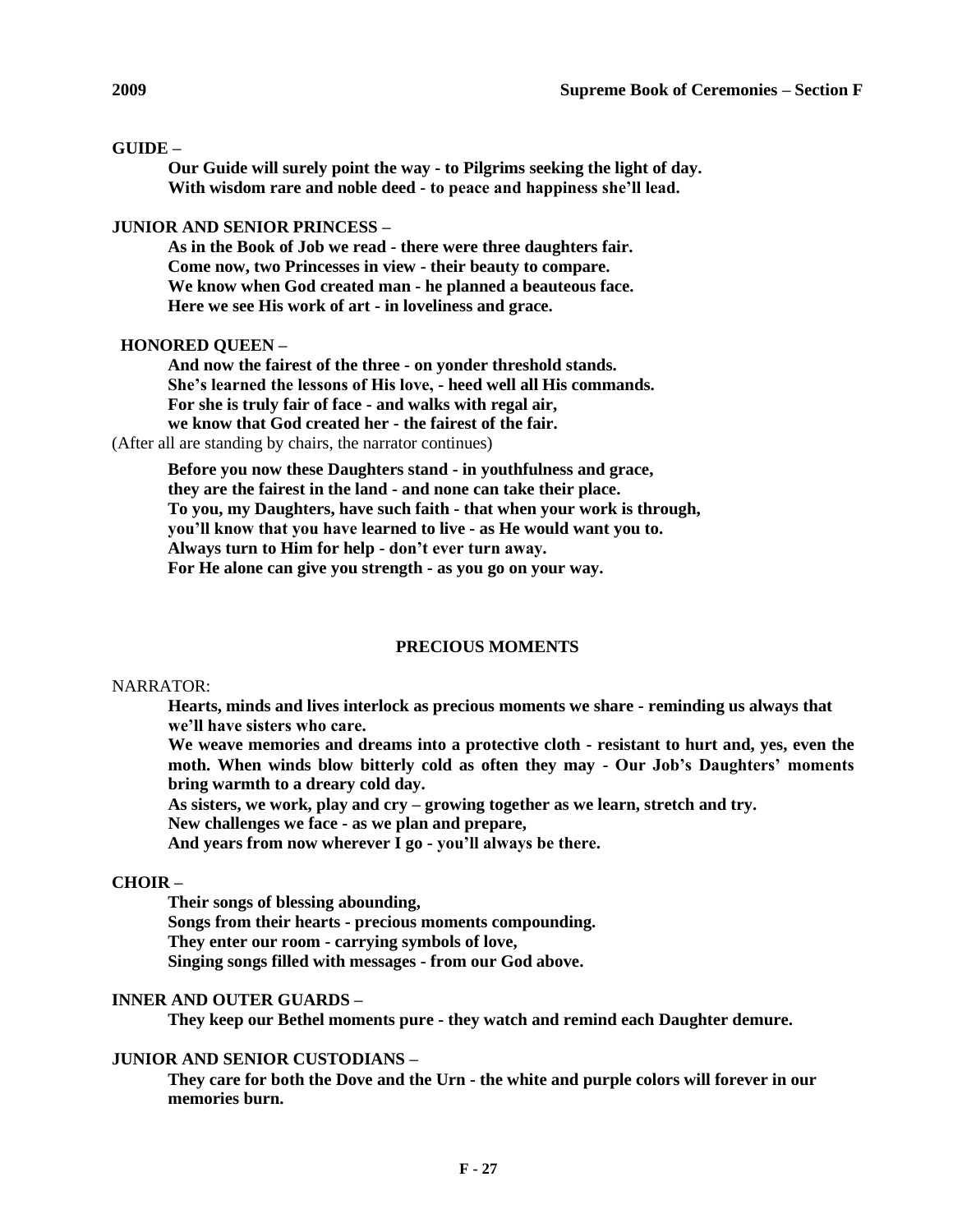## **RECORDER –**

**She writes all our memories down - remembering all the good things we do all over our town.**

## **TREASURER –**

**Her books are always kept in good order - for projects and money and for bricks and mortar.**

# **CHAPLAIN –**

**She prays for blessing each day - lifting our hearts and our minds to follow God's way.**

#### **MUSICIAN –**

**She lifts us up with the music she plays - as we listen, our hearts come together in praise.**

# **LIBRARIAN –**

**She quickens our minds with wisdom so rare - opens a book, spends a moment – precious beyond compare.**

#### **FIRST MESSENGER –**

**She brings news of Job's Daughters so fair - of his land and his flocks tended by his children with care.**

# **SECOND MESSENGER –**

**She knows that truth cannot always be light, Yet she shares precious moments of Job's trust through each plight.**

## **THIRD MESSENGER –**

**She reminds us that Job suffered and lost - his friends tried to aid him but could not stand the cost.**

**Pride dried up all the leaves on a cold autumn day - still in humility Job knelt down to pray.**

## **FOURTH MESSENGER –**

**With words of conviction she strongly proclaims That the faithful are rewarded - as was Job, that's God's aim.**

# **FIFTH MESSENGER –**

**She shows us what Job and we can do - if to God's plan we are true, Dark days will turn bright - if we are patient, we will see the light.**

# **MARSHAL –**

**She brings us memories of our land - with red, white and blue. Placing hands over our hearts - we pledge to be true.**

# **GUIDE –**

**As we stand side by side - our Guide lights the way. Precious moments are finer - as she turns night into day.**

## **JUNIOR PRINCESS –**

**With the emblem of the pure white Dove - she watches over us guiding and teaching us to love.**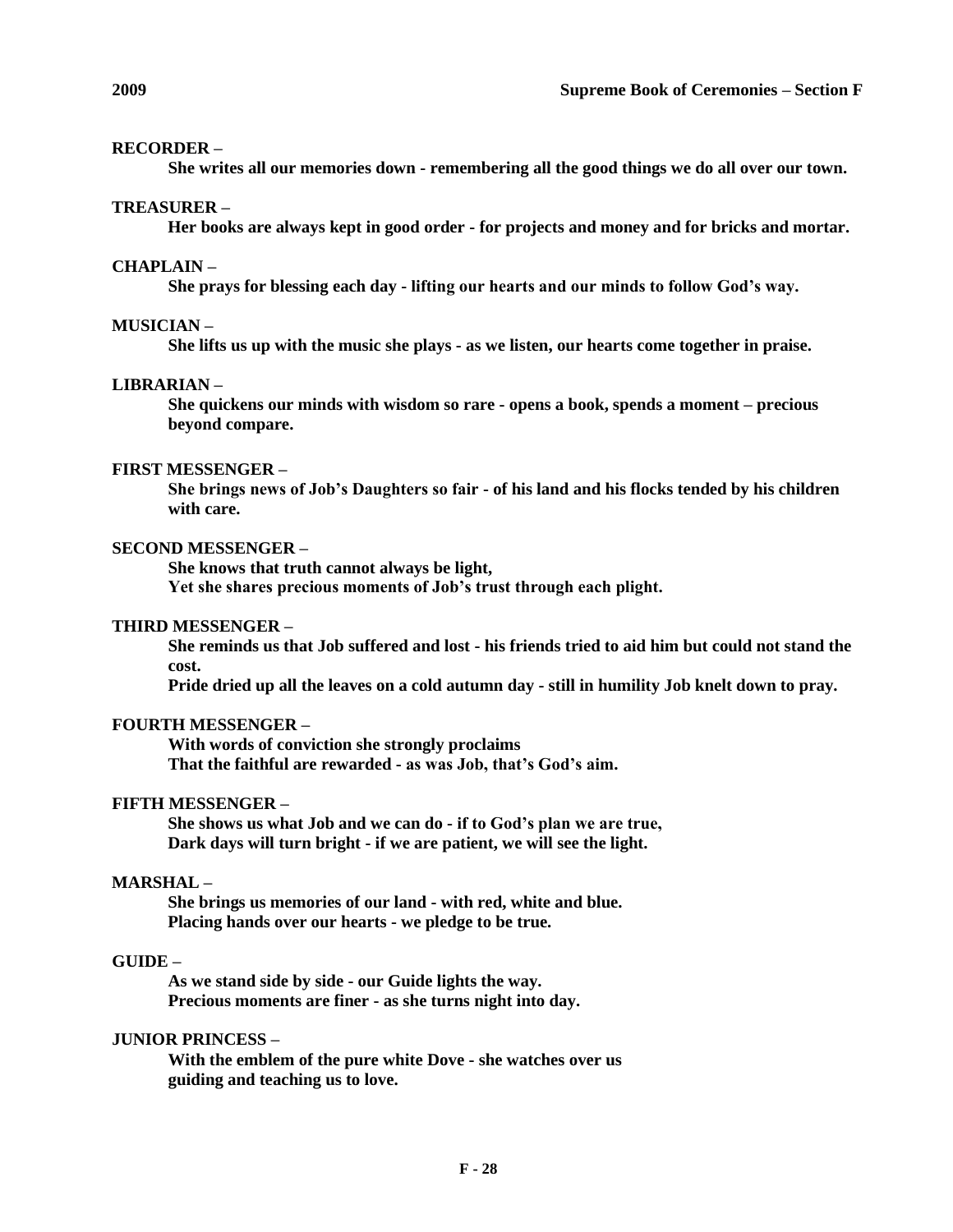# **SENIOR PRINCESS –**

**With wisdom and truth - she loves and protects us While we are yet in our youth.**

# **HONORED QUEEN –**

**She more than all the others we look to every day For love unconditional that will not go away. She leads us, yet she serves us and shows us that she cares. Each plan she unfolds becomes a precious moment to share.**

**Our hearts interlock with one another and you. We grow as Job's Daughters in all that we do.**

**Each precious moment builds friendships that always will last. Our hearts are locked together in both the future and the past.**

# **YOU'VE GOT A FRIEND**

#### NARRATOR:

**God created man, and with him came the need of having someone close at hand - something we all need. So, God gave us a friend to help us through each day. Someone very beautiful in a very special way. This friend is always there - whenever you're feeling down. It's nice to know she really cares - and will always be around.**

**She dares to dream your dreams with you - and shares your schemes in life. She picks you up when you're feeling blue - when things just don't seem right. The key to all this friendship, faith, trust and love, Is the love that God has sent us from heaven up above.**

## **OUTER GUARD –**

**You watch the doors - in you we put our faith. You allow only members and friends to enter our Bethel gate.**

## **INNER GUARD –**

**You smile as you greet our friends - as at the entrance you stand. And as you welcome them in - you extend a friendly hand.**

#### **SENIOR CUSTODIAN –**

**Our Urn of Incense, symbolic of prayer, hope, faith and light - is under your special care and we know that you will always be placed right.**

# **JUNIOR CUSTODIAN –**

**Caring for our properties and our peaceful Dove. Your aim is but to please with friendship and love.**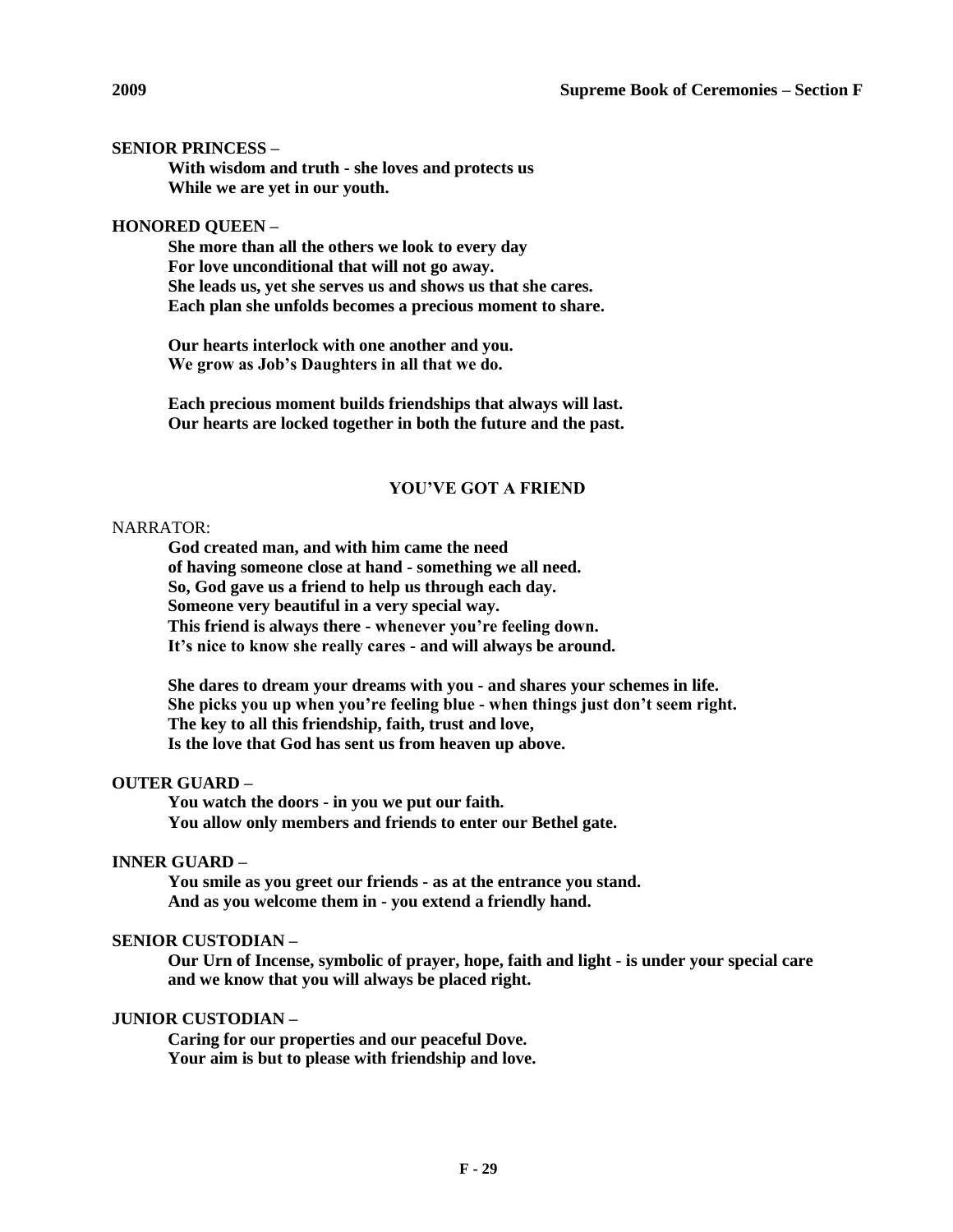# **RECORDER –**

**Truthful pages you write upon our every word and deed. A true friend we count upon for everything we need.**

# **TREASURER –**

**In you we trust to count our gold - our worth and wealth, too. Nothing will ever compare - with your faithful friendship, too.**

# **LIBRARIAN –**

**Daughter of wisdom, always willing to share. Your taste in arts, sciences and good literature – teach us to care.**

# **MUSICIAN –**

**You bring harmony when you play upon the keys Your Bethel sisters count on you and you try hard to please.**

# **CHAPLAIN –**

**Your duty is to lead in prayer and see we follow, too. Communicate to Pilgrims the Obligation they'll keep their whole life through.**

# **FIRST MESSENGER –**

**You tell how Job enjoyed his life and family love, How he taught his children to be constant in their faith in God above.**

# **SECOND MESSENGER –**

**A messenger of trust and faith when things weren't going well, He learned that we must accept misfortunes from God's hands as well.**

# **THIRD MESSENGER –**

**Stricken with pain and suffering - he gazed on the lowering sun. His friends said he was being punished, but he remained the faithful one.**

# **FOURTH MESSENGER –**

**When evil was cast on this man - his faith would never fail. You relate his steadfastness to God in this humble tale.**

# **FIFTH MESSENGER –**

**The ending of this story is told by you, Daughter fair. His life of truth, faithfulness and glory shall be known everywhere.**

# **MARSHAL –**

**You help the Guide to conduct Pilgrims through the story of Job And display our national emblem in your beautiful white robe.**

# **GUIDE –**

**You lead the Pilgrims as God leads us through life. Teaching us to depend on Him even in our strife.**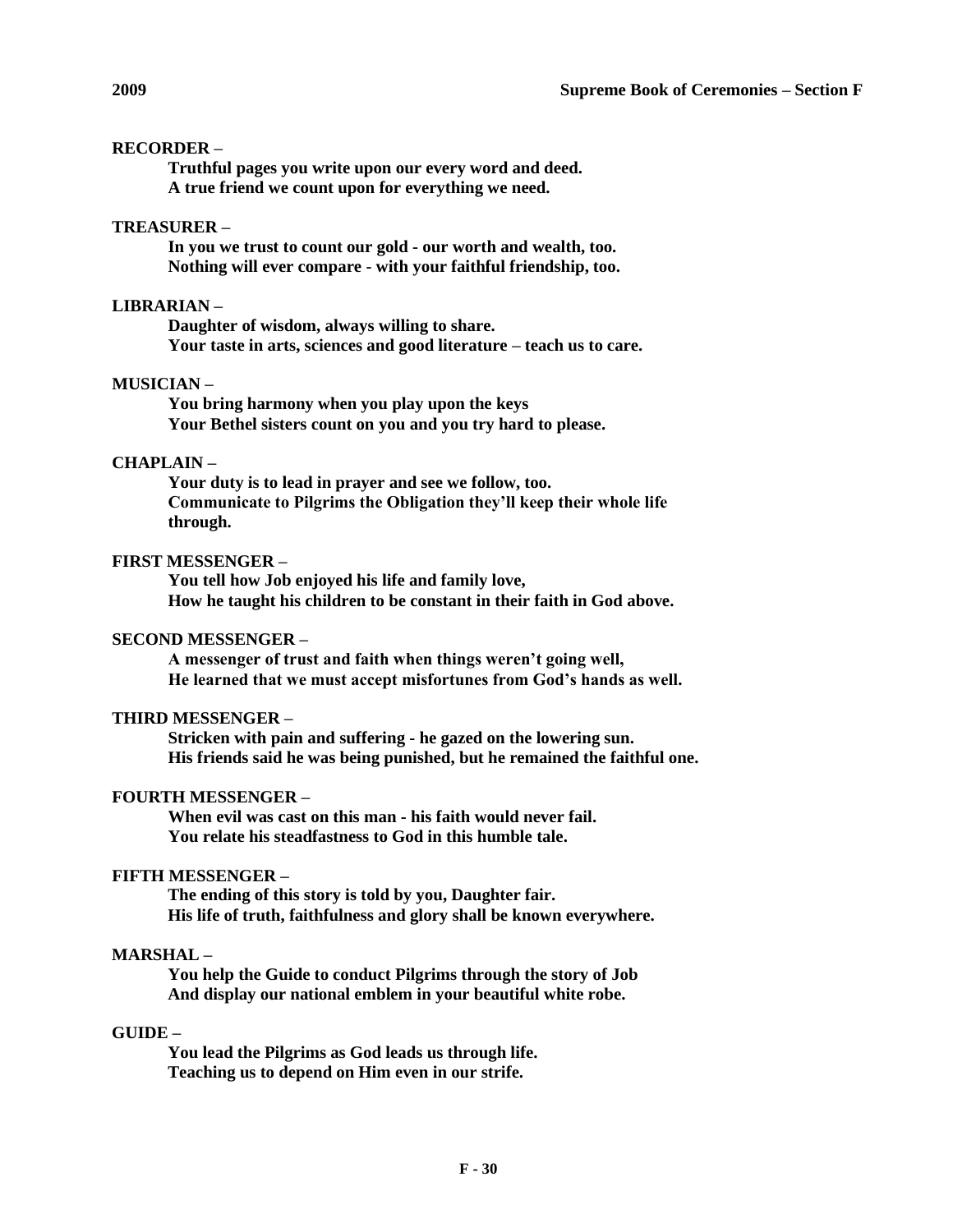## **JUNIOR PRINCESS –**

**The youngest of the Daughters of Job - friendly but meek, The lesson she teaches all - to be careful before we speak.**

## **SENIOR PRINCESS –**

**Cheerful and kind you teach us all that through prayer We can receive true peace of mind - with faith in God who cares.**

## **HONORED QUEEN –**

**And now the eldest of the three - she shall take the lead, To guide these Daughters and do her best - as Honored Queen. She will teach them to live as God would deem.**

**Here are these Daughters - before you they now face, Eager to be taught the lessons of friendship and grace. Each one shall learn to know how important it is To be a friend to everyone - and to love and honor Him, For God is the key to love - and it truly is a gift To be able to share this love with Him - and to know you've got a friend.**

## **LOVE AND PATIENCE**

## NARRATOR:

**We read in the Book of Old - that love is the best gift of all to behold. For through its strength and understanding - we will survive this worlds' demanding. Patience is a virtue that we should exercise - use tolerance and love to keep our faith alive. Be kind and merciful to others - for we all are really sisters and brothers. Through love and patience we shall learn - the light of God does brightly burn. For if we strive for these each day - then from our path we'll never stray.**

# **CHOIR –**

**Our Choir lifts their voices in a song - to God's own choir they belong. They sing of His love for all to hear - and assure us He will always be near.**

#### **INNER AND OUTER GUARDS –**

**They guard the entrance to our doors - for our security they do implore. They strive to keep sin and suffering out - so there will be no doubt.**

## **JUNIOR AND SENIOR CUSTODIANS –**

**The keepers of our Dove and Urn - symbolic of the lessons we learn. The Dove of peace, symbol of God's love - the Urn, a symbol of God's patience from above.**

# **LIBRARIAN –**

**The books of time our Librarian will read - to fill our minds with the knowledge we need For we will never grow too old to learn - and a love of knowledge we should never spurn.**

#### **MUSICIAN –**

**Our Musician plays with no discord - her music pays tribute to the Lord. She knows music is the key - to love and patience and world-wide harmony.**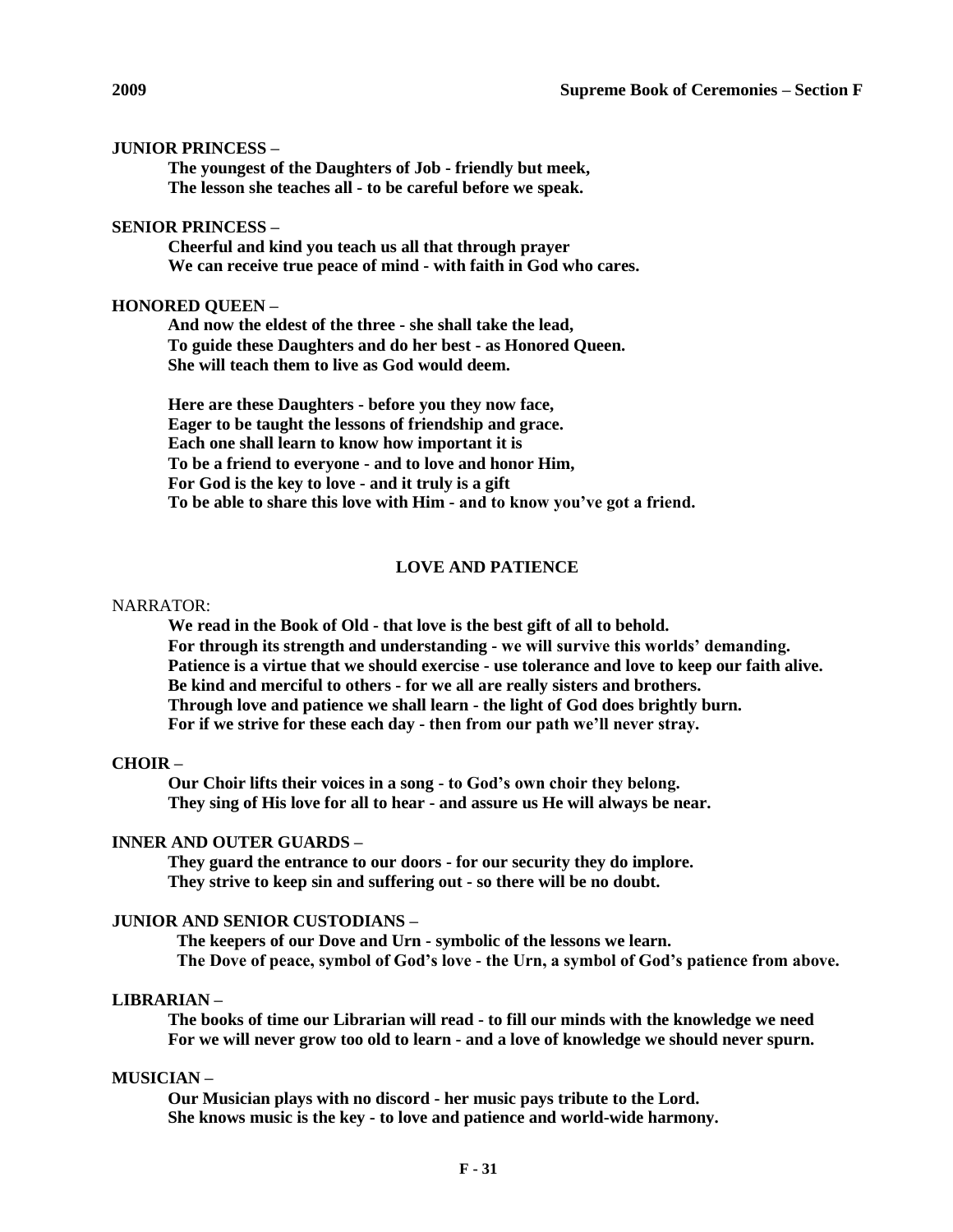# **RECORDER –**

**Faithfully, she records each act and writes of every deed. She tells of hard work, effort, and records our need.**

# **TREASURER –**

**The keeper of our hard-earned funds - she adds, subtracts and does all the sums She teaches industry and honesty and encourages us to be thrifty.**

# **CHAPLAIN –**

**When she attends at the Altar we love - she asks for wisdom and guidance from above. She seeks strength from God's divine light - so we may walk the path of good and right.**

# **MESSENGERS –**

**The First one tells of the beginning of Job's life - The Second one tells of misery and strife. The Third relates his temptations and trials - The Fourth how Job's faith has prevailed. The Fifth tells of Job's final reward - Because he believed and trusted the Lord.**

# **MARSHAL –**

**Our country's emblem she carries aloft - a symbol for which our freedom was fought. Our love and respect for our nation - should also extend to all creation.**

# **GUIDE –**

**Enters our Guide on whom we depend - to teach us the value of the love of a friend. Someone to lean on and share with, too - a friend who will always be loyal and true.**

# **JUNIOR PRINCESS –**

**Representing the youngest daughter of Job - she teaches that patience is precious as gold. Be humble, pious and giving - and help mankind in this world where we're living. Let's start in our own community - then try to achieve world-wide unity.**

# **SENIOR PRINCESS –**

**Our Senior Princess implores us to do our best - never be satisfied with anything less. Then our goals we will be able to reach - with patience and God's help we do beseech.**

# **HONORED QUEEN –**

**Our Honored Queen now appears with regal grace - and shows love and patience with every pace. She will ask God for His aid to see her through - in all the things that she must do.**

**For if we trust in Him - though our pathway's light be dim, If we're patient and loving, too - God will be there to see us through.**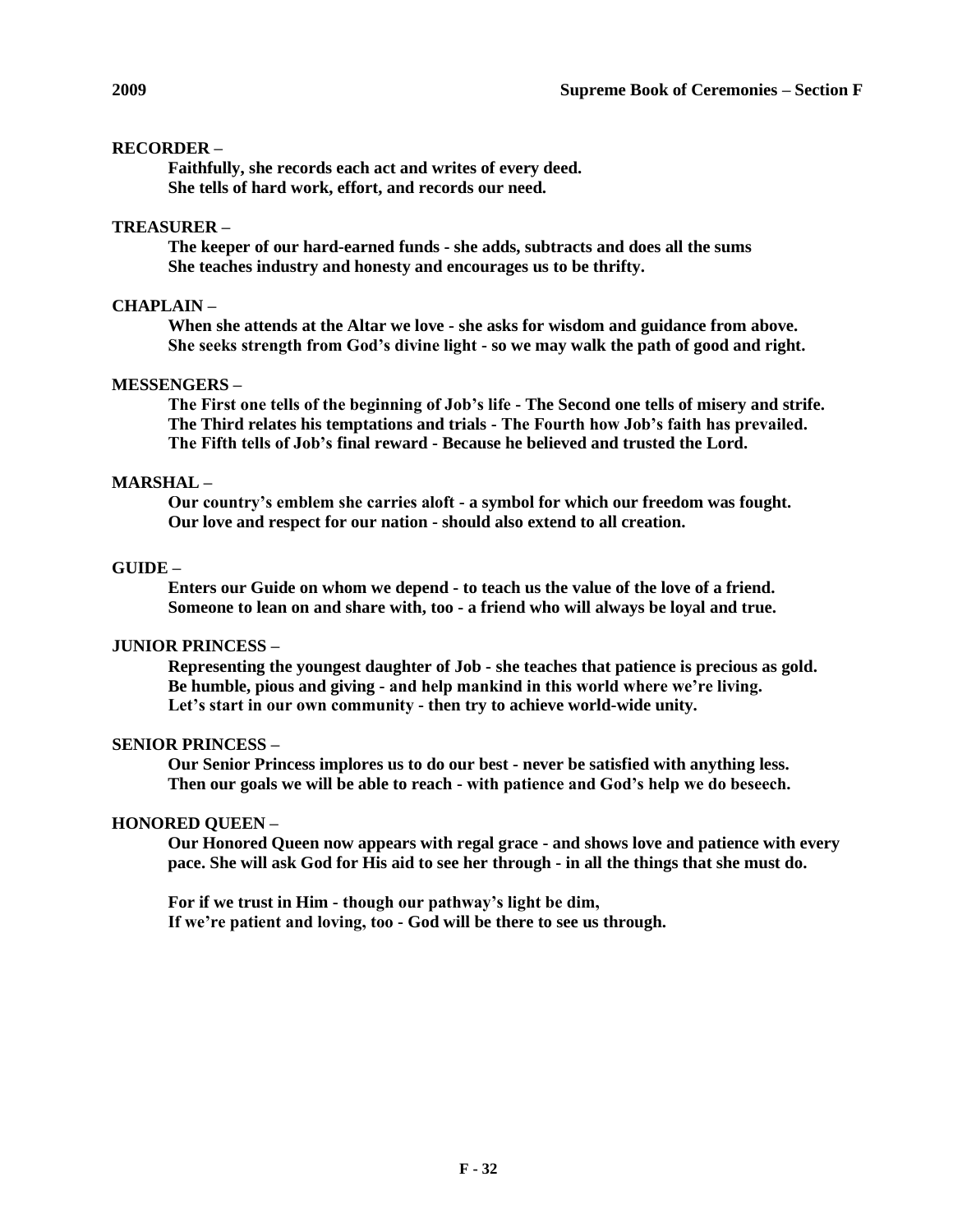# **A WALK IN THE GARDEN OF LOVE**

#### **SUGGESTIONS:**

The Bethel Officers and Choir members carry in flowers as designated in the ceremony.

## NARRATOR:

**Come walk with me in the Garden amid the flowers of love, These special blossoms of friendship tended by the Gardener above. It's peaceful here in the Garden, friendship and love in the air. Let's walk down the path together where all the flowers bloom fair. Perhaps Job, too, had a garden, a quiet place where he tended the flowers each day. Their gentle beauty gladdened his heart and lightened his burden along the way. Let's pause for a moment beside the Garden gate – close your eyes, look with your heart. See all your friends as flowers and cherish their beauty - for all too soon your paths part.**

# **CHOIR –** (Violets)

**Violets lifting their faces to greet the dawn - the freshness of the Garden in the early morn. Here in the Garden of love their soft petals - of purple bring a blessing of a new day born.**

# **INNER AND OUTER GUARDS –** (Tiger Lilies)

**The time is early and the day is warm. The dew glistens on the path before us - like raindrops in a spring storm. Here, by the Garden gate - the tiger lilies were planted with loving care. To stand guard at the entrance - and watch over the flowers so fair.**

## **JUNIOR AND SENIOR CUSTODIAN –** (Lilacs)

**The wonder of the Garden is seen when we pass - no leaf uncared for, nor neglected a single blade of grass.**

**Lilacs in gentle shades of purple and white - help mind the Garden with loving care. Each task undertaken is one made light - for duties of friendship and love they share.**

## **TREASURER AND RECORDER –** (Iris and Tulip)

**Strolling slowly down the Garden path we pause where striving for honesty and working for truth - the lovely tulip and the iris grow. Their faithfulness to duty and a willingness to share with giving hearts and willing hands - their love for the garden they show.**

## **MUSICIAN –** (Bluebell)

**Songs of friendship and songs of love - songs of reverence for the Lord above. The bluebell speaks of harmony carried on the gentle breeze. For all the songs played in this Garden - with loving hands she tends the keys**

# **LIBRARIAN –** (Daisy)

**The gentle daisy, white as snow - first of the flowers to greet spring's light. Quiet of nature, gentle in soul, nature's first flower is dressed in white, Imparting words of wisdom for all of us to share - shedding light to the rest of the flowers so fair.**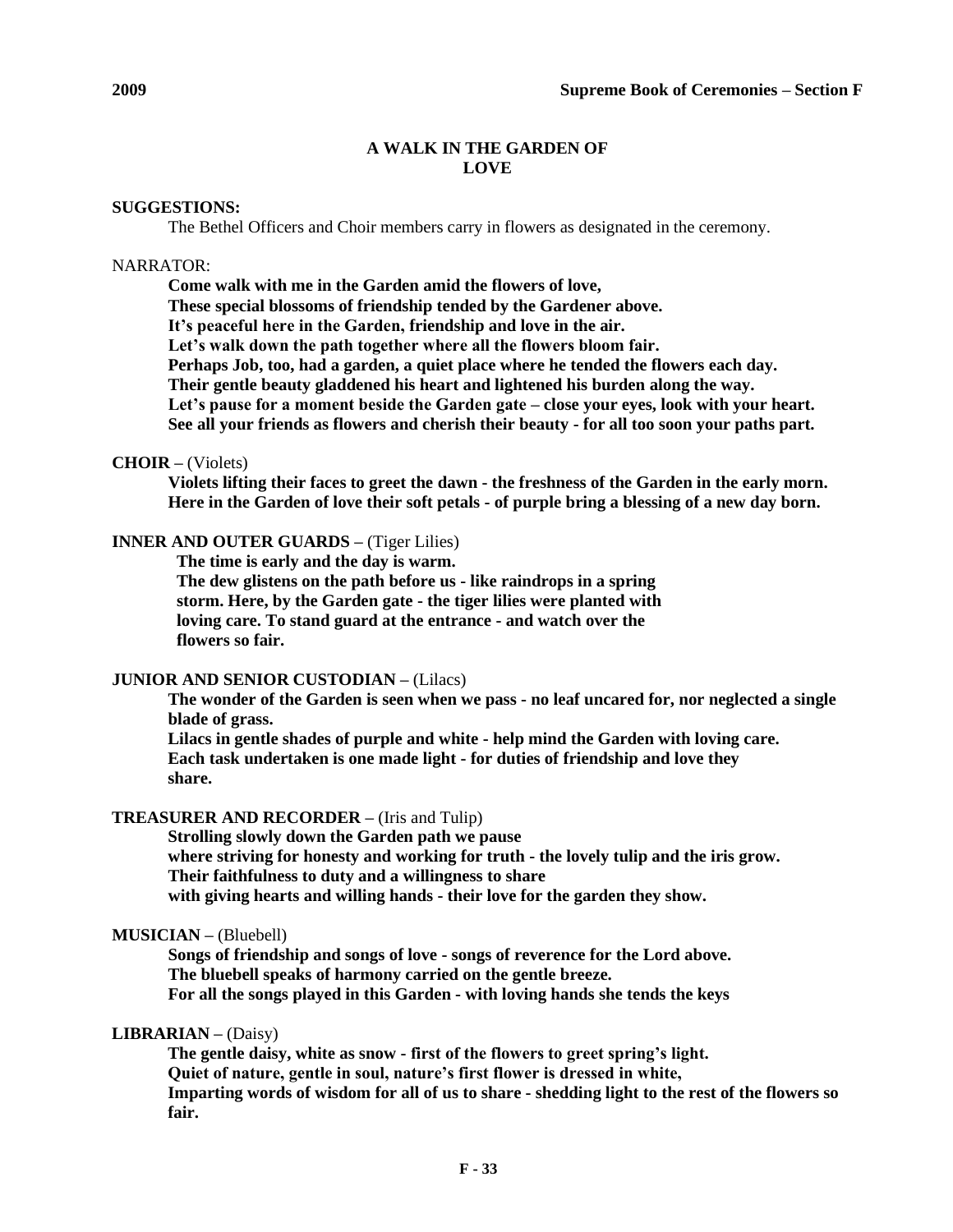# **CHAPLAIN –** (Lily of the Valley)

**Here in the midst of the Garden where peace and quiet reign - the Lily of the Valley is found singing God's praises in reverent refrain.**

**Clothed in the whiteness of virtue, her head softly bowed in prayer, For guidance and wisdom and all whom she holds dear - she offers a solemn prayer. This lovely symbol of our Order blooming in God's pure, soft light. Stand for dignity and unity - personifying truth and right.**

## **MESSENGERS –** (Carnations)

**Here near the center of the Garden - carnations grow in sweet harmony. Colors of violet and wine, white, mauve and pink - blend their soft shades in testimony. Respect, knowledge, responsibility, righteousness and love - each beautiful flower has a message to give.**

**They teach us with gentle words - a thoughtful way to live.**

### **MARSHAL – (**Chrysanthemum)

**The fair chrysanthemum grows by the garden wall - caring for the colors of our land. True and loyal with friendship toward all - helping to tend the Garden with a lovinghand.**

## **GUIDE –** (Gladioli)

**In the afternoon sun, the glad stands tall - shining with heartfelt love toward all. Reserved in her beauty, gentle in speech - concerned for all who are within her reach. Guiding the Pilgrims along the way – and showing kindness from day to day.**

## **JUNIOR PRINCESS –** (Magnolia)

**The day's light is slipping by as we come to the end of our way. Here in the East three flowers grow warmed by the sun of a fading day. The magnolia sweet and lovingly nurtured with tender care. Teaching with kindness her lessons to all who come seeking to share.**

## **SENIOR PRINCESS –** (Gardenia)

**Unique in beauty, its color like old lace - the gardenia stands proudly with grace. Her message of truth comes more precious than gold - wisdom and kindness and love untold. Be kind to all those who pass your way - the gift of love grows more precious each day.**

#### **HONORED QUEEN –** (Rose)

**Our day in the Garden is ending - our time spent here is almost done. One flower remains lifting her face to the sun, The lovely red rose with all her charms - belongs to the flowers here to keep. She'll always be part of the Garden - for the roots are planted so deep. Time will pass, and in tomorrow's sunny Garden - the sun will go down. Another leader will take her place - another will wear her crown. Be faithful to our Order - touch one and all with love. Accept the gentle guidance - from our Gardener above.**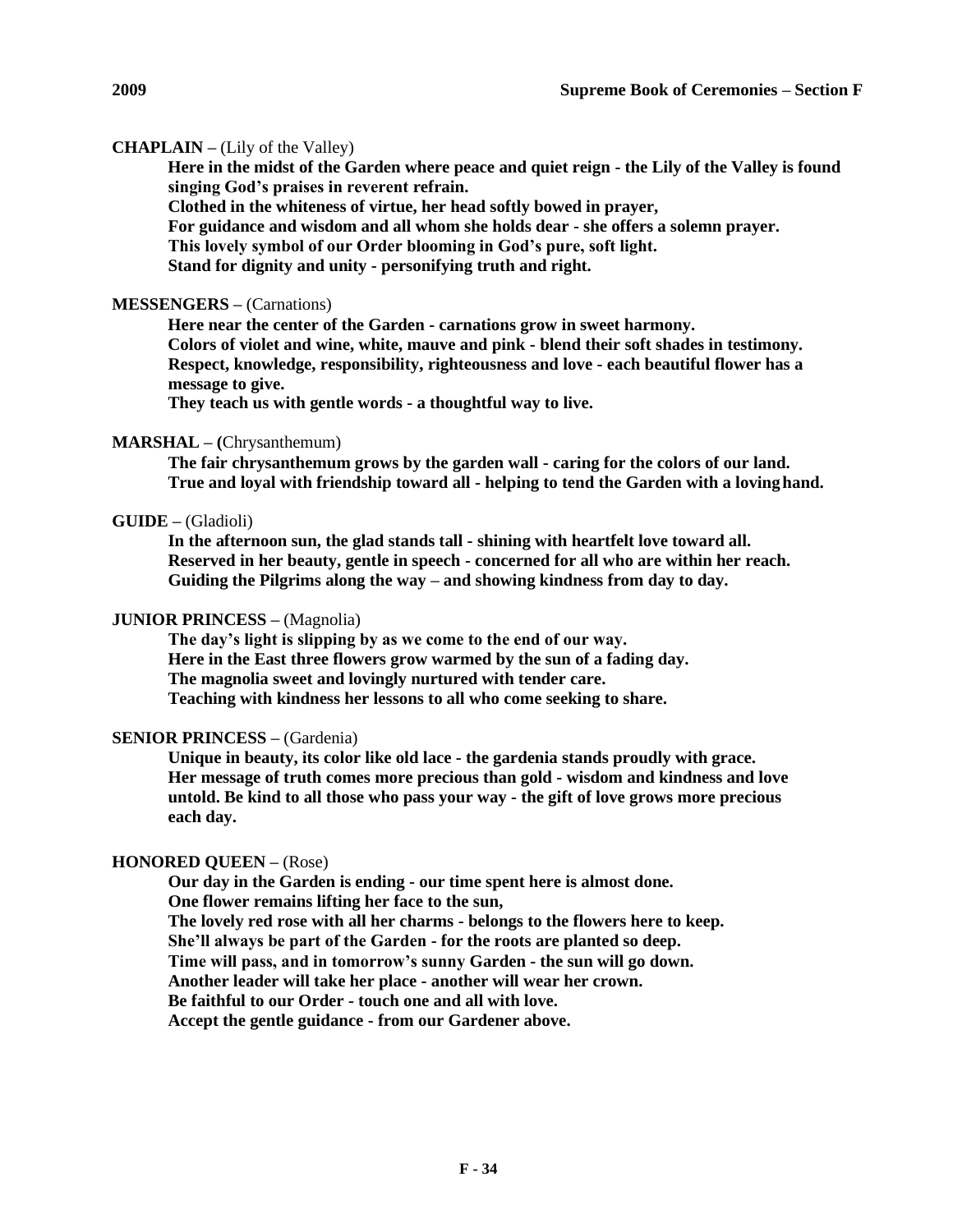## **THE DAISIES**

# NARRATOR:

**High on a hill, on a warm summer breeze - the wild field daisies touched my knees. As they nodded their pretty heads to and fro - they whispered the secret sweet daisies know. One bumblebee growled - he sat at my feet on a red clover bloom, so fragrantly sweet. And he tried to decide which nectar was best - to carry home to his bumblebee nest.**

**I gathered a bunch of sweet daises that day - holding them close, I heard one daisy say, "Mother Nature gives to her children the best - but the creature called man, she doubly blessed."**

# **CHOIR –**

**So like the daisies, our choir now enters the room - the sweet songs they sing dispelling all gloom. They sing of the story in the Book of Job - and each one is dressed in a snow white robe. They sing of God's blessing, they sing of God's love - with tender young voices as soft as the dove. So young and so fresh like the small daisy flowers - they bring joy to the Bethel at its meeting hours.**

# **INNER AND OUTER GUARDS –**

**They watch at the door and remind our fair Daughters - o'er and o'er that only peace and love may enter within - they should ever be watchful to keep away sin.**

# **CUSTODIANS –**

**They share in a task of great love - for they care for the Urn, they care for the Dove. The Dove, like the daisy is colored pure white - the Urn, like its heart, is of gold burning bright.**

#### **TREASURER –**

**She keeps Bethel funds in good order - and her books balance with those of the Recorder. As petal on petal each daisy is made - so penny by penny our expenses are paid.**

#### **RECORDER –**

**Approaches with a blossom of beauty - she will strive very hard to accomplish her duty. She plainly will write for all to see - acts of love and kindness she'll record honestly.**

#### **CHAPLAIN –**

**She will kneel at the Altar and pray - that each Daughter will live in a true Godly way. She will lead her sisters in true words of prayer, she will guide hopes and dreams cast on the air.**

# **MUSICIAN –**

**She brightens all when her music she plays - just as the daisies blooming will brighten your days. The rhythms of music, nimble fingers will make - the harmony in our very souls she will awake.**

# **LIBRARIAN –**

**She gathers her knowledge with care - and tells what she's read to Job's Daughters fair, Like a bud that's unopened, as everyone knows - a book gives no pleasure if it remains closed.**

# **FIRST MESSENGER –**

**She tells of Job's Daughters fair - of his flocks, treasures and the joys he had there.**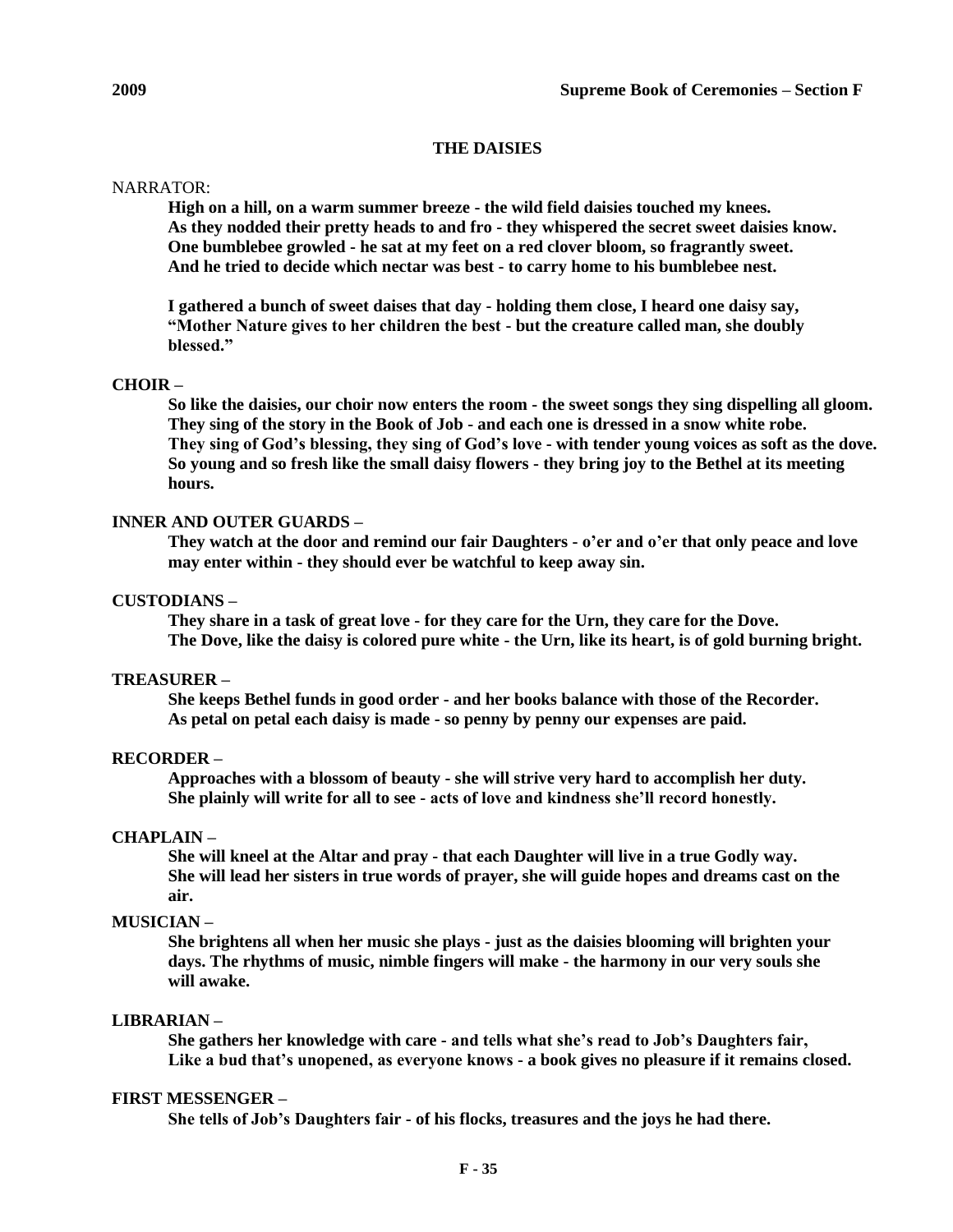**His daughters were known for their beauty and grace - in his fields God put daisies, to brighten his place.**

# **SECOND MESSENGER –**

**She tells of unfaltering trust - through his trials he believed God was just. Job suffered, his life was filled with great strife - but he believed that God would brighten his life.**

### **THIRD MESSENGER –**

**She tells of his misery and pain - his friends come to aid him, returned once again. She tells us that pride must be dragged in the dust - that prayers for assistance must be made by us.**

# **FOURTH MESSENGER –**

**She tells of Job's humility true - how he passed every test that he was given to do. She tells that we should be humble like he - who stayed true to his God through great misery.**

# **FIFTH MESSENGER –**

**She tells a story we all understand - that the Daughters of Job were fairest in the land. That the treasures of Job were to him restored - simply because of his trust in the Lord.**

### **MARSHAL –**

**Our Bethel is always prepared with great care - by our Marshal, a Daughter whose beauty is rare. She guards and escorts our National Banner - placing it in the East in a reverent manner.**

#### **GUIDE –**

**New Pilgrims enter as buds folded tight - they'll be cherished and loved and taught to do right. Our Guide will direct their footsteps with care - so they may find peace and happiness there.**

#### **JUNIOR PRINCESS –**

**Love and beauty are not words alone - but the flowers that grow from the seeds we have sown. In all things you do, you must help them to grow - so they'll brighten the paths on which others must go.**

#### **SENIOR PRINCESS –**

**Life can be splendid if it's fulfilled - if never a word of God is stilled. In your heart keep His teaching, and you'll be thrilled - for the daisies will bloom as He has willed.**

## **HONORED QUEEN –**

**Now enters the Daughter you have chosen as Queen - fair of face, tall and stately, with manner serene.**

**This hour, Honored Queen, is a very special one - it was earned by your efforts and work well done.**

**You were chosen by your sisters who now want to share - this hour and the crown you proudly will wear.**

**As the daisy you carried sprang from the sod - the wisdom of your reign will be guided by God. A Queen who loves in a very special way values - not just the love that is sent her way.**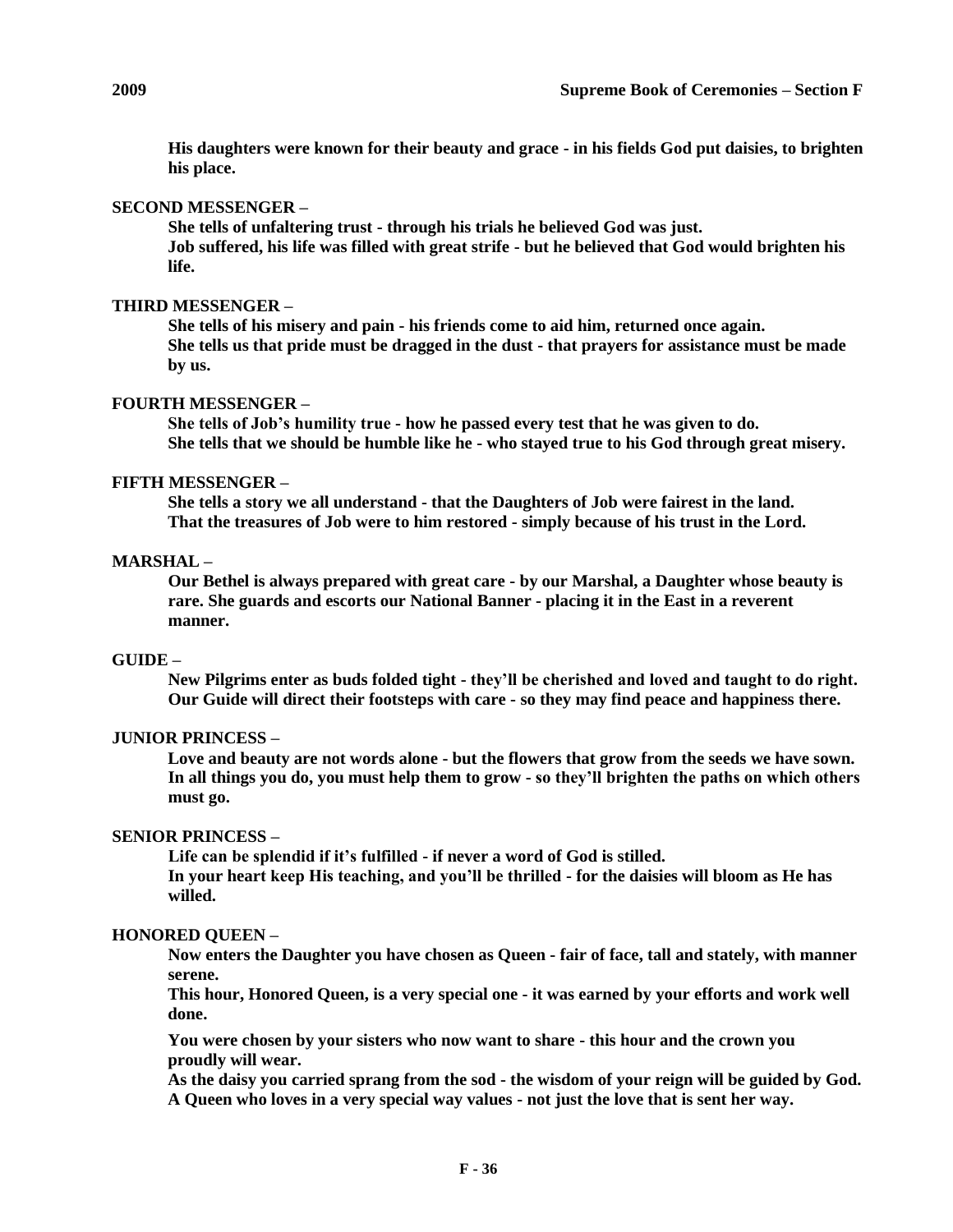**She values the givers whose friendships are true - for with love, they're giving themselves to you.**

**So now, Daughters of Job, the fairest of the fair. - in the years that will come, memories you'll share.**

**If, when in the years hence this will just seem - like a shadowy half-remembered dream, Just look in a field and you'll see small and dear - Daisies and you'll remember the friendships made here.**

# **THE FRIEND IN YOU**

# NARRATIOR:

**My days are bright with happiness. - My skies are always blue.** 

**And life is always wonderful - for I have found a friend in you.**

**The kind of friend who's faithful in everything, it seems - who shares my fondest hopes with me and understands my dreams.**

**Who constantly inspires me to put my fears away - and trust in Him to live a more courageous day,**

**Who seems to read my every thought and knows just how I feel - and who is there to help me, though I utter no appeal.**

**The world is bright and colorful and life itself is new – and I am very grateful for the friend I found in you.**

## **BETHEL CHOIR –**

**Daughters of the Bethel Choir - you must lead the way. With strength, hope and lifted voice - you bring the song today. Each note you sing must have its place - God hears your song above. And blesses you with radiant grace - and showers you with love.**

# **OUTER GUARD –**

**Yours is a jewel of purity - guard us against outward sin. Guard our gates so closely - that only love may enter in.**

## **INNER GUARD –**

**Watch over the entrance to our Bethel - and guard this sacred place. Passing on to our Daughters fair - the peace and love that here we share.**

## **JUNIOR CUSTODIAN –**

**It is your duty to care for and tell about the Dove - you must pass on its message of purity and love.**

# **SENIOR CUSTODIAN –**

**You hold the gift of incense which tells the meaning of prayer. Pass on the stories of its riches so all of us may share.**

# **FIRST MESSENGER –**

**As Messengers of truth come they - to guide the Pilgrims on their way. She tells of joy and peace and cheer - of happiness and trust sincere.**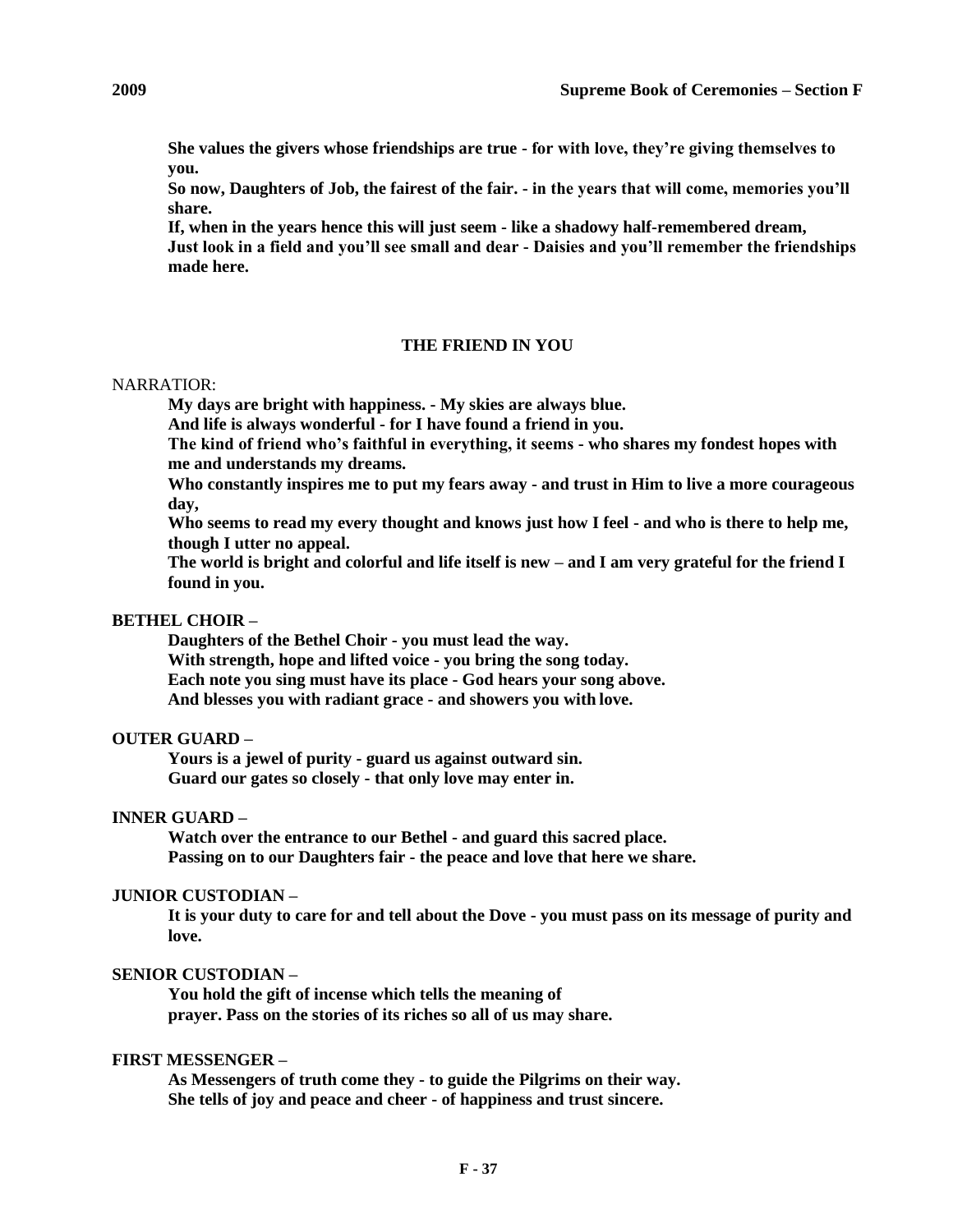## **SECOND MESSENGER –**

**When sorrow comes to weigh us down - and life seems just a thorny crown, She tells of steadfast faith and love - of God, and blessings that come from above.**

## **THIRD MESSENGER –**

**"Who makes the sun to shine by day - the moon to walk in the silvery way? Who caused the stars and earth to be - and calmed the waters of the sea?"**

### **FOUTH MESSENGER –**

**"Tis He who knows every thought - of things to be and things that are wrought. For He will lead you by the hand - Oh yes, the "The Fairest in all the Land."**

# **FIFTH MESSENGER –**

**A message you bring in words so true - on all these spotless pages through, Inscribed in signs and pages there - a lesson learned of virtue rare.**

## **LIBRARIAN –**

**What better literature can you seek - than that of God's book of life. It helps to guide you day by day - and gives you faith for daily strife.**

# **MUSICIAN –**

**Your talent sent from heaven above - touches us all with peace and with love. Care for it, nurture it, watch it grow - and all will hear the soft strain, feel the warm glow.**

#### **RECORDER –**

**Your scroll is covered with light from above - your honesty comes from God's love. Your hand is steady, your writing true - our acts of love will come shining through.**

#### **TREASURER –**

**This Daughter guards our precious coins - and a lesson she does hold. She teaches us it is far better - to be rich in love than in gold.**

#### **CHAPLAIN –**

**Our Chaplain folds her hands in prayer - in reverence speaks with God. She thanks Him for His love and care - and asks that He be with us everywhere.**

# **MARSHAL –**

**Guard the flag of our country - and to it always be true. Teach love, honor and respect - in everything we do.**

# **GUIDE –**

**Our footsteps like a chain of gold - shaped in God's perfect mold. Each link a touch, a word or tear - guides us through our moments here.**

## **JUNIOR PRINCESS –**

**The jewels of your crown are the whitest white - the emblem of your reign the Dove. You pass on to us the story of how Job was right - and teach us to seek God's help from above.**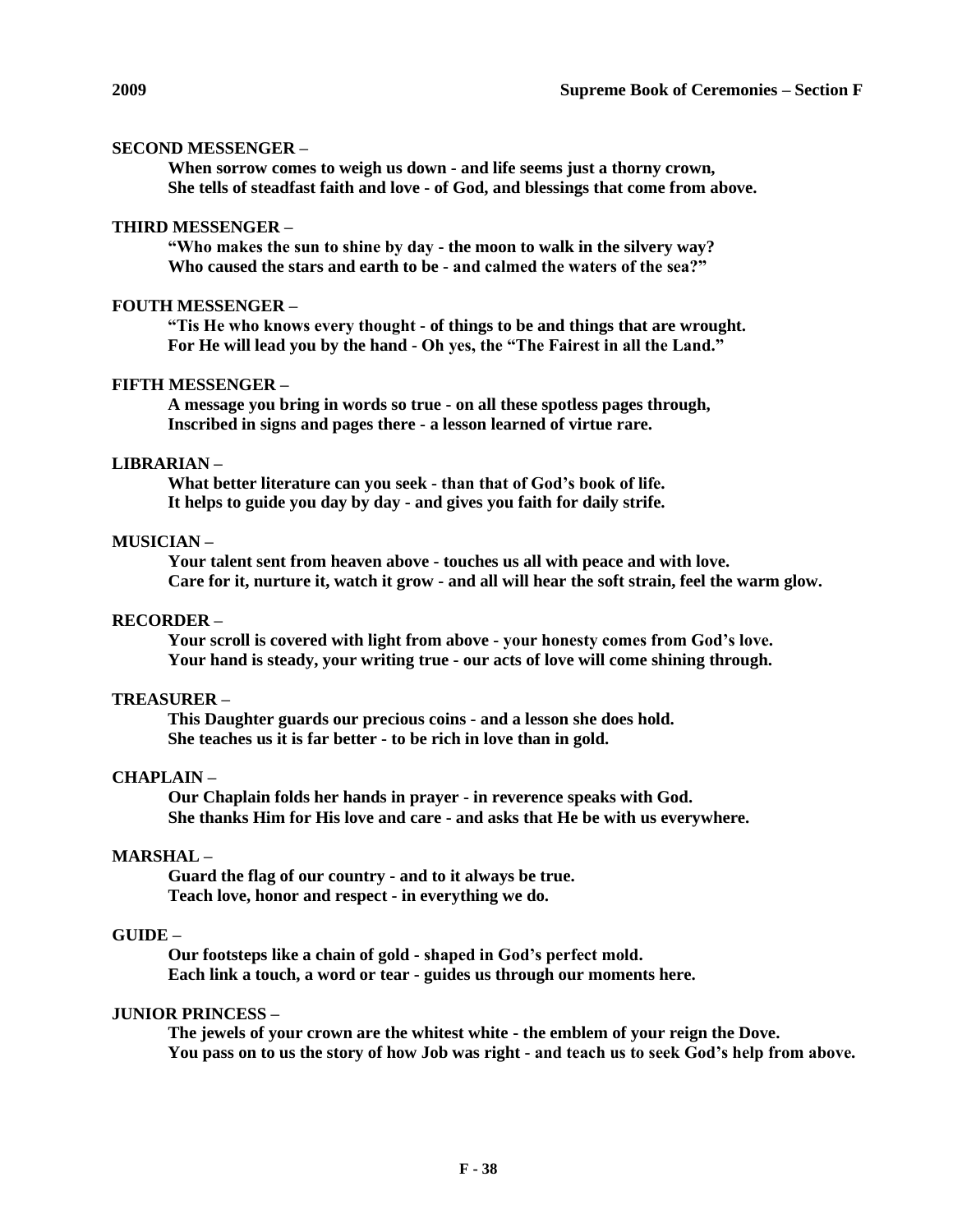## **SENIOR PRINCESS –**

**Purple adorns the crown you wear - the Urn your emblem, tells of prayer. The story of Job you pass on to all - teaching that God won't let us fall.**

## **HONORED QUEEN –**

**The Honored Queen now lights her way - like a star shining from above. She must be patient, kind and faithful - in seeking charity and love. When charity is freely given - it's like the shining sun. It's a special sign from heaven - that enlightens everyone.**

**A true friend is a friend who shares - whatever comes our way, Who helps by thoughtful words and deeds - to brighten up our day,**

**Who knows the little heartaches that lie heavy on the mind - and tries to ease the hurt of each by being extra kind.**

**A true friend helps to bring the sun - and takes away the rain, And cheerfully convinces us - that our dreams are not in vain. And if we traveled far and wide - to where the rainbow ends, We'd find no greater riches - than the love of real true friends. The world is bright and colorful - and life itself is new, And I am very grateful - for the friend I found in you.**

## **OUR INHERITANCE**

# **SUGGESTIONS:**

Black painted board with black velcro glued to form the Square and Compass. Styrofoam blocks, painted gold to form the Square and Compass and cut into number of pieces needed for the Officers to carry.

Velcro is fastened to each carrying piece. The Honored Queen carries in the gold painted "G". The Junior Princess carries the completion piece for the Square, the Senior Princess the completion piece for the Compass or a flower of a different color from the other Daughters. The Honored Queen places the blue or gold "G" in the middle of the Square and Compass. Choir may carry in gold blocks to put around edge of board or flowers.

The board should be a 4 'x 8' piece of plywood, if possible. Holes may be placed in the square and compass formation for the Daughters to insert their flowers. Suggested song: "The Builder"

#### NARRATOR:

**An old man, going a lone highway - came at the evening, cold and gray, To a chasm, vast and deep and wide - through which was flowing a sullen tide. The old man crossed in the twilight dim - the sullen stream had no fears for him. He turned, when he reached the other side - and built a bridge to span the tide. "Old man", said a fellow pilgrim near - "You are wasting strength in building here.**

**Your journey will end with the ending day - you never again will pass this way. You have crossed the chasm, deep and wide - Why build the bridge at eventide?" The builder lifted his old gray head - "Good friend, in the path I have come," he said, "There follows after me today - some youth whose feet must pass this way.**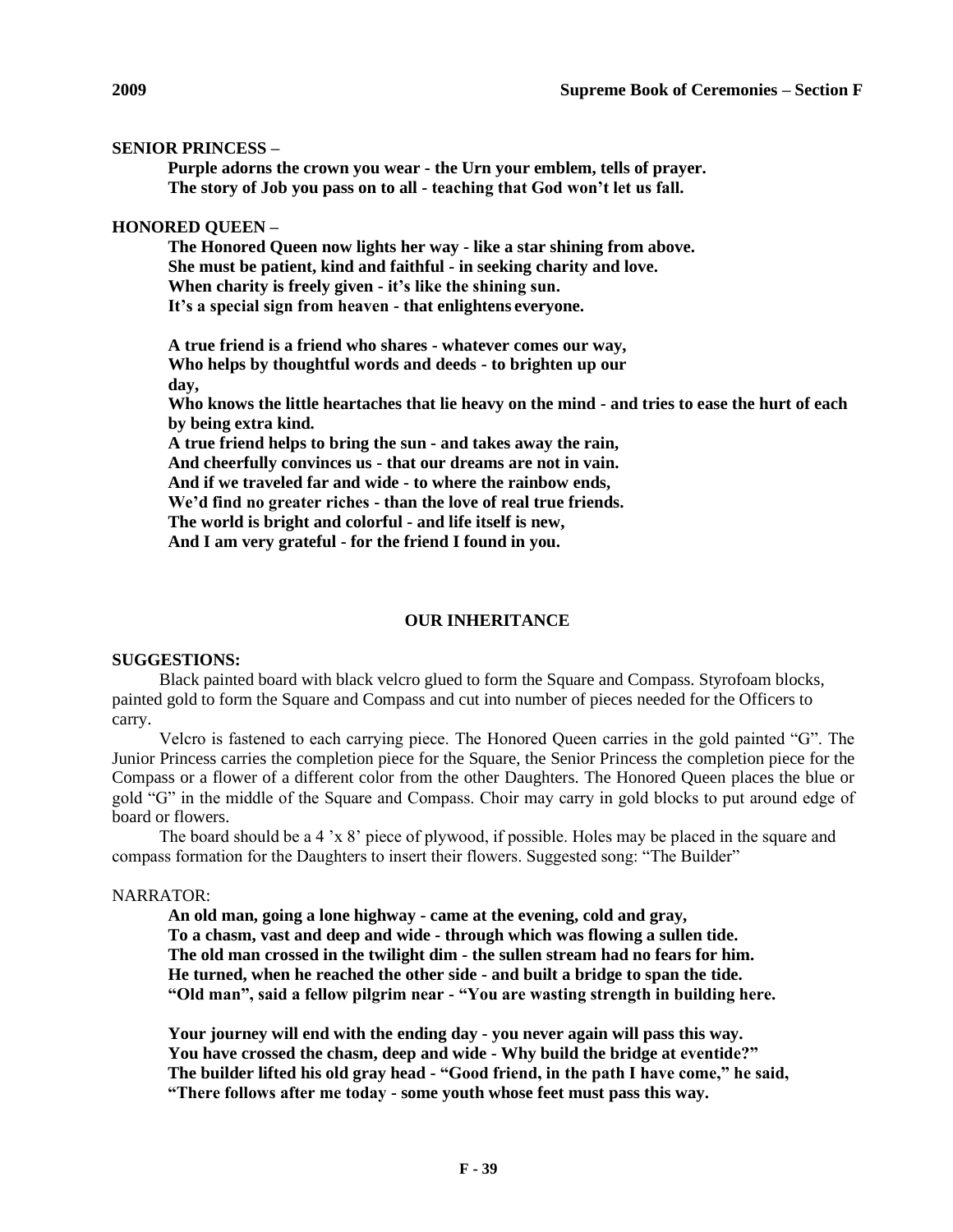**This chasm that has been naught for me - to those fair-haired youth may a pitfall be. They too, must cross in the twilight dim - good friend, I am building this bridge for him." Will Allen Dromgoole**

**Job's Daughters International is proud to be associated with the Masonic Fraternity. Without this Order, there would be no Job's Daughters. In the Book of Job, Chapter 42, Verse 15, it says, "In all the land were no women found so fair as the daughters of Job; and their father gave them inheritance among their brethren." So, a Master Mason gives a Job's Daughter his inheritance for the Master Masons are the builders. Their fraternity is the cornerstone of Job's Daughters. Without the Master Masons all other related Orders would not be.**

**The Master Masons are builders of human character and moral conduct. They teach their beliefs through brotherly love, relief and truth. Job's Daughters molds young women into moral and upright adults with just thinking, right conduct and dominance over self.**

**As the trowel smoothes the cement of Masonic brotherhood with brotherly love and affection, so the triangle joins the Daughters of Job in truth, harmony and sisterly love.**

**The privilege of being related to the Masonic fraternity is not given to everyone, but those who have this privilege find it to be one that opens doors to many wonderful areas oflife.**

**There are also responsibilities; responsibility to our Creator, to the Master Masons who give us our heritage, to our parents and guardians, to our sacred obligation, and to be the very best which is in each of us.**

**The Square and Compass identifies the Master Mason to all whom he meets, just as the Triangle identifies the Job's Daughter.**

**Tonight** (today) **we honor the Master Masons who give us our heritage and pay our loving tribute to them.**

# **CHOIR –**

**Everything of value is built on a good foundation. So, the Daughters of the Choir build a musical foundation for our ceremonies, for music is essential for the harmony it brings to our Order.**

#### **CUSTODIANS –**

**They watch over the Dove and the Urn of Incense and know that, "In thought we have truth." And that even the humblest task does not go unnoticed.**

# **JUNIOR CUSTODIAN –**

**Guard the Dove. It is humble duty that teaches truth, purity and love. Your lessons lead to more important assignments and the knowledge of work well done and life well spent.**

#### **SENIOR CUSTODIAN –**

**Watch over the Urn of Incense. Remind all of the need for prayer. This is a task to be promptly and cheerfully performed with kindness, patience and willingness that is essential to noble character.**

## **OUTER GUARD –**

**You protect our meetings to keep them untouched from outer cares. Open the door to those who enter the gates with love for our Order.**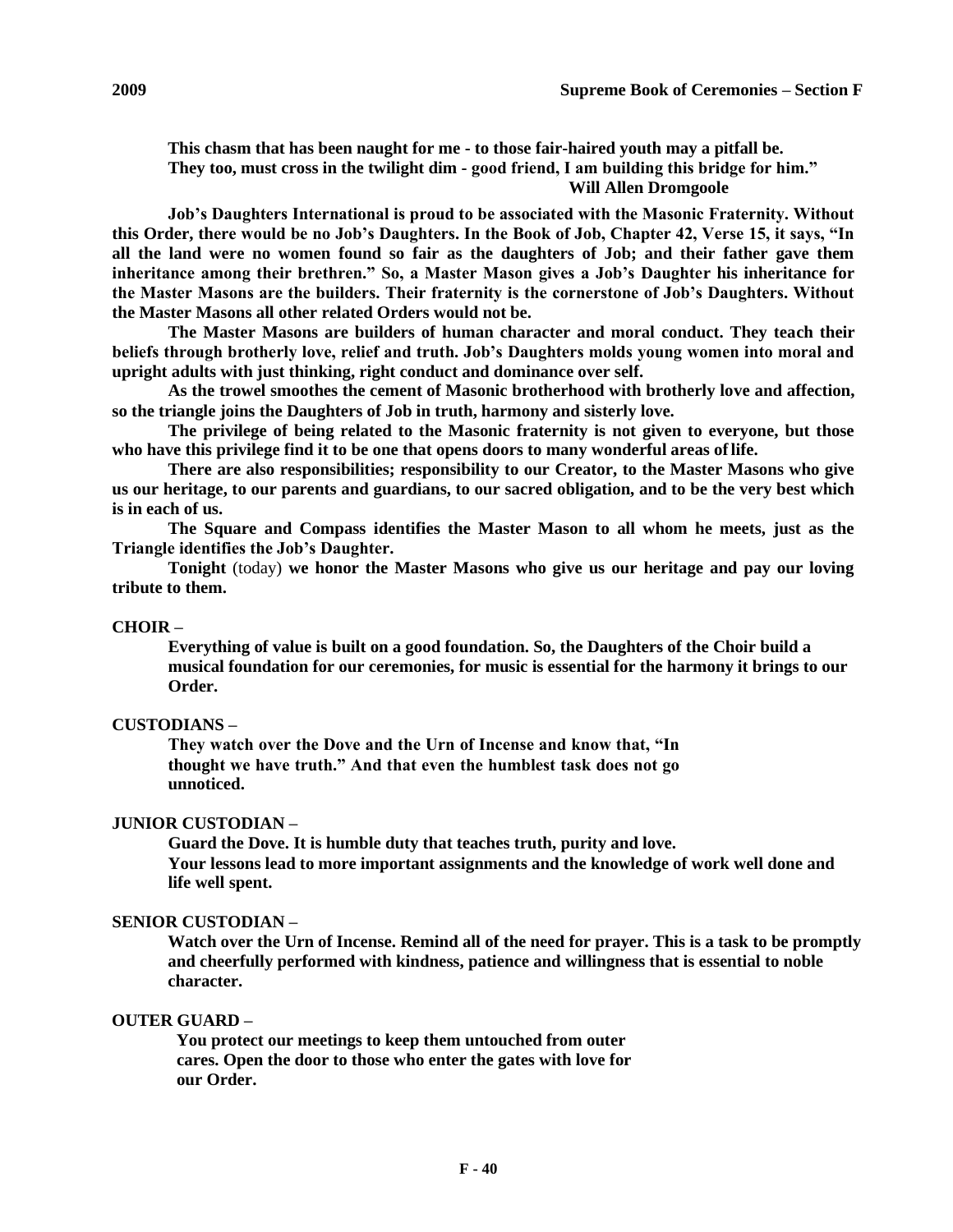## **INNER GUARD –**

**As mortar works with bricks to form a firm foundation, you must work with the Outer Guard to form that protection and keep our Bethel pure.**

#### **TREASURER –**

**You bring honesty of purpose to build a bright future and to teach us that the riches of the world cannot buy true happiness.**

# **RECORDER –**

**You write of acts of love, joy and the reward of deeds well done. You record with honesty for all to see and of the fun.**

# **LIBRARIAN –**

**You tell of life and point to service. You teach us wisdom as a worldly necessity that with obedience and enthusiasm our service will multiply all good.**

#### **MUSICIAN –**

**You bring zeal and discipline to add harmony to link us to our foundation. Your talent is essential to all worthy Orders not just our Bethel.**

#### **CHAPLAIN –**

**You teach on bended knees at the Altar of the promise of the future when we walk in the light and path of God. You give to the Pilgrims who enter our gates the sacred Obligation which binds us as sisters.**

**In the Book of Job, messengers carry the word of disaster to Job. Today our five Messengers carry the message of Job's reward for his faith and patience to the Pilgrims who come to walk our path of service. These Messengers bring the story of an eventful life of pleasures, temptations and triumphant peace and a full reward after the trials of the Adversary.**

#### **FIRST MESSENGER –**

**You teach us prayerful obedience to God just as Job taught his family by regular hours of worship. Job's Daughters believe and live by this, so that they may be standards for their companions in obedience, enthusiasm and service.**

#### **SECOND MESSENGER –**

**You warn us of the pitfalls of life that may come our way and build upon the firm foundation and upon the Square that our inheritance might be pure and strong for all to see.**

#### **THIRD MESSENGER –**

**You tell us of the responsibilities to God and to all mankind, thus adding value to our suffering, misfortunes and trials.**

#### **FOURTH MESSENGER –**

**You show us the right path to eternal life with deeds that often must be deeds of faith and courage.**

#### **FIFTH MESSENGER –**

**You add a reviewing light and show that in forgetfulness of self we will earn victory and have a joyous triumph at last if we keep our trust that His divine hand guides us all.**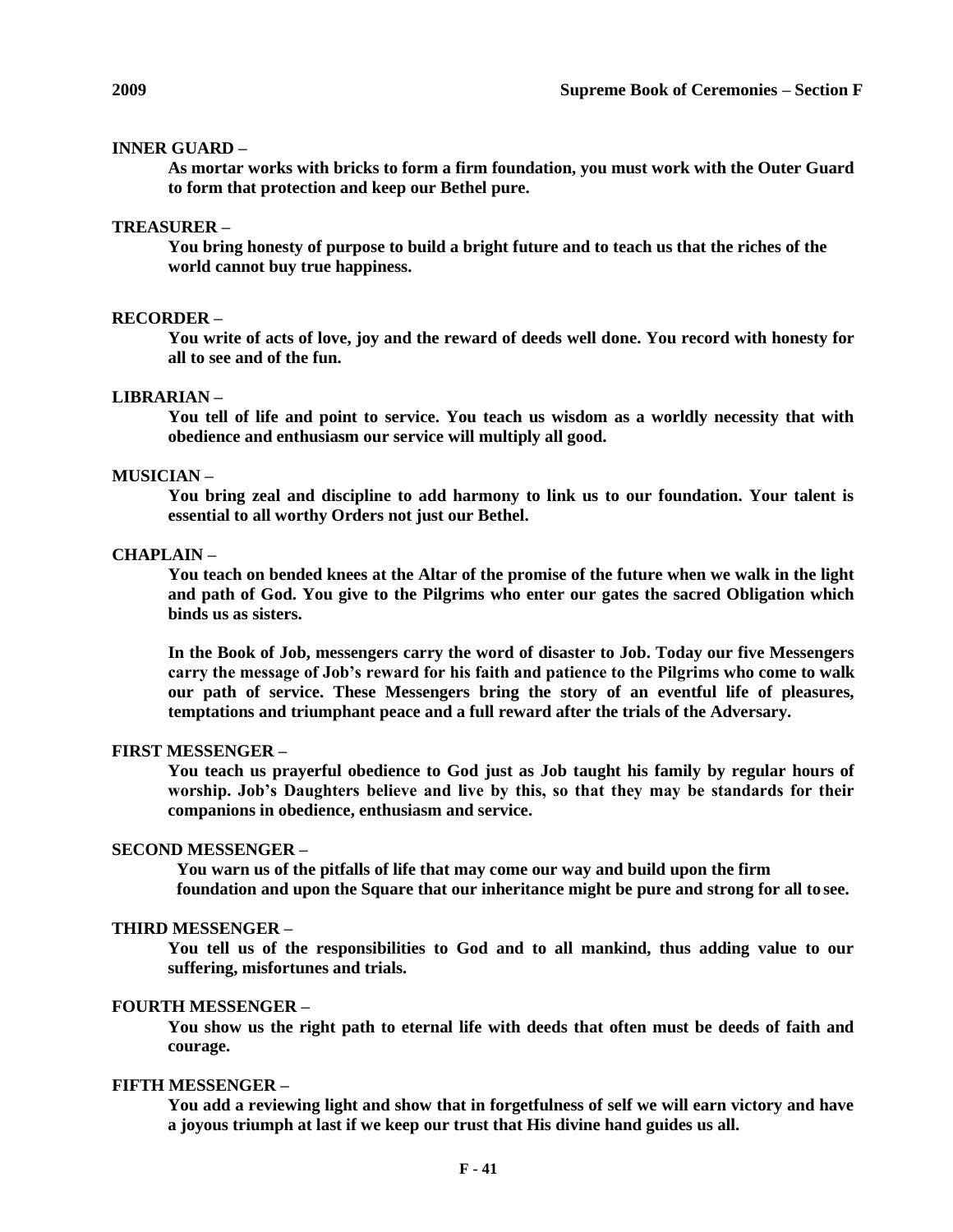#### **MARSHAL –**

**You prepare for the future with good order, kind words and noble actions. You protect and care for the flag of our nation as well as the properties of the Bethel.**

#### **GUIDE –**

**You lead the Pilgrims and show the way to live uprightly as we follow the teachings and principles of our Order.**

#### **JUNIOR PRINCESS –**

**You now complete the Square and teach us in the First Epoch the lessons in our apprenticeship in the measurement of time. As Job taught his family to worship regularly so you teach to value the twenty-four hours given to us each day to do acts of kindness and love to those we encounter so that we may have a strong foundation upon which our conduct is laid.**

## **SENIOR PRINCESS –**

**You complete the Compass that guides our way of life, our comings and our goings. You teach us in the Second Epoch of the sufferings and wisdom gained of Job through adversity and endurance through faith and trust in our Creator and love for Him. You teach us to carefully oversee all details set by the Master.**

#### **HONORED QUEEN –**

**You place now the "G", an emblem of the one that is and always will be the center of all Masonic Orders. All revolves around our God, and the love the Master gives to each who follows His teachings and light. None can be admitted without a belief in the Creator. Our Honored Queen leads "The fairest in all the land" as God leads us to a pure and upright life if we follow His word from the guiding light on the Altar. By carefully following the words and teachings of our Master, so we master ourselves and life.**

**So, it is complete. The Square and Compass that guides us from birth and gives us our heritage. We receive with grateful hearts our inheritance from the Master Masons.**

#### **THE "I AM'S OF JESUS"**

#### NARRATOR:

**In the days of the patriarchs, God summoned Moses to His presence on the mountain. There He commanded Moses to deliver the children of Israel from Egypt by telling them, "The God of your fathers hath sent me unto you." (Exodus 4:13) When Moses asked what he should say when the Israelites ask, "God's name, God said, "I AM hath sent me unto you." (Exodus 4:14) Centuries later, God sent his only son, Jesus Christ, to liberate us all from the weight of our sins.**

**Jesus cured a man's blindness, and when the Pharisees asked who was Jesus answered, "I am the door." (John 10:9)**

**The Pharisees accused a woman of sin and Jesus warned them, "Let he who without sin cast the first stone"; and Jesus said, "I am the light of the world." (John 8:12)**

**Jesus fed the masses through the miracle of the fishes and loaves and said "I am the bread of life." (John 6:35)**

**And when the Apostle John saw the revelation of the new heaven and earth, Jesus told him, "I am Alpha and Omega." (Revelation 21:6)**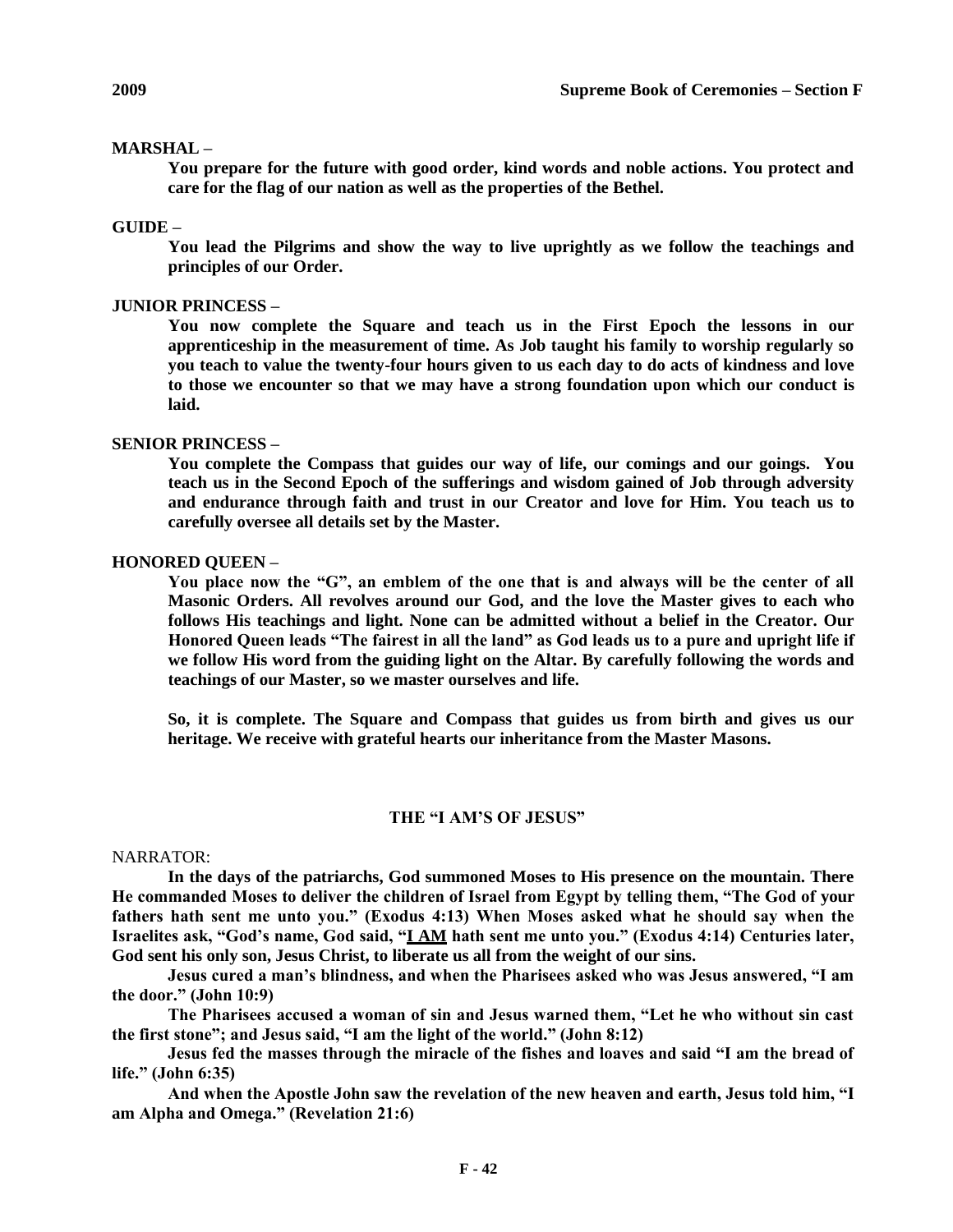**At the Last Supper, Jesus washed the feet of the disciples. He commanded them to love one another as He loved them, and He said, "I am the way, the truth and the life. I am the vine." (John 14:6)**

**And when Jesus explained a miracle, He said, "I am the good shepherd; the good shepherd giveth his life for the sheep." (John 10:11)**

**All of us are offered the opportunity to be new in Christ (2Corinthians 5:17). And yet, to do that we must try to fulfill His expectations of us by living up to Christ's teachings. The final answer to the question posed by Moses is that we, as believers in God, and agents for God, are to take action on His teachings.**

**So, too, are the members charged with responsibilities in this Bethel that teach the lessons of the Bible. Let the members begin their journey learning God's lesson in life; just as He taught Moses, and just as He sent Jesus to instruct us.**

# **CHOIR –**

**"I will sing unto the Lord as long as I live; I will sing praise to my God while I have my being." (Psalm 104:33)**

**Providing melodies for us to hear - our choir reminds us we have nothing to fear. With songs lifted high, praising His name - we learn that God will not look for blame. The harmony of their voices remind us all - that we can find peace if on God we will call. And when life is too difficult to proceed - Christ is always there, taking the lead.**

# **INNER AND OUTER GUARDS –**

**"I am the door' by me if any one enters in, ye shall be saved, and shall go in and out, and find pasture." (John 10:9)**

**Our eyes are focused on the West where two daughters stand, As they guard our Bethel doors at the Honored Queen's command. Protecting our Bethel with watchful eyes, they warn our members of sin. Just as when we trust in Christ He'll ward off evil that wants in.**

**Opening the doors to our pilgrims fair - our guards will defend the Bethel there. Ever watchful, they let in only the pure - keeping our Daughters' lives secure.**

# **JUNIOR AND SENIOR CUSTODIANS –**

**"…I am the light of the world; ye that followeth me shall not walk in darkness but shall have the light of life." (John 8:12)**

**We give these Daughters our emblems to safely keep - and from them there are many lessons for us to reap**

**The dove represents truth and purity - and our urn stands for prayer, which gives us security.**

**They care for the cornucopia which stands for reward - which we receive when faithful to our Lord.**

**As we impress upon the Custodians the duties of their station - may they shed their light upon our trail to salvation.**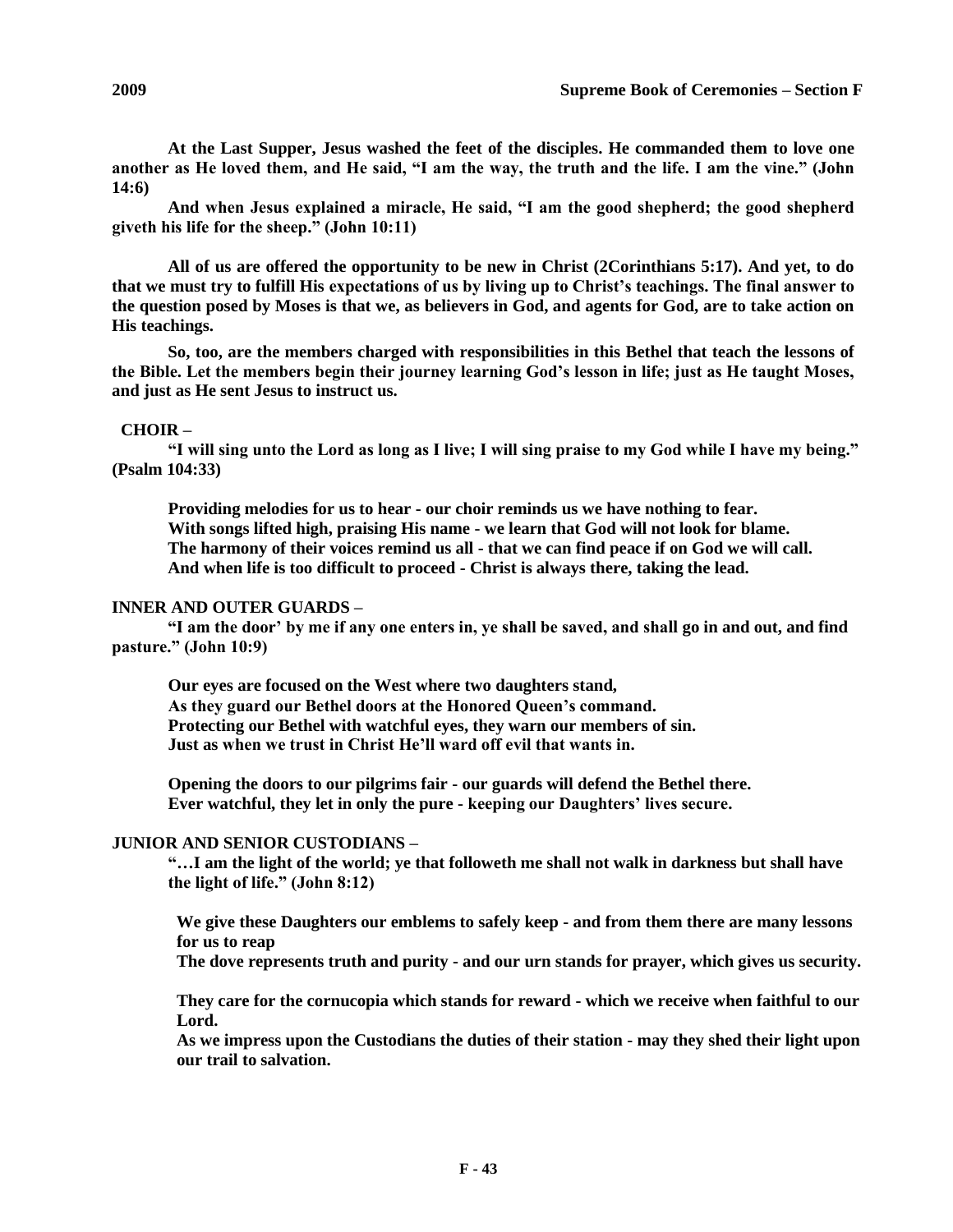## **MESSENGERS –**

**"I am Alpha and Omega, the beginning and the end. I will give unto them that is a thirst of the fountain of the water of life freely." (Revelation 21:6)**

**The story of Job is our organization's base - it teaches us hope in whatever toll we face. The Messengers share the story of Job's trial - and how people shunned him, lonely and in exile.**

**They portray Job's story from beginning to end - and teach that no matter your station, God is your friend.**

**Just as Job triumphed and found peace - so we can too, if evil we will release.**

#### **LIBRARIAN AND MUSICIAN –**

**"…I am the bread of life; ye that cometh to me shall never hunger; and ye that believeth in me shall never thirst." (John 6:35)**

**The Librarian and Musician hold the key to Music, Science and Art - those pursuits which appeal to the mind and heart.**

**They are the bread of life because they make us whole - and their gifts to our members feed the soul.**

**Hunger for knowledge is met by these officers - as their presentations provide many answers, And the one truth they will know - is that the love of Christ will forever show.**

#### **TREASURER AND RECORDER –**

**"…I am the truth; no one cometh unto the Father, but by me." (John 14:6)**

**The one great truth for which we all should strive - is that honesty in our lives must always thrive.**

**The Recorder and Treasurer speak to that virtue - for it is that value which drives what they do.**

**All actions of the Bethel, the Recorder must prepare - in the way that God watches over us, ensuring our welfare.**

**The Treasurer shows that through honesty we build character - and if we walk the straight path we will be the victor.**

### **CHAPLAIN –**

**"…I am the life; no one cometh unto the Father, but by me." (John 14:6)**

**The Chaplain is a beacon whenever our days are dark - she asks for God to protect us no matter where we embark.**

**As our spiritual leader, she takes us from strife - and shows us there's a better way for our life, Where Jesus stands ready to carry our weight - and His love for us He will always demonstrate.**

**Our Chaplain lifts up our earthly prayer - reminding us of His shelter that is always there.**

## **GUIDE AND MARSHAL –**

**"…I am the way; no one cometh unto the Father, but by me." (John 15:5) Along life's path we face many a trial - situations that can cause self-denial. The way is easier if we place our trust - in someone who we know is just. Jesus teaches us in everything be upright - our way is clearer if we trust in His might. By example, the Guide and Marshal offer our members a course - a pathway true to the principles we endorse.**